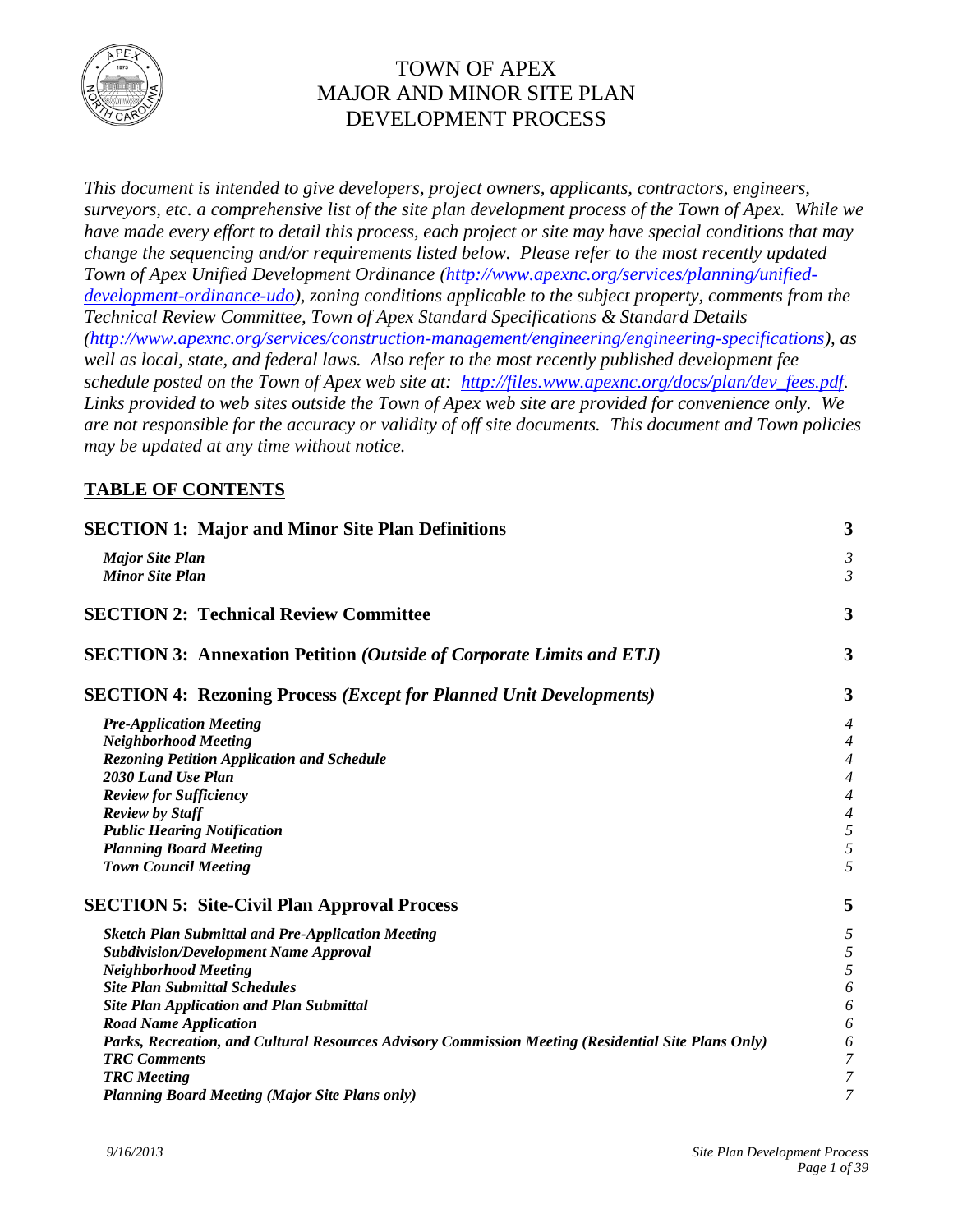| Town Council Meeting (Major Site Plans only)                                                     | $\boldsymbol{8}$ |
|--------------------------------------------------------------------------------------------------|------------------|
| <b>Prepayment of Water and Sewer Capacity Fees</b>                                               | $\boldsymbol{8}$ |
| <b>Annexation Petition (Inside ETJ)</b>                                                          | $\boldsymbol{8}$ |
| <b>Construction Plan Submittal and Review (Site Civil Plans)</b>                                 | $\boldsymbol{8}$ |
| <b>Floodplain Development Permit</b>                                                             | 8                |
| <b>Water and Sewer Permits</b>                                                                   | 9                |
| North Carolina Department of Transportation (NCDOT) Encroachment Agreements and Driveway Permits | $\boldsymbol{9}$ |
| <b>Environmental Permits</b>                                                                     | 9                |
| <b>Pump Station/Force Main Permits</b>                                                           | 9                |
| <b>Road Name Approval and Addressing</b>                                                         | 9                |
| <b>Technical Review Committee (TRC)</b>                                                          | 10               |
| <b>TRC</b> Comments                                                                              | 10               |
| <b>TRC</b> Meeting                                                                               | 10               |
| <b>Electronic Signature Set</b>                                                                  | 10               |
| <b>Hard Copy Signature Set</b>                                                                   | 10               |
| <b>Distribution of Signed Construction Plans</b>                                                 | 10               |
| <b>Construction Plan Revisions</b>                                                               | 10               |
| <b>SECTION 6: Building Permit Application and Review</b>                                         | 11               |
|                                                                                                  |                  |
| <b>SECTION 7: Site Construction – Earth Work</b>                                                 | 12               |
| Performance Guarantee Prior to Letter of Plan Approval                                           | 12               |
| <b>Site Work Prior to Development</b>                                                            | 13               |
| <b>Tree Protection Fencing Permit</b>                                                            | 13               |
| Letter of Plan Approval                                                                          | 13               |
| <b>Certificate of Compliance</b>                                                                 | 13               |
| <b>Grading Permit Application</b>                                                                | 13               |
| <b>Certificate of Completion</b>                                                                 | 14               |
| <b>SECTION 8: Site Construction – Utilities and Roadway</b>                                      | 14               |
|                                                                                                  |                  |
| <b>Utility and Infrastructure Construction</b>                                                   | 14               |
| Utility and Roadway Inspection Scheduling Requirements for Contractors                           | 14               |
| <b>SECTION 9: Electrical Installation</b>                                                        | 17               |
| <b>Underground Electric</b>                                                                      | 17               |
| <b>Street Lights</b>                                                                             | 17               |
|                                                                                                  |                  |
| <b>SECTION 10: Plats – Recording Site</b>                                                        | 17               |
| <b>Plat Submittal</b>                                                                            | 17               |
| <b>Requirements Prior to Platting</b>                                                            | 17               |
| <b>Return Recorded Plats</b>                                                                     | 21               |
| <b>SECTION 11: Warranty Period for Public Infrastructure</b>                                     | 21               |
| <b>SECTION 12: Completion and Inspections for Structural BMPs</b>                                | 21               |
| <b>Performance Guarantee</b>                                                                     | 21               |
| <b>Inspect Once a Year</b>                                                                       | 21               |
| <b>Inspection by Town of Apex</b>                                                                | 22               |
| <b>Corrective Action</b>                                                                         | 22               |
| <b>Authorization Prior to Repair or Reconstruction of Structure</b>                              | 22               |
| <b>SECTION 13: End of Warranty Period for Public Infrastructure</b>                              | 22               |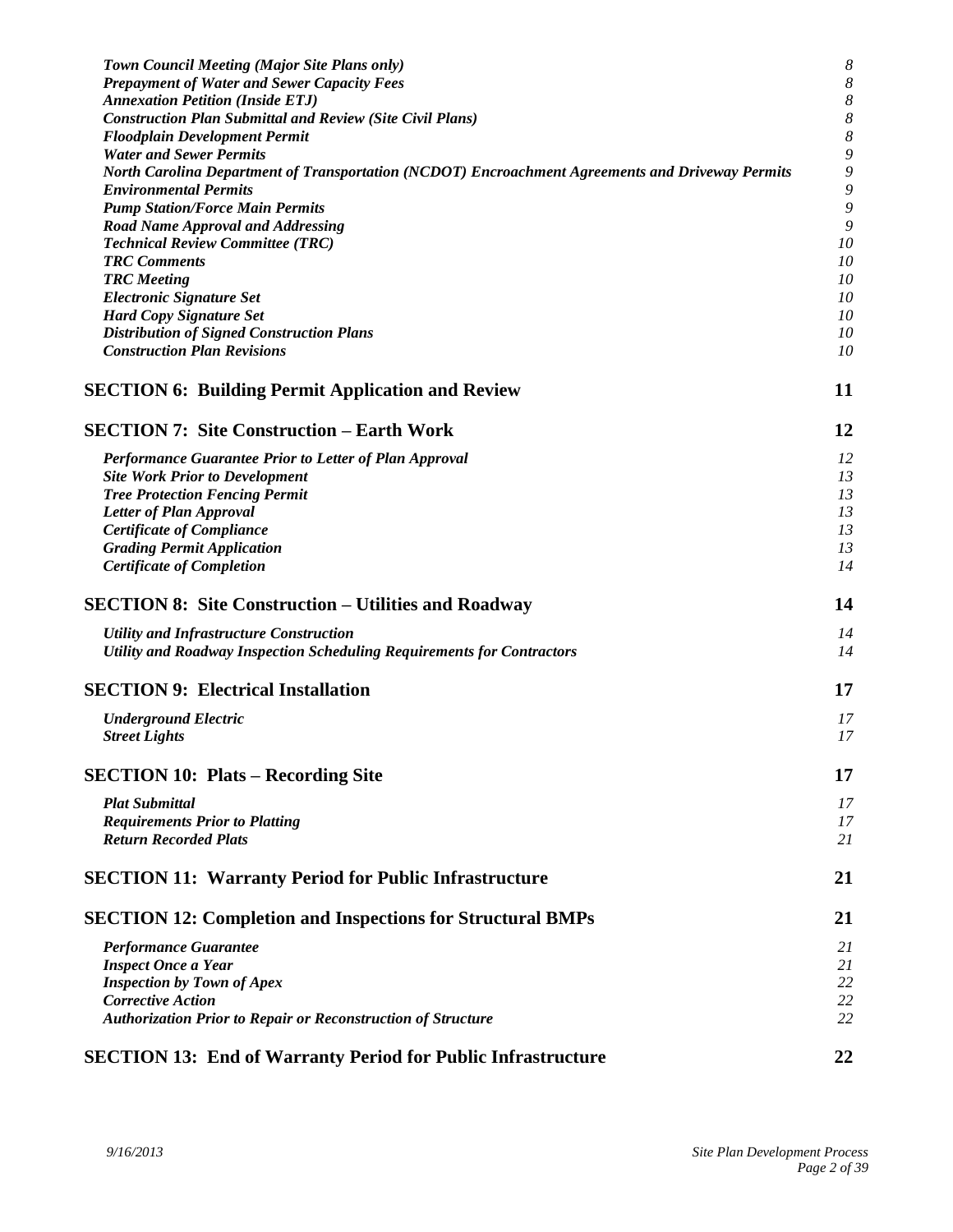| <b>List of Web Links</b>                                                                                                                                                                                                                                                                                         | 23                                           |
|------------------------------------------------------------------------------------------------------------------------------------------------------------------------------------------------------------------------------------------------------------------------------------------------------------------|----------------------------------------------|
| <b>List of Acronyms</b>                                                                                                                                                                                                                                                                                          | 26                                           |
| <b>Technical Review Committee (TRC) Areas of Review</b>                                                                                                                                                                                                                                                          | 28                                           |
| <b>BUILDING INSPECTIONS DIVISION</b><br><b>ELECTRIC UTILITIES DIVISION</b><br><b>ENGINEERING DIVISION</b><br><b>FIRE DEPARTMENT</b><br>PARKS, RECREATION, AND CULTURAL RESOURCES DEPARTMENT (PRCR)<br>PLANNING DEPARTMENT<br><b>POLICE DEPARTMENT</b><br><b>PUBLIC WORKS DEPARTMENT - ENVIRONMENTAL PROGRAMS</b> | 28<br>28<br>29<br>29<br>30<br>30<br>31<br>31 |
| <b>Town Contact List</b>                                                                                                                                                                                                                                                                                         | 35                                           |
| <b>BUILDING INSPECTIONS DIVISION</b><br><b>ELECTRIC UTILITIES DIVISION</b><br><b>ENGINEERING DIVISION</b><br><b>FIRE DEPARTMENT</b><br>PARKS, RECREATION AND CULTURAL RESOURCES<br><b>PLANNING DEPARTMENT</b><br><b>PUBLIC WORKS DEPARTMENT</b>                                                                  | 35<br>36<br>36<br>37<br>37<br>38<br>39       |

# **SECTION 1: Major and Minor Site Plan Definitions**

- <span id="page-2-1"></span><span id="page-2-0"></span>• Major Site Plan: A Major Site Plan has 40,000 square feet or greater of nonresidential floor area or 50 multi-family units or more. Public hearings are required prior to the approval of a Major Site Plan.
- <span id="page-2-3"></span><span id="page-2-2"></span>• Minor Site Plan: A Minor Site Plan has less than 40,000 square feet of nonresidential floor area or less than 50 multi-family units. No public hearings are required for a Minor Site Plan.

## **SECTION 2: Technical Review Committee (TRC)**

The TRC consists of Town Employees from the Planning, Engineering, Building Inspections, Public Works, Parks and Recreation, Fire, and Police Departments. The TRC reviews, considers, and makes recommendations to approve, approve with conditions, or disapprove applications for Site Plans, Construction Plans, and Final Plats.

# <span id="page-2-4"></span>**SECTION 3: Annexation Petition** *(Outside of Corporate Limits and ETJ)*

Property located outside of the Town of Apex's corporate limits and Extraterritorial Jurisdiction (ETJ) must be annexed prior to rezoning approval. The Corporate Limits and ETJ map can be found at: [http://files.www.apexnc.org/docs/plan/CorpLimitsmap.pdf.](http://files.www.apexnc.org/docs/plan/CorpLimitsmap.pdf) The Annexation Petition can be found at: [http://files.www.apexnc.org/docs/plan/annex.pdf.](http://files.www.apexnc.org/docs/plan/annex.pdf)

## <span id="page-2-5"></span>**SECTION 4: Rezoning Process** *(Except for Planned Unit Developments)*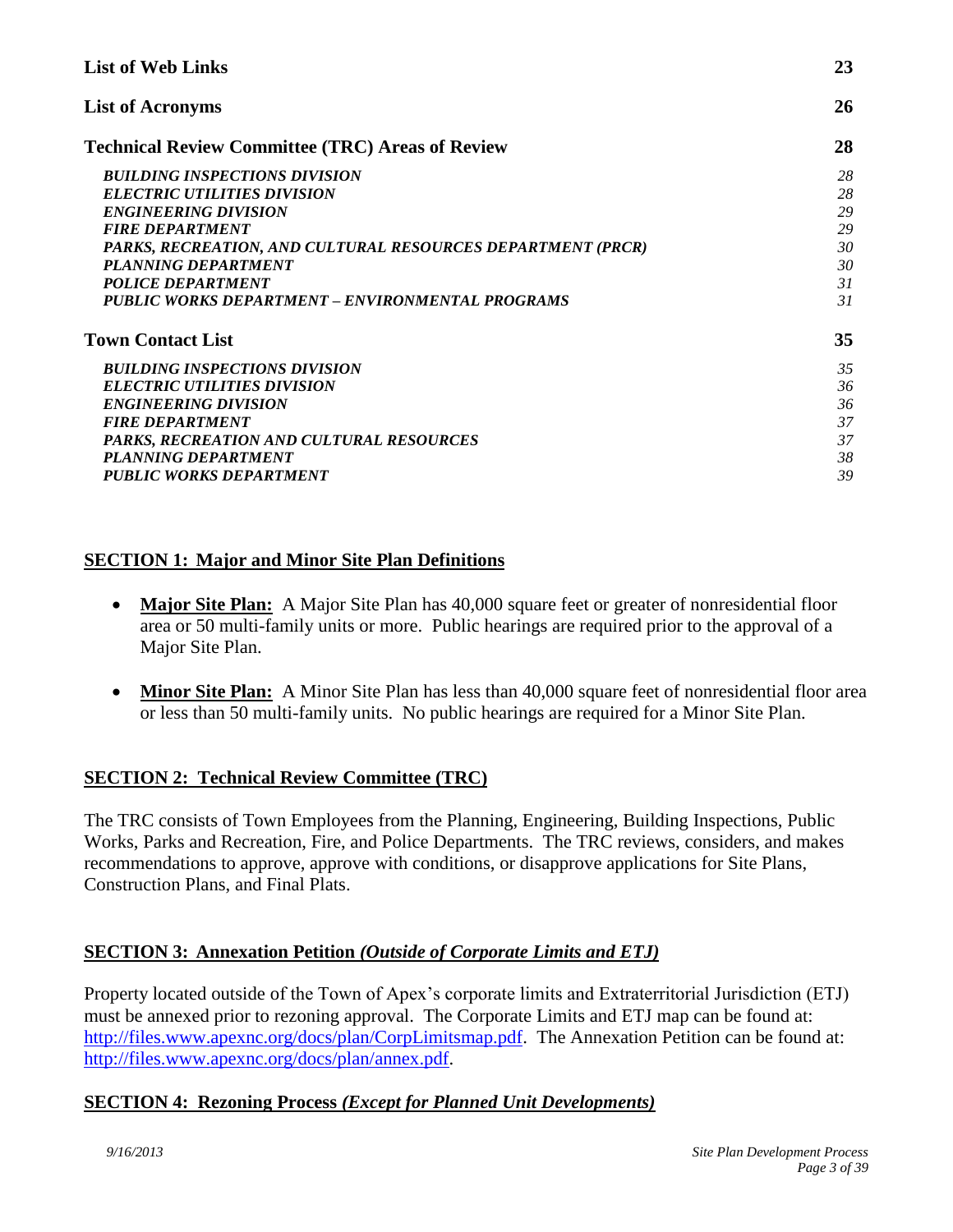If the property you wish to develop is not correctly zoned for your project, a Rezoning Petition must be submitted. **Rezoning Petitions may run concurrently with the Site Plan Application and approval process.** The Official Zoning District Map can be found at: <http://files.www.apexnc.org/docs/plan/Zoningmap.pdf>

- <span id="page-3-0"></span>**Pre-Application Meeting:** Prior to submitting an application for a rezoning or conditional zoning, applicants are *required* to meet with a Planner to discuss the rezoning proposal. The preapplication meeting is scheduled with Lauren Simmons in the Planning Department. Staff will complete a preliminary review of your application for general compliance with the Unified Development Ordinance (UDO), 2025 Land Use Plan, Design & Development Manual, Neighborhood Meeting Report, etc. *(this is not an official act of approval)* and discuss the requirements during this meeting.
- <span id="page-3-1"></span> **Neighborhood Meeting:** Neighborhood meetings are required for rezoning and conditional zoning proposals. The applicant is required to notify landowners a minimum of ten (10) days in advance of the meeting via first class mail to all landowners within 300 feet of the land subject to the application. *The applicant must use their return address on the envelopes addressed to the landowners - not the Town of Apex return address for Neighborhood Meeting Notices*. At the time of the initial submittal of the rezoning application, the applicant must submit to the Planning Department, a written report of at least one (1) neighborhood meeting held by the applicant. The written report shall contain a listing of the persons contacted about the meeting, the date, time and location of the meeting, a roster of those in attendance, summary of issues discussed and a description of any changes made by the applicant as a result of the meeting (the form to be used in the neighborhood meeting report can be found in the Rezoning Petition: [http://files.apextown.gethifi.com/docs/plan/rezone.pdf\)](http://files.apextown.gethifi.com/docs/plan/rezone.pdf).
- <span id="page-3-2"></span> **Rezoning Petition Application and Schedule:** Rezoning Petitions are submitted to Planning Technician Brenda Culbertson in the Planning Department based on the following schedule: [http://files.www.apexnc.org/docs/plan/2013rezon.pdf.](http://files.www.apexnc.org/docs/plan/2013rezon.pdf) Please use the following application: [http://files.apextown.gethifi.com/docs/plan/rezone.pdf.](http://files.apextown.gethifi.com/docs/plan/rezone.pdf)
- <span id="page-3-3"></span> **2030 Land Use Plan:** If the proposed rezoning request is not consistent with the current 2030 Land Use Plan, a request to amend the 2030 Land Use Plan must be made within the rezoning petition application. A link to the 2030 Land Use Plan Map can be found at: <http://files.www.apexnc.org/peakplan/2030LUM.pdf>
- <span id="page-3-4"></span> **Review for Sufficiency:** Planning staff checks application for sufficiency. Incomplete applications will be returned to the applicant (typically within the week the application is submitted). Sufficiently complete applications are forwarded to the planning staff for review.
- <span id="page-3-5"></span> **Review by Staff:** Planning staff reviews the rezoning application to determine compliance with the Unified Development Ordinance (UDO), 2030 Land Use Plan, Design & Development Manual, Neighborhood Meeting Report, etc. If the application is determined not to be compliant with the UDO, comments will be sent to the applicant. The applicant must address all staff comments before any public hearings are scheduled. Applications will be forwarded to the Planning Board for a public hearing. A Staff Report will then be prepared with recommendations to the Planning Board/Town Council.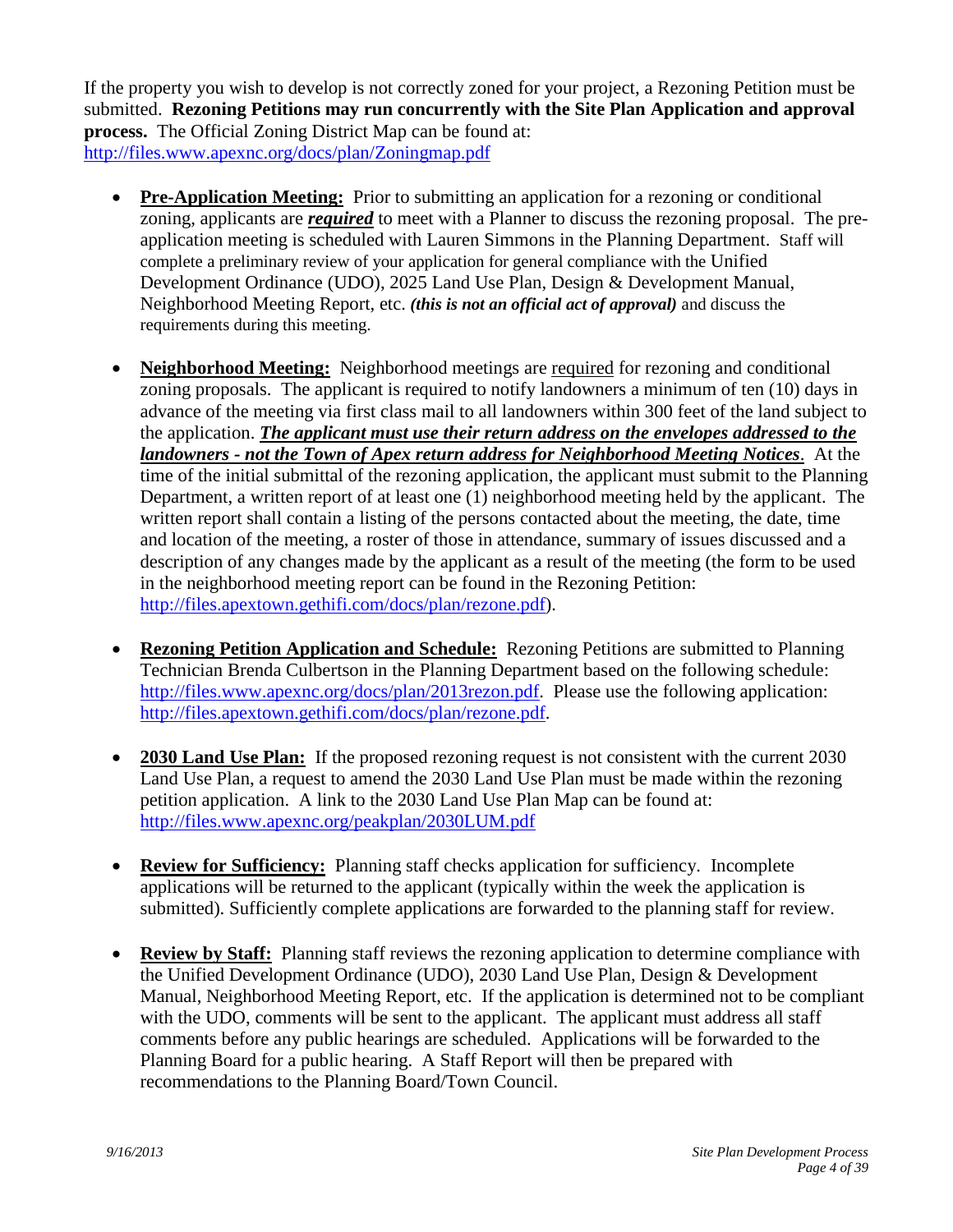- <span id="page-4-0"></span> **Public Hearing Notification**:Notification of the public hearing will take place by three different methods. A written notice will be sent to nearby property owners not more than 25 days or less than 14 days prior to the public hearings, as required by the UDO. The Planning Department will prepare written notifications for all property owners of the land subject to the application and all property owners within 300 feet of the land subject to the application. A notice will be published on the Town's web site no less than 10 days, but not more than 25 days prior to the public hearings, and a notice will be posted at the land subject to the application at least 14 days prior to the public hearings.
- <span id="page-4-1"></span> **Planning Board Meeting:** The Planning Board will consider the application, relevant support materials, the Staff Report and public testimony given at the public hearing. After the public hearing the Planning Board will make a recommendation to the Town Council. The Planning Board may recommend approval, approval with conditions or disapproval. The application is then forwarded to the Town Council. The Planning Board meets at 4:30 P.M. in the Town Hall Council Chambers on the date indicated on the Rezoning Schedule (typically the second Monday of each month).
- <span id="page-4-2"></span> **Town Council Meeting:** The Town Council will consider the application, relevant support materials, the Staff Report, the Planning Board recommendation and public testimony given at the public hearing. After the public hearing the Town Council will vote to approve, approve with conditions, or disapprove the rezoning. The Town Council meets at 7:00 P.M. in the Town Hall Council Chambers on the date indicated on the Rezoning Schedule (typically the first or third Tuesday of each month).

# **SECTION 5: Site-Civil Plan Approval Process**

<span id="page-4-3"></span> **Sketch Plan Submittal and Pre-Application Meeting:** All applicants proposing to develop in the Town of Apex must submit a sketch plan of their project and attend a pre-application meeting with the TRC. Sketch plans should be submitted to Lauren Simmons in the Planning Department at least five (5) days prior to the pre-application meeting.

<span id="page-4-5"></span><span id="page-4-4"></span>The pre-application meeting is also scheduled with Planner Lauren Simmons. TRC Members will complete a preliminary review of the plan for general compliance with the UDO *(this is not an official act of approval)* and discuss the requirements during this meeting.

- **Subdivision/Development Name Approval:** A Subdivision/Development Name Approval Application shall be submitted to the Planning Department along with (or no later than) the Sketch Plan Submittal. The application can be found at [http://files.www.apexnc.org/docs/plan/devName.pdf.](http://files.www.apexnc.org/docs/plan/devName.pdf) Projects must have their final name approved prior to the first official submittal of a site plan application. Any name changes after the first submittal require re-approval of the development name and a \$500 name change fee.
- <span id="page-4-6"></span> **Neighborhood Meeting:** Neighborhood meetings are required for **Major** Site Plan proposals and strongly recommended for **Minor** Site Plans. The applicant is required to notify landowners a minimum of ten (10) days in advance of the meeting via mail to all landowners within 300 feet of the land subject to the application. *The applicant must use their return address on the envelopes addressed to the landowners - not the Town of Apex return address.* At the time of initial submittal of a Major Site Plan, the applicant must submit to the Planning Department a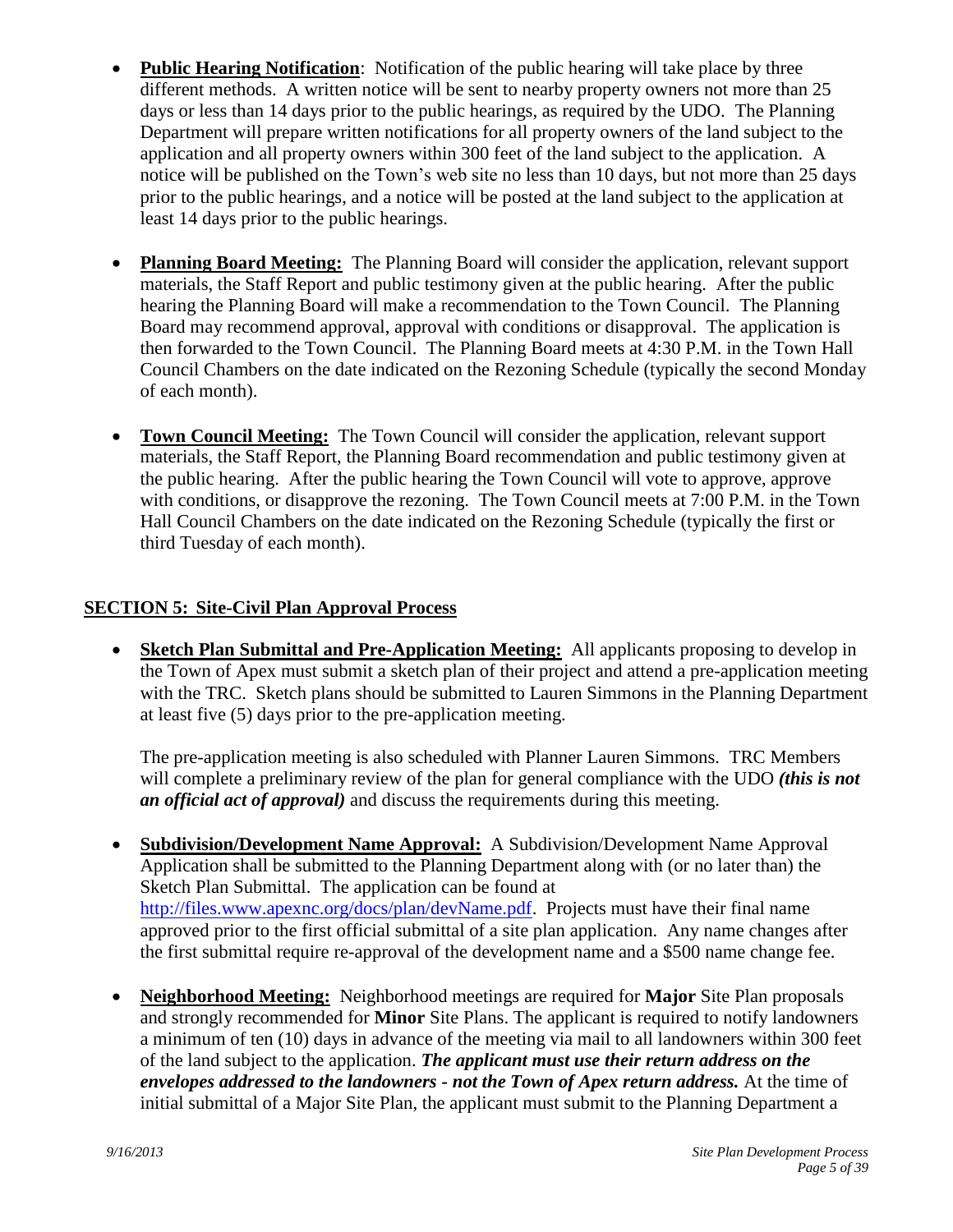written report of at least one (1) neighborhood meeting held by the applicant. The written report shall contain a listing of the persons contacted about the meeting, the date, time and location of the meeting, a roster of those in attendance, summary of issues discussed, and a description of any changes made by the applicant as a result of the meeting (the form to be used in the neighborhood meeting report can be found in the Major Site Plan Application at [http://files.www.apexnc.org/docs/plan/majorsite.pdf\)](http://files.www.apexnc.org/docs/plan/majorsite.pdf).

 **Site Plan Submittal Schedules:** The application submittal schedules can be found at the following links:

<span id="page-5-0"></span>Major Site Plan: <http://files.www.apexnc.org/docs/plan/2013major.pdf>

<span id="page-5-1"></span>Minor Site Plan: <http://files.www.apexnc.org/docs/plan/2013minor.pdf>

 **Site Plan Application and Plan Submittal:** The Town of Apex uses a web-based electronic plan submittal, review, and commenting system called IDT Plans. There is no charge to use the system. The link to IDT Plans can be found at [http://www.apexnc.org/services/construction](http://www.apexnc.org/services/construction-management/engineering/electronic-plan-review)[management/engineering/electronic-plan-review.](http://www.apexnc.org/services/construction-management/engineering/electronic-plan-review) Please visit the site and register to begin the application and plan review process. **All plans must be signed and sealed by a design professional licensed in the State of North Carolina for the initial and subsequent submittals.**

Please see the links below for the application, plan checklist, and submittal fees.

Major Site Plan Application: <http://files.www.apexnc.org/docs/plan/majorsite.pdf>

Minor Site Plan Application: <http://files.www.apexnc.org/docs/plan/minorsite.pdf>

Applicants shall submit their Site Plan through IDT Plans according to the Application Submittal Schedule (typically the first Monday of the month). Please review the applications and comply with the checklists for all submittal requirements. Site Plans are processed through the Planning Department. Contact Planning Technician Brenda Culbertson if you have questions on this process.

The Planning Department reviews the electronic plan submittals and items submitted to the Planning Department for completeness. If the plan submittal is incomplete, the Applicant is notified and must re-submit complete plans by the submittal deadline of the following month for review. If the plan submittal is complete, staff releases electronic plans to TRC members for review, and a development notice is posted on property.

 **Road Name Application:** A road name application must be submitted sometime after the submittal of the Site Plan but before submittal of the Construction Plans (site civil). The application can be found at: [http://files.www.apexnc.org/docs/plan/roadname.pdf.](http://files.www.apexnc.org/docs/plan/roadname.pdf)

<span id="page-5-3"></span><span id="page-5-2"></span>Road names must be approved and placed on the Construction Plans prior to Town signatures.

 **Parks, Recreation, and Cultural Resources Advisory Commission Meeting (Residential Site Plans Only):** The Parks, Recreation, and Cultural Resources Advisory Commission reviews the Residential Site Plan to determine whether land dedication or a fee-in-lieu is more appropriate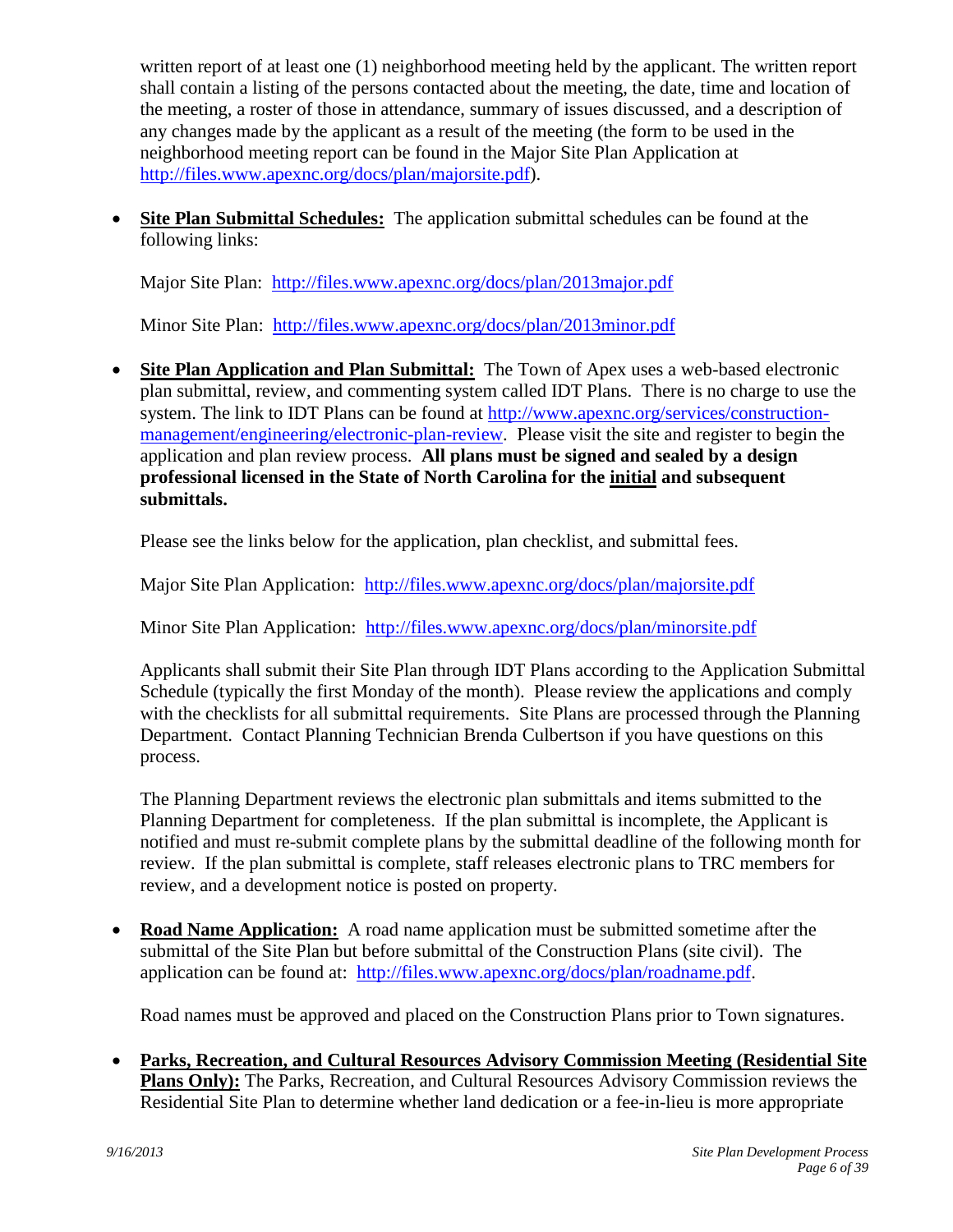for the proposed subdivision based on the Town's Parks and Recreation Master Plan. The Commission's recommendation should be included in the revised Residential Site Plan. Recommendations on Residential Site Plans will be forwarded to the Planning Board and the Town Council. Please contact John Brown, Director of Parks, Recreation and Cultural Resources, with the Parks, Recreation, to request placement on the Meeting Agenda. Meeting Agenda are mailed out one week prior to the meetings, so plan accordingly. **Projects are not automatically placed on this agenda.**

The Parks, Recreation, and Cultural Resources Advisory Commission meets at 7:00 P.M. in the Town Council Chambers the last Wednesday of the month. The applicant should be prepared to address the Board, answer any questions they may have, and be prepared to explain how the proposed development relates to the currently adopted Parks, Recreation, Greenways, and Open Space Master Plan. For more information on the Parks, Recreation, and Cultural Resources Advisory Commission, please visit our web page at [http://www.apexnc.org/services/parks](http://www.apexnc.org/services/parks-recreation-cultural-resources/advisory-commission)[recreation-cultural-resources/advisory-commission.](http://www.apexnc.org/services/parks-recreation-cultural-resources/advisory-commission)

- <span id="page-6-0"></span> **TRC Comments:** Preliminary or draft comments on the Site Plan from TRC Members are forwarded to the engineer, applicant, and developer no later than the Tuesday prior to the TRC meeting. A meeting time is given to the Applicants for the TRC Meeting. Applicants are encouraged to review the comments prior to the TRC Meeting and come prepared to discuss only those comments they need clarification on. After the TRC meeting, final comments based on that month's review will be forwarded to the engineer, applicant, and developer.
- <span id="page-6-1"></span> **TRC Meeting:** TRC Members typically meet the last Thursday of each month to review Site Plans, Master Subdivision Plans, and Construction Plans *(see the Application Submittal Schedule above for dates)*. During the TRC Meeting, the Project Planner determines if the plans are sufficient to move forward to the Construction Plan (site civil) stage (Minor Site Plans) or to appear before the Planning Board and Town Council (Major Site Plans). If the plans are not sufficient to move forward, the Applicant must resubmit the plans electronically through IDT Plans the following month according to the Application Submittal Schedule. Applicants will receive additional TRC comments and attend another TRC meeting as stated above. This process will continue until the plans are approved to move forward to the Construction Plan (site civil) stage or to the Planning Board and Town Council.
- <span id="page-6-2"></span> **Planning Board Meeting (Major Site Plans only):** The Town of Apex Planning Board is comprised of eight volunteer citizens of the Town of Apex and its extraterritorial jurisdiction (ETJ). The Apex resident members are recommended by the Mayor and appointed by the Town Council, while the ETJ member is appointed by the Wake County Commissioners. Planning Board members often have special training or experience in planning, real estate and development, architecture, landscape architecture, or law. Members are not paid for their services and are not employees of the Town of Apex. The Planning Board spends several hours each month reviewing agenda items, conducting public meetings, and discussing development proposals. The Planning Board reviews the Major Site Plan and formulates a recommendation to the Town Council.

The Planning Board typically meets the second Monday of each month as per the schedule at the following link: [http://files.www.apexnc.org/news/meetings-boards/planning](http://files.www.apexnc.org/news/meetings-boards/planning-board/2013_Calendar_Meetings.pdf)[board/2013\\_Calendar\\_Meetings.pdf](http://files.www.apexnc.org/news/meetings-boards/planning-board/2013_Calendar_Meetings.pdf)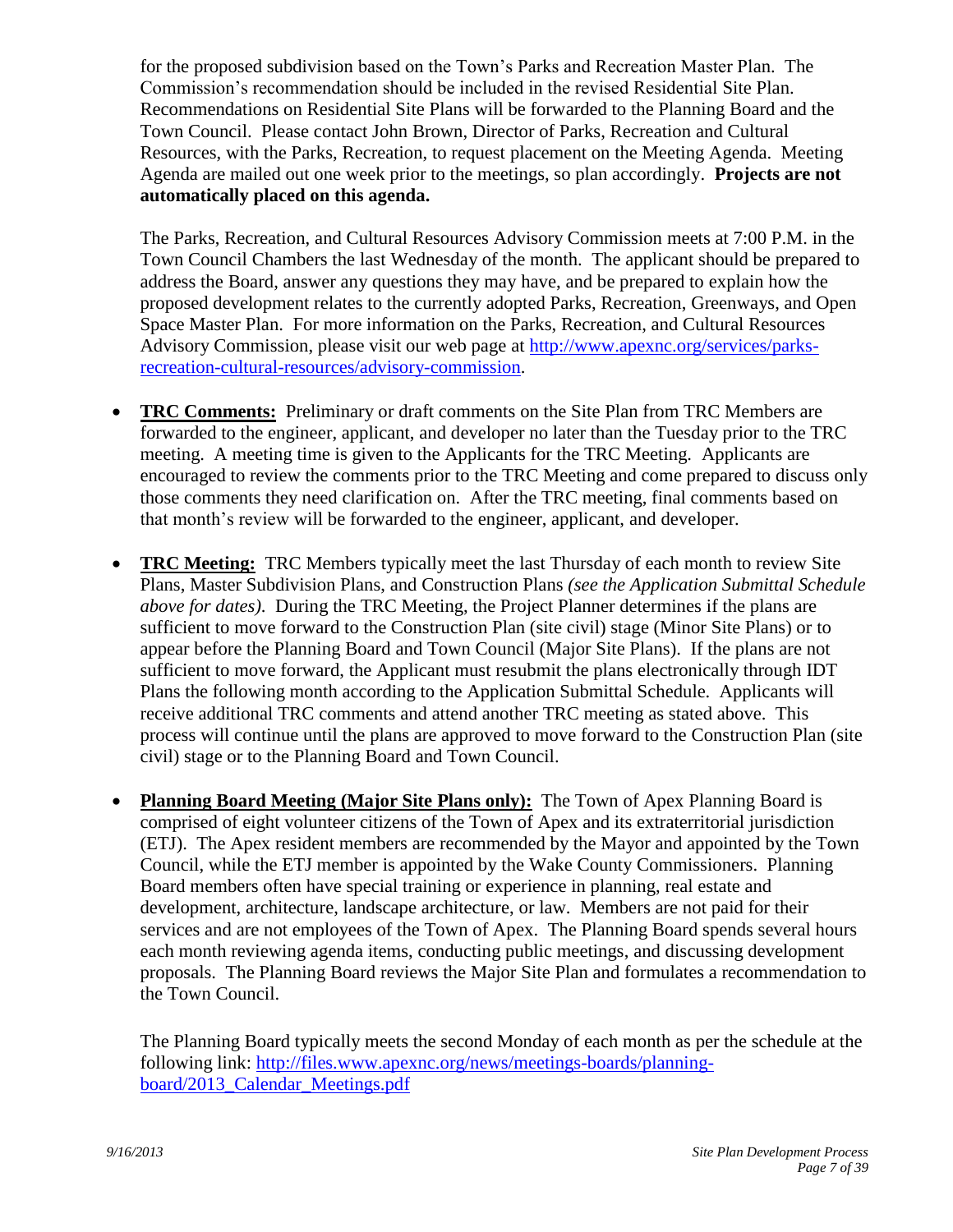- <span id="page-7-0"></span> **Town Council Meeting (Major Site Plans only):** The Town Council meets in regularly scheduled sessions on the first and third Tuesday of each month. The Town Council will review and approve, approve with conditions, or disapprove the Major Site Plan. If approved, a Major Site Plan approval letter is generated by the Planning Department and forwarded to the applicant and engineer. The plan is now ready for construction plan review. **No site work (e.g. soil and erosion control measures, grading, clearing) can commence until the site Construction Plans have been signed by TRC Members. The construction sequence must be followed.**
- <span id="page-7-1"></span>**Prepayment of Water and Sewer Capacity Fees:** Effective August 7, 2007, prepayment of sewer capacity fees is limited to a maximum of 30,000 gallons per day (GPD) of sewer capacity in any 12 month period for any given subdivision or development. The 12 month period shall renew on the anniversary date of Town Council Approval (or TRC approval for Minor Site Plans) of the Site Plan. If the Site Plan is approved by the Town Council (or TRC approval for Minor Site Plans), and if the proposed development requires municipal water and/or sewer utility service, the project owner may pre-pay fees in order to get preference to another owner who has not reserved the capacity. Water and sewer treatment (and collection capacity) is not guaranteed; prepayment is only a preference for treatment capacity and not a guarantee. The developer assumes the risk of whether actual capacity will be available when needed.

# **Annexation Petition** *(Inside ETJ)*

<span id="page-7-3"></span><span id="page-7-2"></span>If the project is extending either Town of Apex public water or public sanitary sewer, and if the property is located in the Town of Apex's Extraterritorial Jurisdiction (ETJ), then the property must be annexed. The Corporate Limits and Extraterritorial Jurisdiction map can be found at: [http://files.www.apexnc.org/docs/plan/CorpLimitsmap.pdf.](http://files.www.apexnc.org/docs/plan/CorpLimitsmap.pdf) The Annexation Petition can be found at: [http://files.www.apexnc.org/docs/plan/annex.pdf.](http://files.www.apexnc.org/docs/plan/annex.pdf) The Petition must be submitted to and reviewed by the Planning Department prior to Construction Plan approval.

 **Construction Plan Submittal and Review** *(Site Civil Plans)***:** Applicants shall submit their Construction Plans electronically through IDT Plans according to the Construction Plan Submittal Schedule at the following link: [http://files.www.apexnc.org/docs/const/2013\\_Construction\\_Plan\\_Schedule.pdf.](http://files.www.apexnc.org/docs/const/2013_Construction_Plan_Schedule.pdf) The Construction Plan Application can be found at the following link: [http://files.www.apexnc.org/docs/const/ConPlanApplication.pdf.](http://files.www.apexnc.org/docs/const/ConPlanApplication.pdf) Construction Plans will not be accepted for review unless all submittal fees are included (plan review fee, soil & erosion control fee, and stormwater review fee) along with associated paperwork. Use the following link to access the electronic plan review system: [http://www.apexnc.org/services/construction](http://www.apexnc.org/services/construction-management/engineering/electronic-plan-review)[management/engineering/electronic-plan-review.](http://www.apexnc.org/services/construction-management/engineering/electronic-plan-review)

Construction Plans are processed through the Engineering Division. Contact Development Projects Coordinator Jean Weatherman if you have questions about this process.

The Engineering Division reviews the electronic Construction Plan submittals and items submitted to the Engineering Division for completeness. If the plan submittal is incomplete, the Applicant is notified and must re-submit complete plans by the submittal deadline of the following month for review. If the plan submittal is complete, staff releases electronic plans to TRC members for review.

<span id="page-7-4"></span> **Floodplain Development Permit:** For proposed commercial developments encroaching Special Flood Hazard Areas, the engineer shall submit a floodplain development permit application in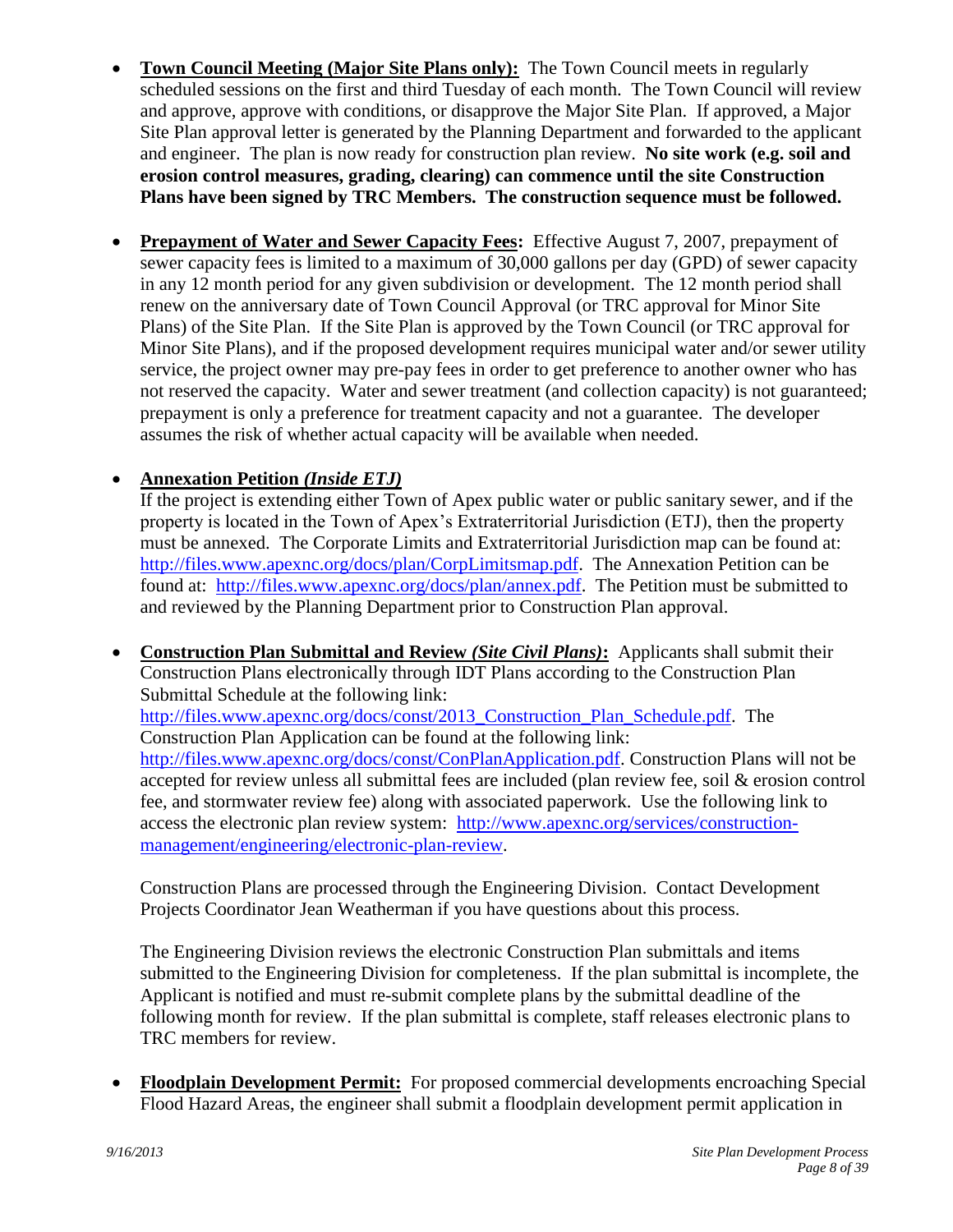conjunction with construction plan submittal. Use the following links to view and print the permit application: [http://files.www.apexnc.org/docs/const/floodplaindevpermapp.pdf.](http://files.www.apexnc.org/docs/const/floodplaindevpermapp.pdf)

In areas outside of a FEMA delineated floodplain, adjacent to streams delineated by the Watershed Protection Overlay District Map, proposed developments that exceed 5 acres or 50 lots must establish the floodplain boundary. Refer to Section 6.2 of the Unified Development Ordinance. **Floodplain development permits must be issued by the Town prior to Construction Plan approval.**

<span id="page-8-0"></span> **Water and Sewer Permits:** The engineer should submit water and sewer permit applications as early in the Construction Plan approval process as possible. Use the following links to view and print the water and sewer permit applications: <http://files.www.apexnc.org/docs/const/waterperm.pdf> <http://files.www.apexnc.org/docs/const/sewerperm.pdf>

All sewer permit applications must analyze and document sufficient sewer capacity in all downstream sewer conveyances along the route from your project (including downstream pumping stations) to the receiving wastewater treatment facility. Fire flow calculations should be submitted with the first construction plan submittal so that we can determine whether the waterline is sized properly and that there is adequate flow available to the area. Refer to the Water Permit Application at the link provided in this section for requirements on fire flows. **All water and sewer permits must be issued by the Town prior to Construction Plan approval.**

- <span id="page-8-1"></span> **North Carolina Department of Transportation (NCDOT) Encroachment Agreements and Driveway Permits:** The engineer should submit any NCDOT Encroachment Agreement applications and/or Driveway Permit applications to the NCDOT as early in the Construction Plan approval process as possible. The Engineering Division signs all DOT Three Party Encroachment Agreements and Driveway Permit Applications prior to submitting the NCDOT. **All Encroachment Agreements and Driveway Permits must be issued by the NCDOT prior to Construction Plan approval.**
- <span id="page-8-2"></span> **Environmental Permits:** All North Carolina Division of Water Quality (DWQ) 401 Water Quality Certifications, 404 Permits, and applicable State-regulated Riparian Buffer Authorizations (e.g. Neuse River Basin Buffer Rules) must be approved and issued by the appropriate State and Federal agencies prior to Construction Plan approval.
- <span id="page-8-3"></span> **Pump Station/Force Main Permits:** The Town does not issue permits for new pump stations/force mains or for modifications to existing pump stations/force mains. All new pump stations/force mains as well as modifications to existing pump stations/force mains must be permitted by the North Carolina Division of Water Quality (DWQ) prior to Construction Plan approval. The Town reviews these applications for compliance with our Standard Specifications and Standard Details**.**
- <span id="page-8-4"></span> **Road Name Approval and Addressing:** Road names are approved jointly by Apex Planning Department and Wake County GIS prior to Construction Plan approval. Addresses are assigned by GIS Specialist Will Brown during the Construction Plan review process. The application can be found at: [http://files.www.apexnc.org/docs/plan/roadname.pdf.](http://files.www.apexnc.org/docs/plan/roadname.pdf)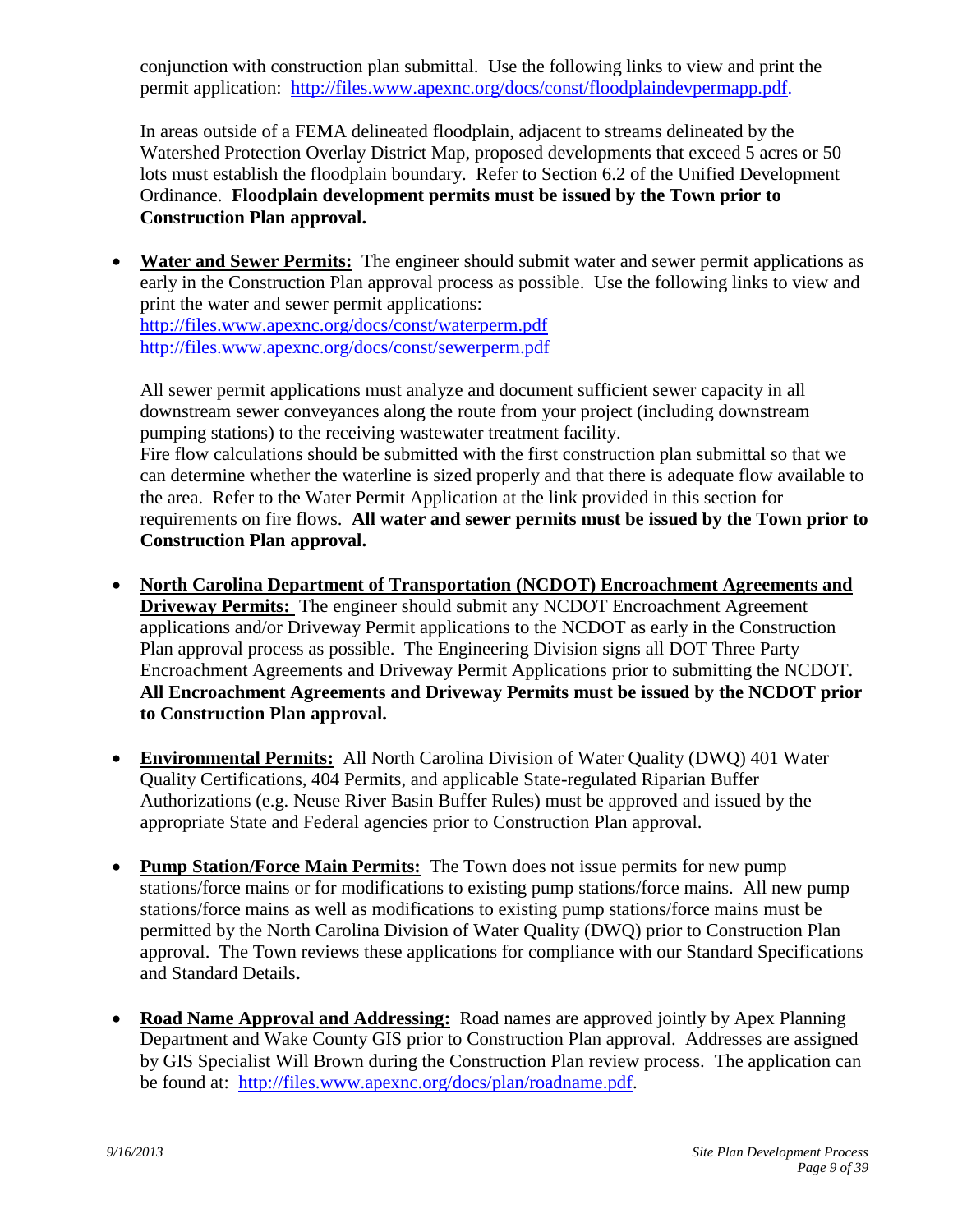- <span id="page-9-0"></span> **Technical Review Committee (TRC):** The TRC consists of Town Employees from the Planning, Engineering, Building Inspections, Public Works, Parks and Recreation, Fire, and Police Departments. The TRC reviews, considers, and makes recommendations to approve, approve with conditions, or disapprove applications for Major Site Plans. The TRC approves Minor Site Plans, Construction Plans, and Final Plats.
- <span id="page-9-1"></span> **TRC Comments:** Preliminary or draft comments from TRC Members are forwarded to the engineer, applicant, and developer no later than the Tuesday prior to the TRC meeting. A meeting time is given to the Applicants for the TRC Meeting. Applicants are encouraged to review the comments prior to the TRC Meeting and come prepared to discuss only those comments they need clarification on. After the TRC meeting, final comments based on that month's review will be posted on IDT.
- <span id="page-9-2"></span> **TRC Meeting:** TRC Members typically meet the last Thursday of each month to review Site Plans and Construction Plans *(see the Application Submittal Schedule for dates [http://files.www.apexnc.org/docs/const/2013\\_Construction\\_Plan\\_Schedule.pdf\)](http://files.www.apexnc.org/docs/const/2013_Construction_Plan_Schedule.pdf)*. During the TRC Meeting, the TRC determines if the plans are sufficient to move forward. If the plans need further review, the Applicant must resubmit the plans electronically through IDT Plans the following month according to the Application Submittal Schedule at [http://files.www.apexnc.org/docs/const/2013\\_Construction\\_Plan\\_Schedule.pdf.](http://files.www.apexnc.org/docs/const/2013_Construction_Plan_Schedule.pdf) Applicants will receive additional TRC comments and attend another TRC meeting as stated above. This process will continue until the plans are approved to move forward to the signature set.
- <span id="page-9-3"></span> **Electronic Signature Set:** Once the Construction Plans are sufficiently complete, the applicant will be asked make final corrections and upload one electronic set through IDT Plans at their convenience. The TRC Members will review the final set outside of the TRC Cycle and close out any remaining comments.
- <span id="page-9-4"></span> **Hard Copy Signature Set:** Once all comments are closed out of the IDT Plans review system, the applicant will be asked to bring one (1) hard copy (bond paper) of the complete plans to the Engineering Division for signature. It takes approximately one to two weeks for the plans to be signed by the TRC Members.
- <span id="page-9-5"></span> **Distribution of Signed Construction Plans:** Once the Construction Plans have been signed, the applicant will be called to pick up the plans and return seven (7) hard copies of the signed Construction Plans to the Engineering Division. It is the responsibility of the applicant to distribute the approved Construction Plans to the contractors.
- <span id="page-9-6"></span> **Construction Plan Revisions:** Any Construction Plan revisions must be signed off by the TRC Members. Please submit one hard copy of any revised plan sheets (24"x 36") to the Engineering Division for review and approval. All revisions should be clouded and noted on the plans. Once the revisions are approved, the applicant will be asked to pick up the plans and return seven (7) hard copies of the revised sheets to the Engineering Division.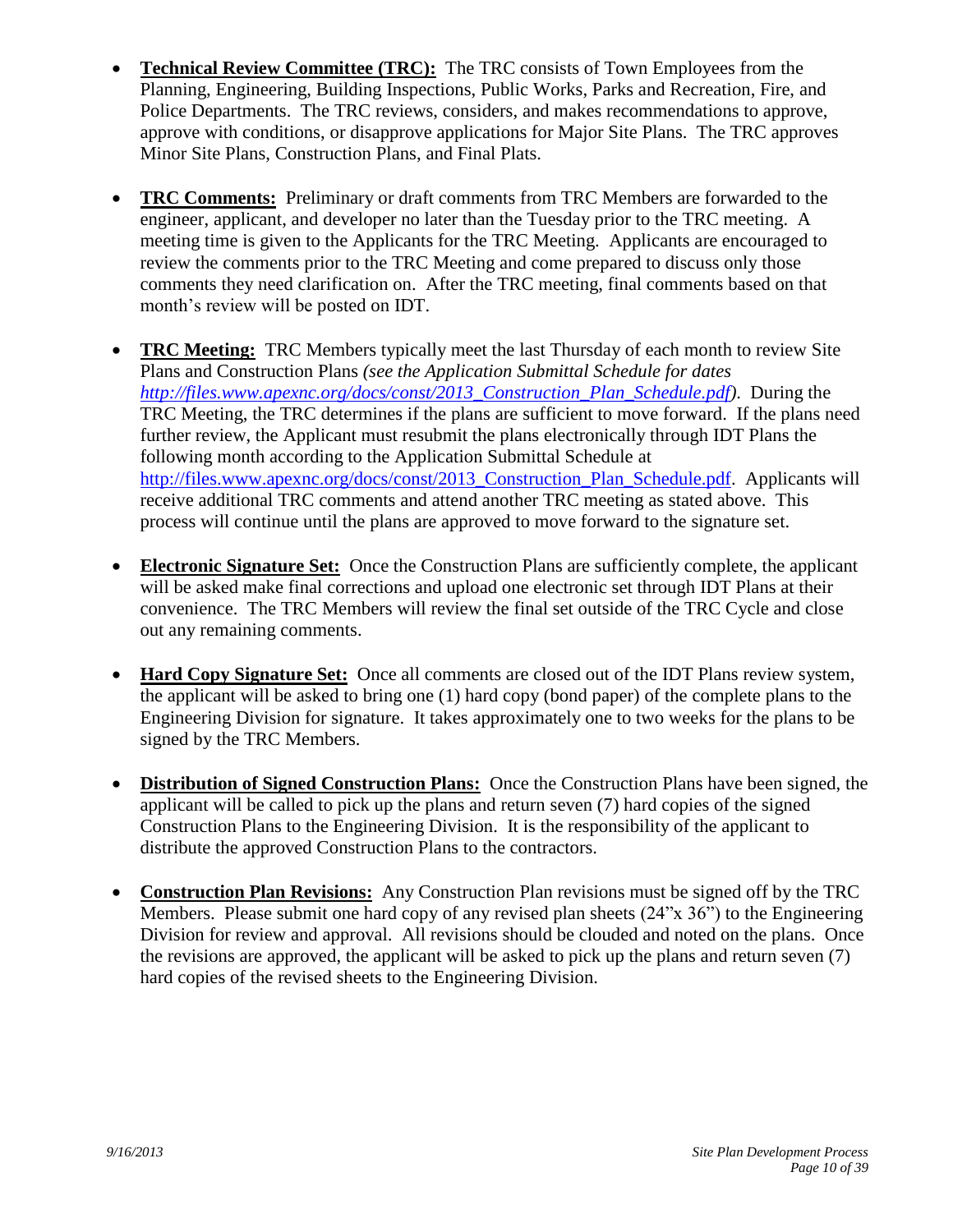*Section 6 Building Permit Application and Review can run concurrently with Section 7 Site Construction – Site and Earth Work and Section 8 Utilities and Roadway.*

*Please note: All road improvements required per the Town of Apex Thoroughfare and Collector Street Plan, all proposed roadways to be constructed within existing or proposed public right-of-way as part of the approved development plan and all additional offsite road improvements required to mitigate development traffic impacts to existing facilities must be completed prior to the Certificate of Occupancy in the development, except in cases where the Town Council approves a phasing plan with different completion milestones. Follow the steps in Sections 7 and 8 to complete the required improvements prior to receiving a building permit.*

# **SECTION 6: Building Permit Application and Review**

- <span id="page-10-0"></span>• Construction of a new commercial building begins by submitting the Commercial plan review application package that consists of:
	- o Commercial permit application [http://files.www.apexnc.org/docs/const/2013\\_App\\_-\\_Commercial.pdf](http://files.www.apexnc.org/docs/const/2013_App_-_Commercial.pdf)
	- o Commercial Plan Checklist http://files.www.apexnc.org/docs/const/2013 Checklist - Commercial.pdf
	- o Affidavit of Workers' Compensation Coverage [http://files.www.apexnc.org/docs/const/2013\\_Form\\_-](http://files.www.apexnc.org/docs/const/2013_Form_-_Affidavit_of_Workers_Compensation.pdf) [\\_Affidavit\\_of\\_Workers\\_Compensation.pdf](http://files.www.apexnc.org/docs/const/2013_Form_-_Affidavit_of_Workers_Compensation.pdf)
	- $\circ$  Building plans
		- Three copies if the power provider is Progress Energy and one additional copy if Wake County Environmental Services is required to review the project.
		- Four copies if the power provider is the Town of Apex and one additional copy if Wake County Environmental Services is required to review the project.
	- o Approved site construction drawings.
	- o Plan Review fee based on the Town's current commercial building permit fee schedule. [http://www.apexnc.org/services/construction-management/building-code](http://www.apexnc.org/services/construction-management/building-code-enforcement/building-permit-fees)[enforcement/building-permit-fees](http://www.apexnc.org/services/construction-management/building-code-enforcement/building-permit-fees)
	- o A Certificate of Zoning Compliance (CZC) from the Planning Department is required if the building is multi-tenant with one or more of the tenant spacing being fully completed for occupancy at the time of review.
	- o During the plan review process, a comparison is made between the submitted plans and any previously approved Site Plan, Construction Plan (site civil), or Planned Unit Development. If differences are noted then they will have to be addressed prior to the building construction plans being approved.
- Reviews are typically completed within 10 business days.
- Applicants are contacted by a Permit Specialist upon review completion.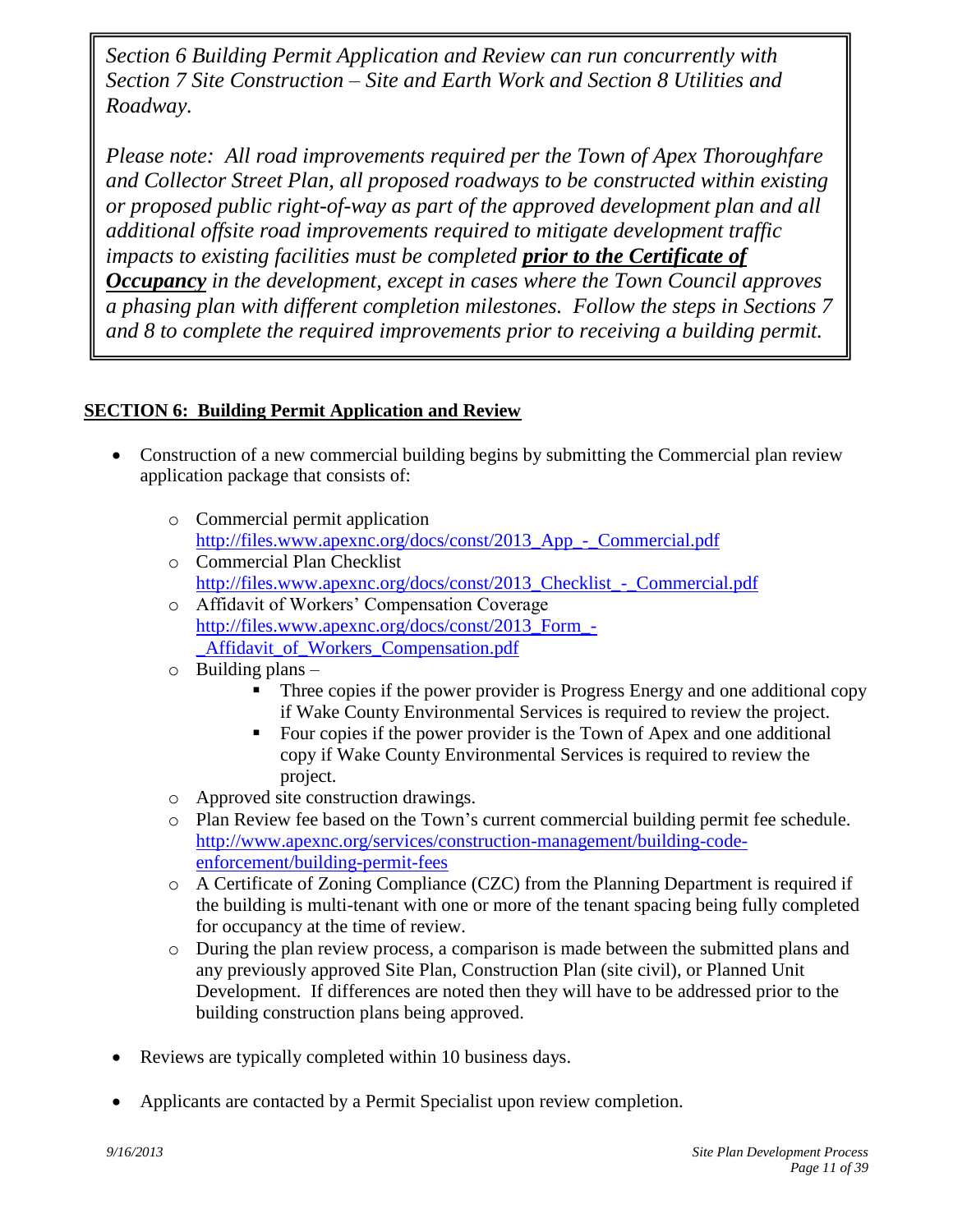- o Denied plans are picked up along with review comments. One set must remain with the permitting office.
	- Re-reviews may be submitted to the Building Inspections Permit Desk when all corrections have been addressed.
	- The re-review plan review package will consist of full sets of corrected plans and any missing documentation noted on the previous review.
- o Approved plans are processed by the Permit Specialists to calculate fees.
- Water and Sewer capacity fees will be based on the occupancy type of use calculation. A notarized letter on business letterhead will be required at the time of permitting to allow proper calculation of these fees. The Water and Sewer Capacity Fee Schedule can be found at the following link: [http://files.www.apexnc.org/docs/plan/dev\\_fees.pdf](http://files.www.apexnc.org/docs/plan/dev_fees.pdf)
- The Building Permit issued will include all trades.
	- Building Plans that are modified after the approval of the original submitted plan will require a review by submitting a Plan Modification Application [\(http://files.www.apexnc.org/docs/const/2013\\_App\\_-\\_Plan\\_Modification.pdf\)](http://files.www.apexnc.org/docs/const/2013_App_-_Plan_Modification.pdf) and the supporting documents. A fee will be collected at the time of application.
- Inspections are scheduled throughout the different phases of construction by calling the permit center at 919-249-3388 for all Building and Planning Department inspections. Public Works inspections must be called into the Public Works Department at 919-249-3427. Inspections are scheduled for the next business day if called in prior to 3:00 P.M.
	- Conditional electrical and mechanical approval allows the building to be energized and the electrical circuits to be utilized for convenience to help complete the building for final inspection. Application is made by coming to the Building Inspection Division and filling out the request form [http://files.www.apexnc.org/docs/const/2013\\_App\\_-](http://files.www.apexnc.org/docs/const/2013_App_-_Conditional_Utility_Commercial.pdf) [\\_Conditional\\_Utility\\_Commercial.pdf.](http://files.www.apexnc.org/docs/const/2013_App_-_Conditional_Utility_Commercial.pdf) There is no fee associated with the request. The applicant can schedule the inspection at that time or call in using the normal scheduling process at a later time.
- All outstanding fees, including re-inspection fees and water and sewer capacity fees, are due prior to scheduling the final inspection. The applicant will be notified if there are any outstanding fees at the time they call in for the final inspection.
- Once the final inspection is completed and approved by the Planning, Public Works and Building Inspection Departments, a Certificate of Occupancy is issued at the Permit Desk. The Certificate of Occupancy will be left at the jobsite by the building inspector.

## <span id="page-11-0"></span>**SECTION 7: Site Construction – Site and Earth Work**

<span id="page-11-1"></span> **Performance Guarantee Prior to Letter of Plan Approval:** Prior to the Town's issuing a letter of soil erosion and sedimentation control plan approval for an approved soil erosion and sedimentation control plan, the Applicant/Owner shall provide a performance guarantee in the form of a certified check, cash, or irrevocable letter of credit from any commercial bank doing business in the State of North Carolina in terms and form approved by the Town. The amount of the performance guarantee shall be \$2,500.00 per disturbed acre as defined in the Request for Plan Approval and approved by the Public Works Director or designee. The performance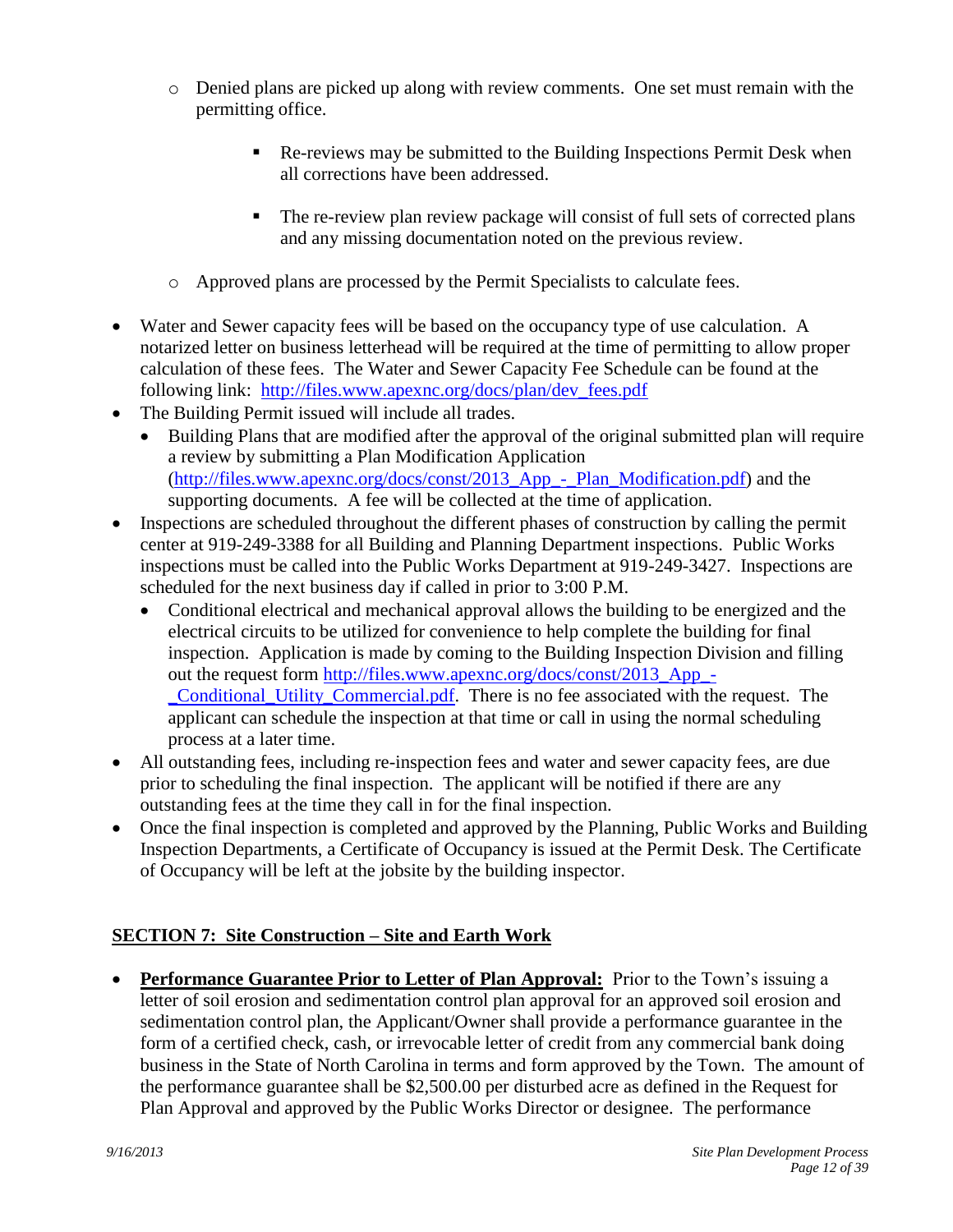guarantee shall remain in full force and effect until 100% of the buildings (residential and commercial) in the area(s) covered under the performance guarantee have received a permanent Certificate of Occupancy and until a Certificate of Completion has been issued by the Public Works Department. Failure to extend an irrevocable letter of credit until a Certificate of Completion has been issued by the Town will result in collection of the performance guarantee. Please contact Jean Weatherman, Development Projects Coordinator at (919) 249-3394 prior to submitting the Performance Guarantee.

- <span id="page-12-0"></span> **Site Work Prior to Development:** Any work performed on a site prior to being granted an appropriate approval by the Town of Apex shall be in violation of the UDO and other applicable rules and regulations and may be subject to civil penalties.
- <span id="page-12-1"></span> **Tree Protection Fencing Permit:** Fill out Tree Protection Fencing Installation Permit Application. Tree Protection Fencing applications may be picked up in the Planning Department or downloaded from our website: <http://files.www.apexnc.org/docs/plan/TreeProt.pdf>
- In accordance with the approved grading and soil erosion and sedimentation (S&E) control plans, have a surveyor flag property lines, easements, buffers, tree protection areas, and flag the protection limits for review prior to the installation of the barriers.
- Contact Brenda Culbertson in the Planning Department to be notified which Zoning Compliance Officer will inspect the tree protection fencing locations.
- Install approved tree protection fencing, signs, and/or any other protection measures that may be required. Call the assigned Zoning Compliance Officer for a final inspection of protection measures. Planning will forward approval to Environmental Programs Manager Michael Deaton.
- <span id="page-12-2"></span>• Letter of Plan Approval: Obtain a Letter of Plan Approval for S&E control measures from the Environmental Programs Manager.
- Through the Engineering Field Services Supervisor Eric Battle, schedule a pre-construction meeting with engineering inspectors and other Town staff.
- Install gravel construction entrance, temporary diversions, silt fencing, sediment basins, bypass channels, and/or other S&E measures as shown on the approved S&E control plans. **Clear only as necessary to install these devices.**
- <span id="page-12-3"></span> **Certificate of Compliance:** Call the Environmental Programs Manager for on-site inspection and to obtain a Certificate of Compliance.
- <span id="page-12-4"></span> **Grading Permit Application:** Complete a **Grading Permit Application** and submit to the Building Inspections Division. Use the following link to access a **Grading Permit Application**: http://files.www.apexnc.org/docs/const/2013 App - Grading.pdf
- Once the Grading Permit application is reviewed and the permit issued by Building Inspections, arrange a pre-construction meeting with Building Inspections by calling Rudy Baker **prior** to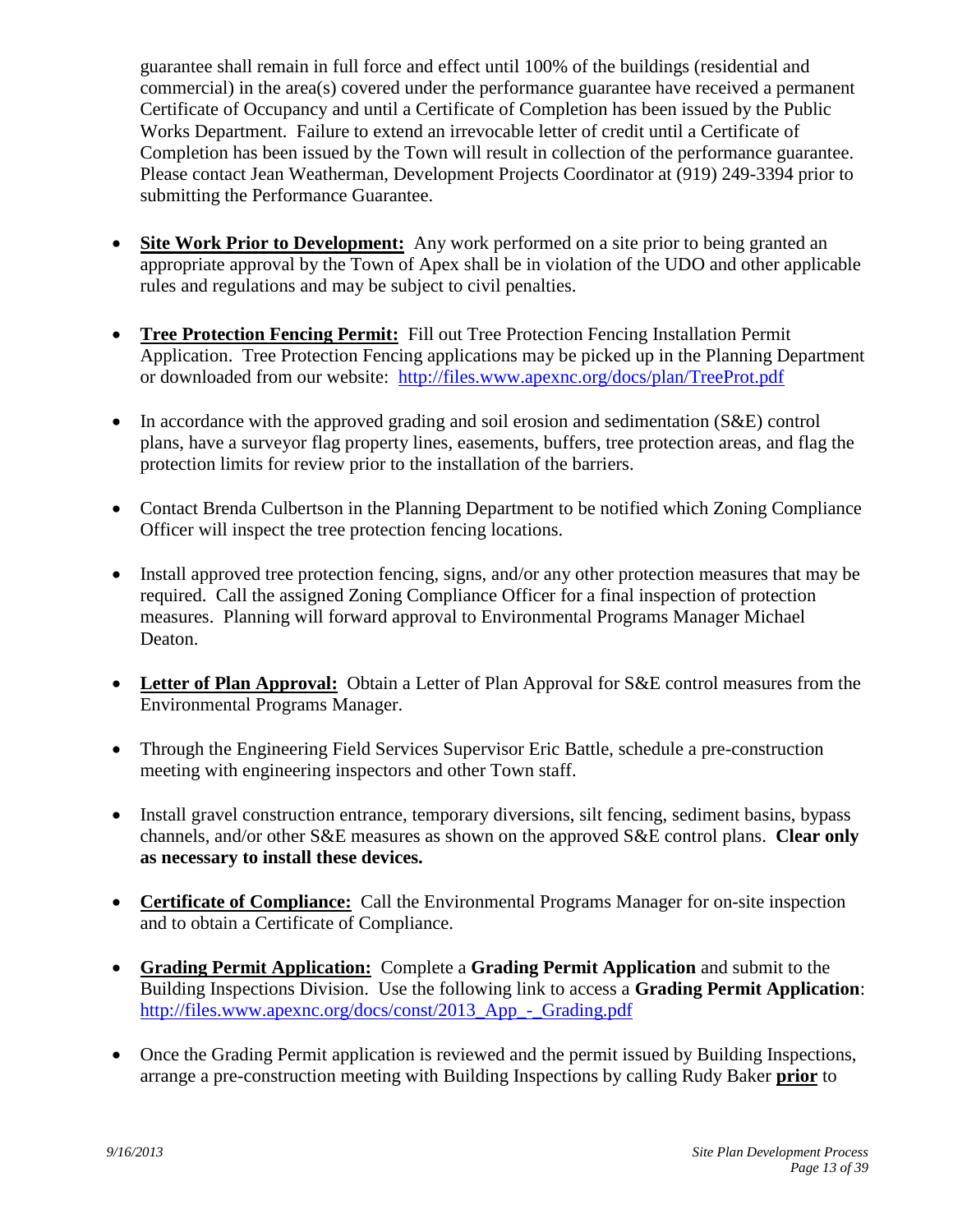any grading activities. This meeting is separate from any other pre-construction meetings required in the construction sequence.

- Post the Grading Permit prominently on site at all times.
- Begin clearing, grubbing, and rough grading of the site.
- Stockpile sufficient amount of topsoil to cover three inches over landscaped areas at the end of the project.
- Install storm sewer, if shown, and protect inlets with inlet protection devices and/or other approved measures as shown on plans. Maintain devices as needed. Once curb and gutter and first lift of asphalt are completed, use inlet protection in the low areas. Use products acceptable to the Environmental Programs Manager.
- After completion of any phase of grading, establish adequate groundcover on graded slopes and fill areas within 15 calendar days.
- Stabilize site as areas are brought up to finished grade with vegetation or paving.
- Flush and clean all stormwater system pipes. Clean and remove sediment from temporary sediment holding devices. Follow the **Best Management Practice (BMP) Construction Sequence** found on the Grading and/or BMP Detail sheets on the approved Construction Plan set.
- Remove temporary diversions, silt fencing, sediment basins, etc., and provide adequate cover or pave any resulting bare areas. All permanent erosion control devices, such as velocity dissipaters, should be installed at this point.
- When vegetation has been established, call the Environmental Programs Manager for final site inspection.
- <span id="page-13-0"></span> **Certificate of Completion:** Obtain a Certificate of Completion from the Environmental Programs Manager after passing final site inspection.

## **SECTION 8: Site Construction – Utilities and Roadway**

- <span id="page-13-2"></span><span id="page-13-1"></span> **Utility and Infrastructure Construction:** Contact your Engineering Inspector to schedule inspections as required below. The Engineering Inspector will be assigned to your job at the Pre-Construction Meeting.
- <span id="page-13-3"></span> **Utility and Roadway Inspection Scheduling Requirements for Contractors:** Note: All construction to comply with *Town of Apex Standard Specifications and Construction Details, NCDOT Standard Specifications for Roads and Structures,* and *NCDOT Roadway Standard Drawings,* but in no way should the aforementioned list exclude *ASTM Standards, ASCE Standards, AASHTO Standards, ACI Standards* or other standards as deemed fit by the Town Engineer.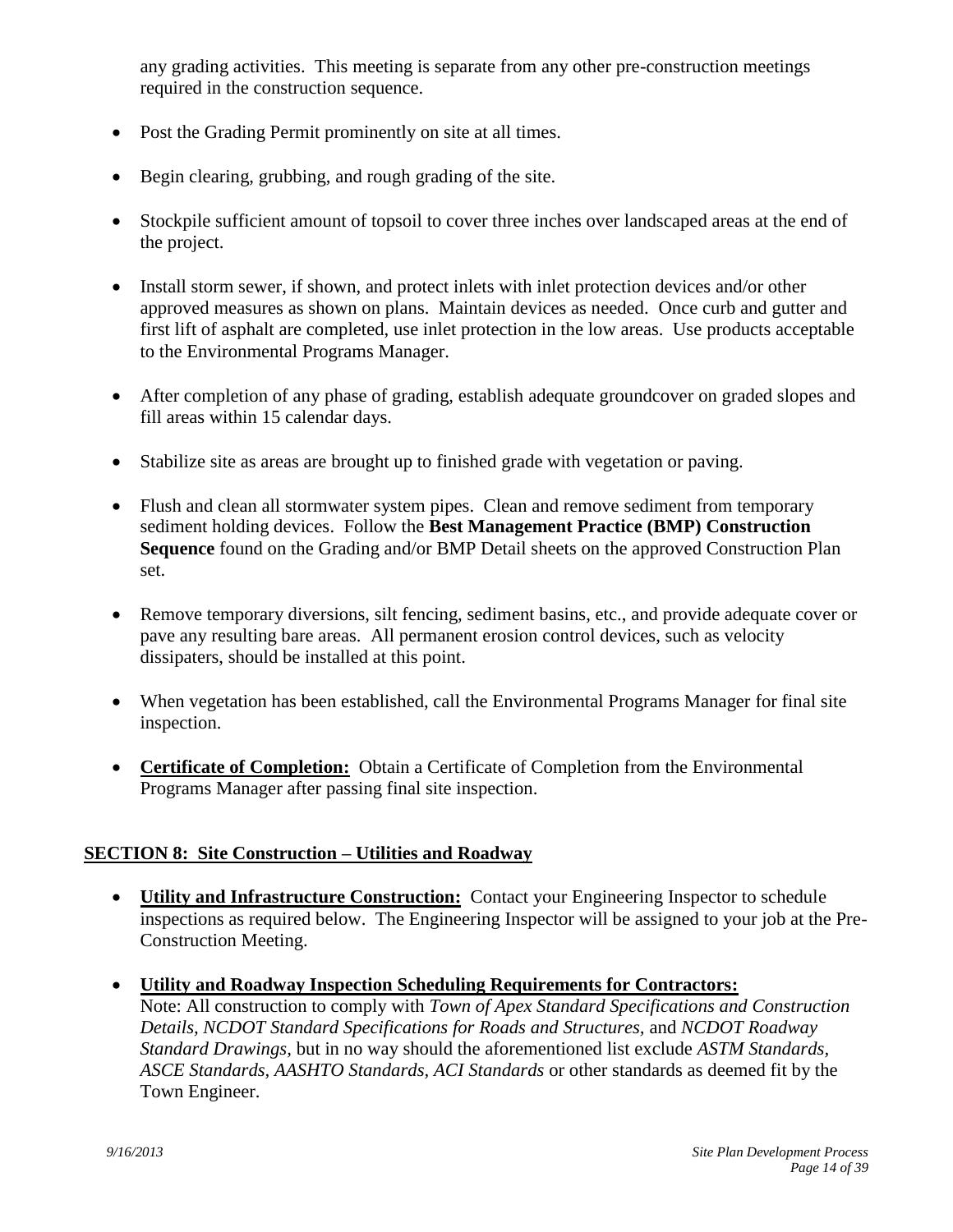Prior to the commencement of construction a pre-construction meeting is required. This meeting is to inform contractors of the Engineering, Inspection, Planning, and Public Works Department requirements for construction and to assure that the correct approved plan sets are being used by all parties.

This inspections list is to provide clarity for contractors working within the Town's jurisdiction. This list shall not be construed as to over-ride the aforementioned standards and is subject to periodic revision.

## **Inspections Requiring Scheduling:**

# **Sewer:**

- 1. Sewer pressure testing of all lines and vacuum testing of all sewer manholes is required. Inspectors will schedule 30-minute blocks of time with the contractor to perform the inspection. It is the contractor's responsibility to have the lines or manholes pressurized upon the arrival of the inspector.
- 2. Penetrations into a manhole require inspection prior to backfill.
- 3. Mandrel testing of PVC sewer lines. The contractor is to have all strings in place prior to the arrival of the inspector.
- 4. All sewer services and taps will be inspected prior to backfill.
- 5. Taps into existing mains. Patching and backfill of open-street cut.
- 6. All road-boring activities require a two-day advance notice to the inspector prior to boring and jacking steel casing. NCDOT encroachment agreements are required on site all times during boring and jacking activities.
- 7. Stream crossings require inspection prior to placing concrete.
- 8. Sewer lines will be plugged at the start of construction, continuing throughout the duration of the project, to prevent debris from entering the Town's system. The installation and removal of plugs will only be permitted in the presence of an inspector. Prior to removing the plugs and starting the Warranty period, the Town will inspect all lines with a T.V. camera.
- 9. All Town maintained utility bores with an 8-inch main carrier pipe or greater shall be field surveyed in from known (recorded) bench mark(s) before the intended carrier pipe is threaded. Bore casing shall also be visually inspected for curvature or misalignment before intended carrier pipe is threaded.
- 10. All grade percentages set for 0.65% or less and grade percentages set for 9.0% or more shall be inspected at downstream point for correct grade setting. Field survey may be used to confirm approved construction drawing design.

# **Water:**

- 1. All water lines will be pressure tested. All valves will be pressure tested to one side of the valve. The inspector will determine the location of the pressurization point and the order in which valves will be isolated.
- 2. All water lines will receive a total coliform analysis provided by the contractor and witnessed by the inspector. The inspector will identify the locations for which water samples are to be taken.
- 3. All water services will be inspected prior to backfill.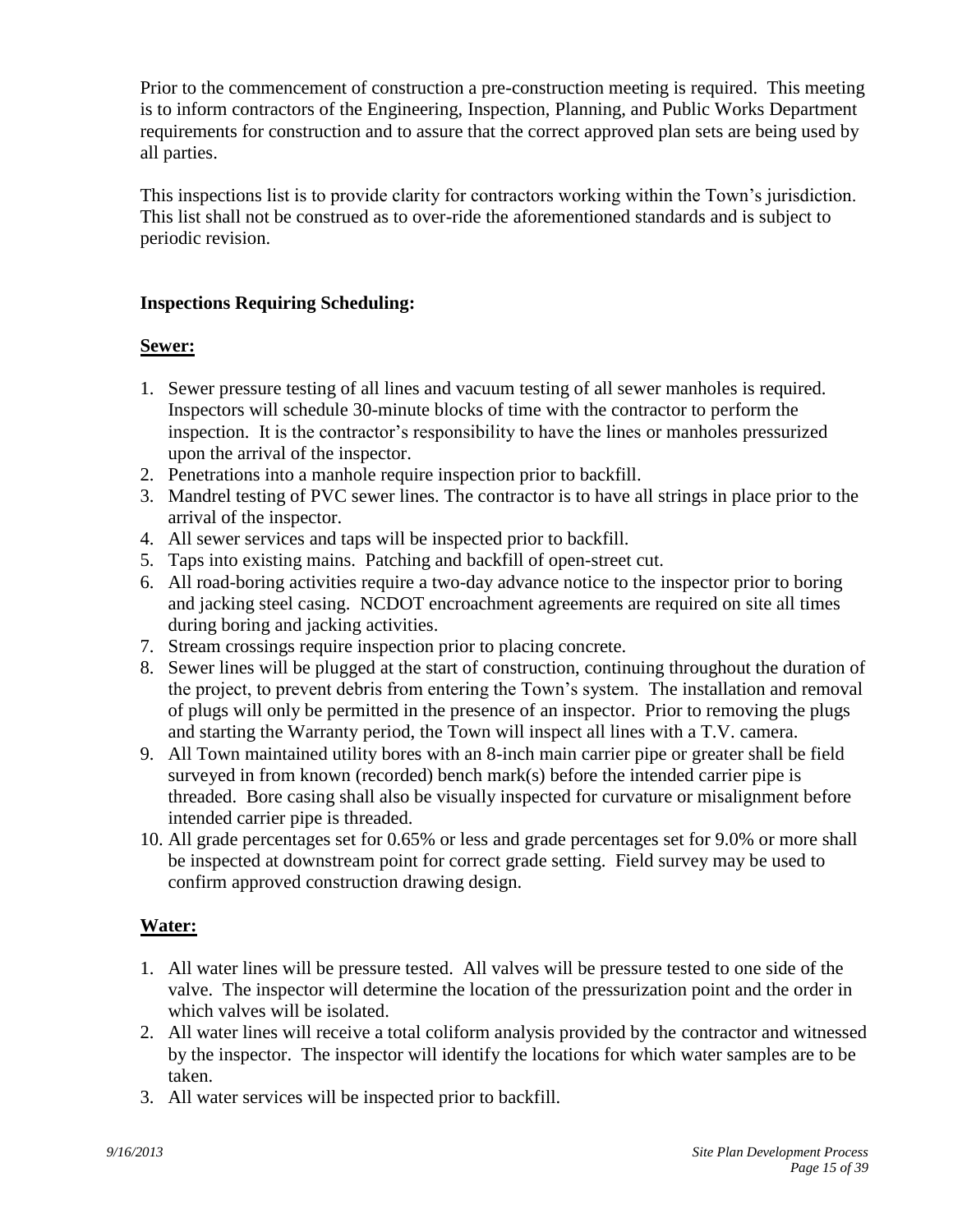- 4. Waterline blocking and 'rodding' shall be inspected prior to backfill.
- 5. All road-boring activities require a two-day advance notice to the inspector prior to boring and jacking steel casing. NCDOT encroachment agreements are required onsite all times during boring and jacking activities.
- 6. Taps into existing mains. Tapping sleeves to be inspected prior to making the tap. Air pressure testing and bolt torque inspection of the tapping sleeve are required prior to making the tap. Patching of the open-street cut requires inspection prior to placing backfill and asphalt.
- 7. All Town maintained utility bores with an 8-inch main carrier pipe or greater shall be field surveyed in from known (recorded) bench mark(s) before the intended carrier pipe is threaded. Bore casing shall also be visually inspected for curvature or misalignment before intended carrier pipe is threaded.
- 8. All grade percentages set for 0.65% or less and grade percentages set for 9.0% or more shall be inspected at downstream point for correct grade setting. Field survey may be used to confirm approved construction drawing design.

# **Storm Drainage:**

- 1. Masonry boxes will be inspected prior to backfill.
- 2. Precast boxes will be inspected prior to backfill.
- 3. Headwall forms and re-bar are to be inspected prior to placing concrete.
- 4. All cast slabs with re-bar reinforcement are to be inspected prior to placing concrete.
- 5. Storm Drainage lines and structures will be flushed and cleaned of all debris prior to the beginning of the Warranty Period.
- 6. All Town maintained utility bores with an 8-inch main carrier pipe or greater shall be field surveyed in from known (recorded) bench mark(s) before the intended carrier pipe is threaded. Bore casing shall also be visually inspected for curvature or misalignment before intended carrier pipe is threaded.
- 7. All grade percentages set for 0.65% or less and grade percentages set for 9.0% or more shall be inspected at downstream point for correct grade setting. Field survey may be used to confirm approved construction drawing design.

# **Roadways:**

- 1. Proof-roll of subgrade prior to placement of ABC. Gradation reports will be provided for ABC as indicated by the inspector.
- 2. Proof-roll of subgrade prior to placement of curbing.
- 3. Proof-roll of ABC prior to paving.
- 4. Road-widening lap-joints prior to final lift.
- 5. Asphalt repairs, curb repairs, subgrade repairs, valve box /manholes repairs, and all other related right-of-way appurtenances will be approved prior to final lift.
- 6. Asphalt tack coating will be inspected prior to final lift.
- 7. Compaction reports will be provided, as directed by the inspector, for fill material placed in the right-of-way.

# **Final Inspection:**

1. Final Inspections will be scheduled two-days in advance.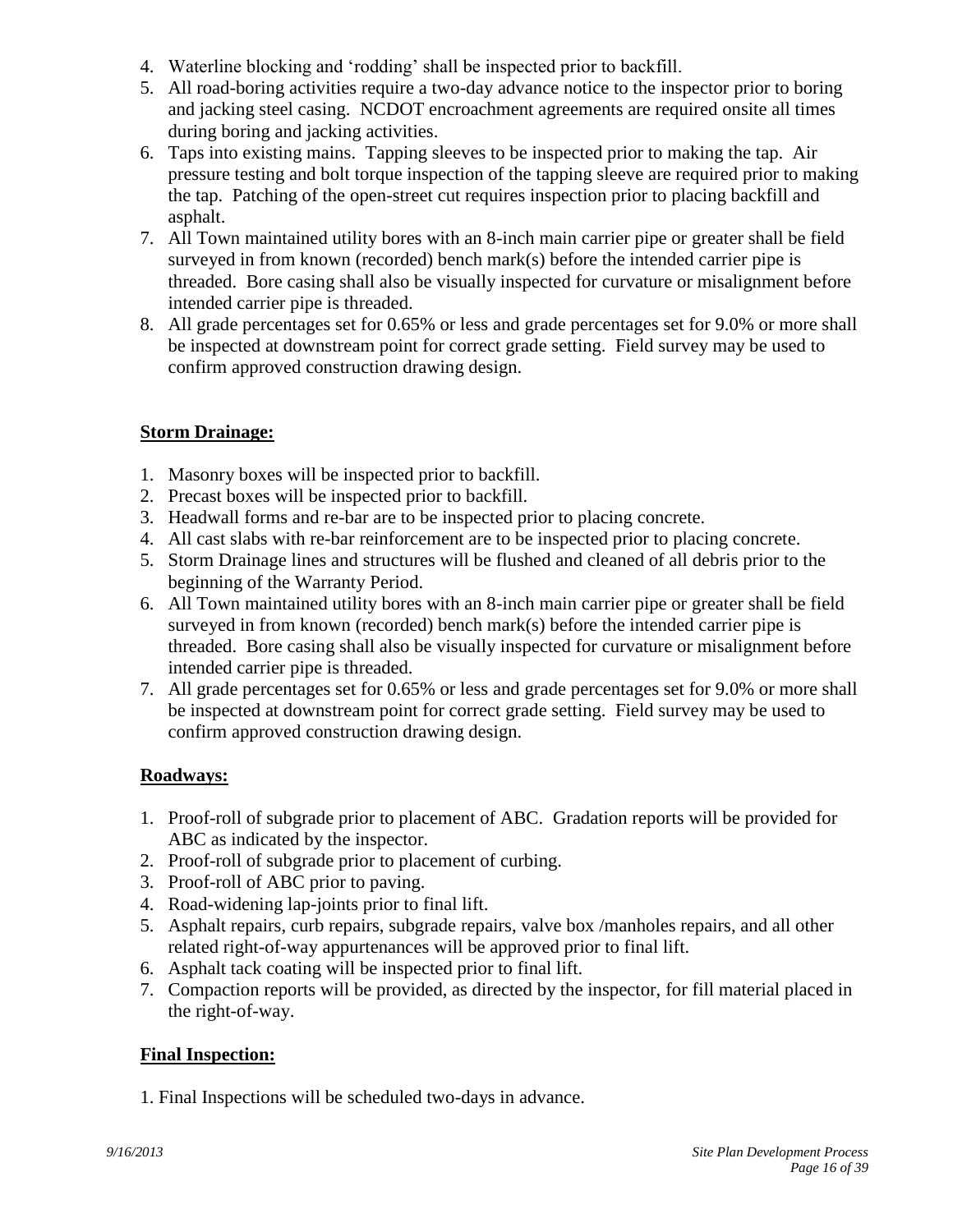<span id="page-16-0"></span>2. All punchlist generated items will be completed prior to the Town's acceptance.

## **SECTION 9: Electrical Installation**

- <span id="page-16-1"></span>• **Underground Electric:** Once the applicant has selected the Town of Apex to be their electric utilities provider, they should turn in the signed Town of Apex Utilities Offer & Agreement Letter with the Site Plan Application. The applicant should then contact Rodney Smith in the Electric Utilities Division to arrange for installation of underground electric. The Electric Utilities Division will start underground electric installation after the curbing and first lift of pavement have been set and the underground electric fee has been paid to the Public Works Department. The invoice for the installation of electric utilities will be provided by the Electric Utilities Division. Service laterals to individual lots/point of delivery are charged at the time of building permit and payable at the Building Inspections Permit Desk when the building permit is picked up. Please see the Development Fee Schedule for current rates at: [http://files.www.apexnc.org/docs/plan/dev\\_fees.pdf.](http://files.www.apexnc.org/docs/plan/dev_fees.pdf)
- <span id="page-16-2"></span>• **Street Lights:** Standard street lights are added at no cost to the developer. Upgraded street lighting is available through the Town for a fee. Contact Rodney Smith in the Electric Utilities Division for additional information.

#### **SECTION 10: Plats – Recording Site**

<span id="page-16-4"></span><span id="page-16-3"></span>• Plat Submittal: Prior to the first Certificate of Occupancy (CO) for the Site Plan, the applicant must submit a plat for recording. Use the following link to the Site Plan Plat Application and Checklist:<http://files.www.apexnc.org/docs/plan/siteplanplat.pdf>

Plats are submitted electronically through IDT Plans:

[http://www.apexnc.org/services/construction-management/engineering/electronic-plan-review.](http://www.apexnc.org/services/construction-management/engineering/electronic-plan-review) Plats are processed through the Planning Department. Contact Development Specialist Bonnie Brock if you have questions on this process. Fees associated with plats are calculated and collected by the Planning Department. Plats are reviewed by multiple departments and must be signed by the Public Works Director and the project planner, in addition to the surveyor, property owner, and notary.

 **Requirements Prior to Platting:** The following items must be completed prior to Plat Approval:

#### <span id="page-16-5"></span>**Engineering Items**

□*Surety funds to be held in the Town's favor must be in place*

The Town requires a bond (enforceable at the sole discretion of the Town) guaranteeing utility taps, curbs, gutters, street pavement, sidewalks, drainage facilities, water and sewer lines and other improvements against defects for one year. All guarantees must remain in force in the Town's favor for a period of no less than the longer of 1) one year from the satisfactory completion of the performance inspection, or 2) until 60% of the lots or units in the bonded phase have been issued a Certificate of Occupancy.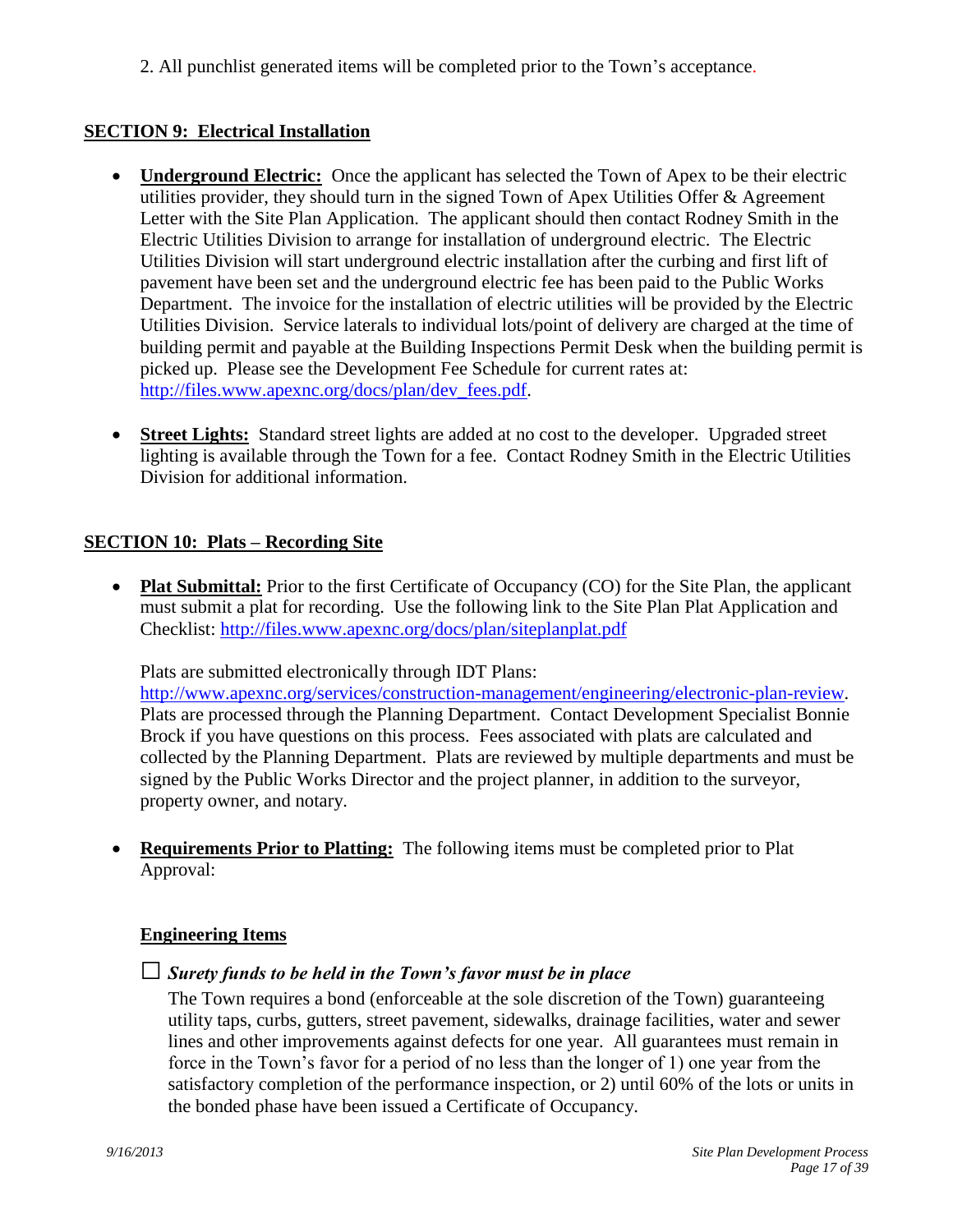This may include all or any of the following types of bonds depending on the scope of the project:

#### **This table is intended as an overview of the Town's bonding requirements. Please refer to the corresponding ordinances for additional details.**

| <b>Guarantee Type</b>                                                              | Ordinance<br><b>Number</b>                            | <b>Amount</b>                    | <b>Acceptable Forms</b><br>of Guarantee                                   | Due                                                                           | <b>Release Time*</b>                                                                                                                      |
|------------------------------------------------------------------------------------|-------------------------------------------------------|----------------------------------|---------------------------------------------------------------------------|-------------------------------------------------------------------------------|-------------------------------------------------------------------------------------------------------------------------------------------|
| Soil & Erosion<br>Performance                                                      | Code of<br>Ordinances<br>Sec. 5-162                   | \$2,500 per<br>Disturbed<br>Acre | Certified Check,<br>Cash, Irrevocable<br>Letter of Credit                 | Prior to Letter of<br>Plan Approval                                           | After 100% C/Os and<br>Upon Certificate of<br>Completion                                                                                  |
| <b>Structural BMP</b><br>Performance (for<br>uncompleted<br>BMPs at time of<br>C/O | Unified<br>Development<br>Ordinance Sec.<br>6.1.12 H  | 125% of<br>Construction<br>Cost  | Surety Bond,<br>Certified Check,<br>Cash, Irrevocable<br>Letter of Credit | Prior to C/O for Site<br>Plans; Prior to Plat<br>Approval for<br>Subdivisions | <b>Upon Final Approval</b><br>of Structural BMP                                                                                           |
| Parks, Recreation<br>& Cultural<br>Resources<br>Performance                        | Unified<br>Development<br>Ordinance Sec.<br>7.3.4 C 2 | 125% of<br>Construction<br>Cost  | Surety Bond,<br>Certified Check,<br>Cash, Irrevocable<br>Letter of Credit | Prior to First Plat<br>Approval                                               | Install prior to 50% of<br>Building Permits --<br>Release Upon Final<br>Approval of Installed<br>Improvements                             |
| Parks, Recreation<br>& Cultural<br>Resources<br>Maintenance                        | Unified<br>Development<br>Ordinance Sec.<br>7.5.14    | $25%$ of<br>Construction<br>Cost | Surety Bond,<br>Certified Check,<br>Cash, Irrevocable<br>Letter of Credit | Prior to Plat<br>Recording<br>Dedication of Public<br>Greenway                | One Year After<br>Acceptance of<br>Improvements                                                                                           |
| Infrastructure<br>Performance                                                      | Unified<br>Development<br>Ordinance Sec.<br>7.5.13    | 125% of<br>Construction<br>Cost  | Surety Bond,<br>Certified Check,<br>Cash, Irrevocable<br>Letter of Credit | Prior to Plat<br>Approval for<br>Subdivisions, Prior<br>to C/O for Site Plans | <b>Upon Final Approval</b><br>of Installed<br>Improvements                                                                                |
| Infrastructure<br>Maintenance                                                      | Unified<br>Development<br>Ordinance Sec.<br>7.5.14    | 25% of<br>Construction<br>Cost   | Surety Bond,<br>Certified Check,<br>Cash, Irrevocable<br>Letter of Credit | Prior to C/O for Site<br>Plans; Prior to Plat<br>Approval for<br>Subdivisions | One Year After<br>Permanent C/O for<br>Site Plans; One Year<br>After Start of<br>Warranty and at Least<br>$60\%$ C/O's for<br>Subdivision |

**\* All guarantees must be held in the Town's favor for the prescribed timeframe and until all improvements have been installed and inspected to the satisfaction of the Town.**

All surety fund amounts must be approved by the Engineering Division and/or other appropriate Town departments before issuance. A signed and sealed estimate from the Engineer of Record or copies of contractor invoices should be submitted to Development Projects Coordinator Jean Weatherman for distribution and approval by the Engineering Division and/or other appropriate Town departments.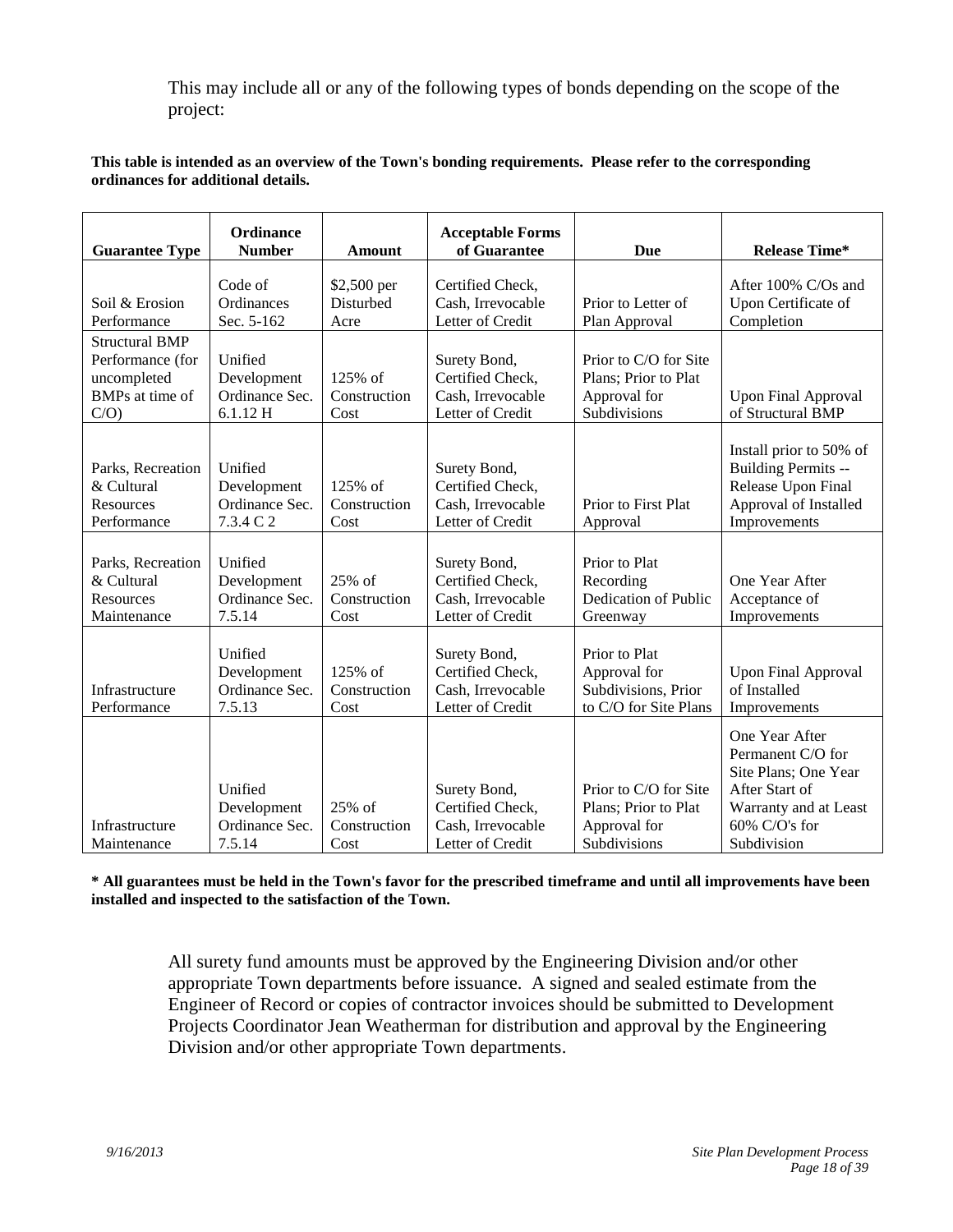All surety funds (unless otherwise noted above) may be in the form of cash, check, bond issued by a surety authorized to do business in North Carolina, or letter of credit as outlined in the table above. All letters of credit submitted as surety funds must have the issuing bank's place of collection in the State of North Carolina.

Refer to the Town of Apex Code of Ordinances Section 5-162 and Unified Development Ordinance Sections 7.3, 7.5, and 6.1.12 for requirements on bonding. <http://www.apexnc.org/services/administration/code-of-ordinances> <http://files.www.apexnc.org/docs/plan/udo/udo.pdf>

# □ *Paving Completed*

This would include all required paving (up to the final 1.5 inches of asphalt) in the phase receiving a plat or non-residential certificate of occupancy.

# □ *As-Built Drawings received and approved by Engineering*

Submit two (2) copies of the As-Built Drawings to Development Projects Coordinator Jean Weatherman. Please allow three (3) to five (5) working days for review and approval of As-Builts. Refer to Section 106 of the Town of Apex Standard for requirements. [http://www.apexnc.org/services/development-services/as-built-drawings-engineering](http://www.apexnc.org/services/development-services/as-built-drawings-engineering-division)[division.](http://www.apexnc.org/services/development-services/as-built-drawings-engineering-division)

# □ *Engineering Inspection Fees Paid*

Refer to the Town of Apex Development Fee Schedule at [http://files.www.apexnc.org/docs/plan/dev\\_fees.pdf](http://files.www.apexnc.org/docs/plan/dev_fees.pdf)

## □ *Water and/or Sewer Certifications received from the Engineer of Record*

Certifications are required whenever water and/or sewer permits are issued by the Town of Apex. The required certification form can be found on the last page of the issued permits.

## □ *Waterline Purity Test Results Received and Approved*

## □ *Warranty Inspection Passed*

The project phase must pass a warranty inspection. Contact your Engineering Inspector or the Engineering Field Services Supervisor to schedule the final inspection.

## **Planning Items**

# □ *Planning Department Fees*

These include Plat Review Fee, Water/Sewer Acreage Fee (projects utilizing public water/sewer), and Recreation Fee (residential projects only). The Town's Fee Schedule is available on the Town's website at [http://files.www.apexnc.org/docs/plan/dev\\_fees.pdf.](http://files.www.apexnc.org/docs/plan/dev_fees.pdf) Please contact Development Specialist Bonnie Brock in the Planning Department for assistance in calculating the four fees listed above.

# □ *Zoning Compliance Inspections*

Zoning compliance inspections completed as applicable: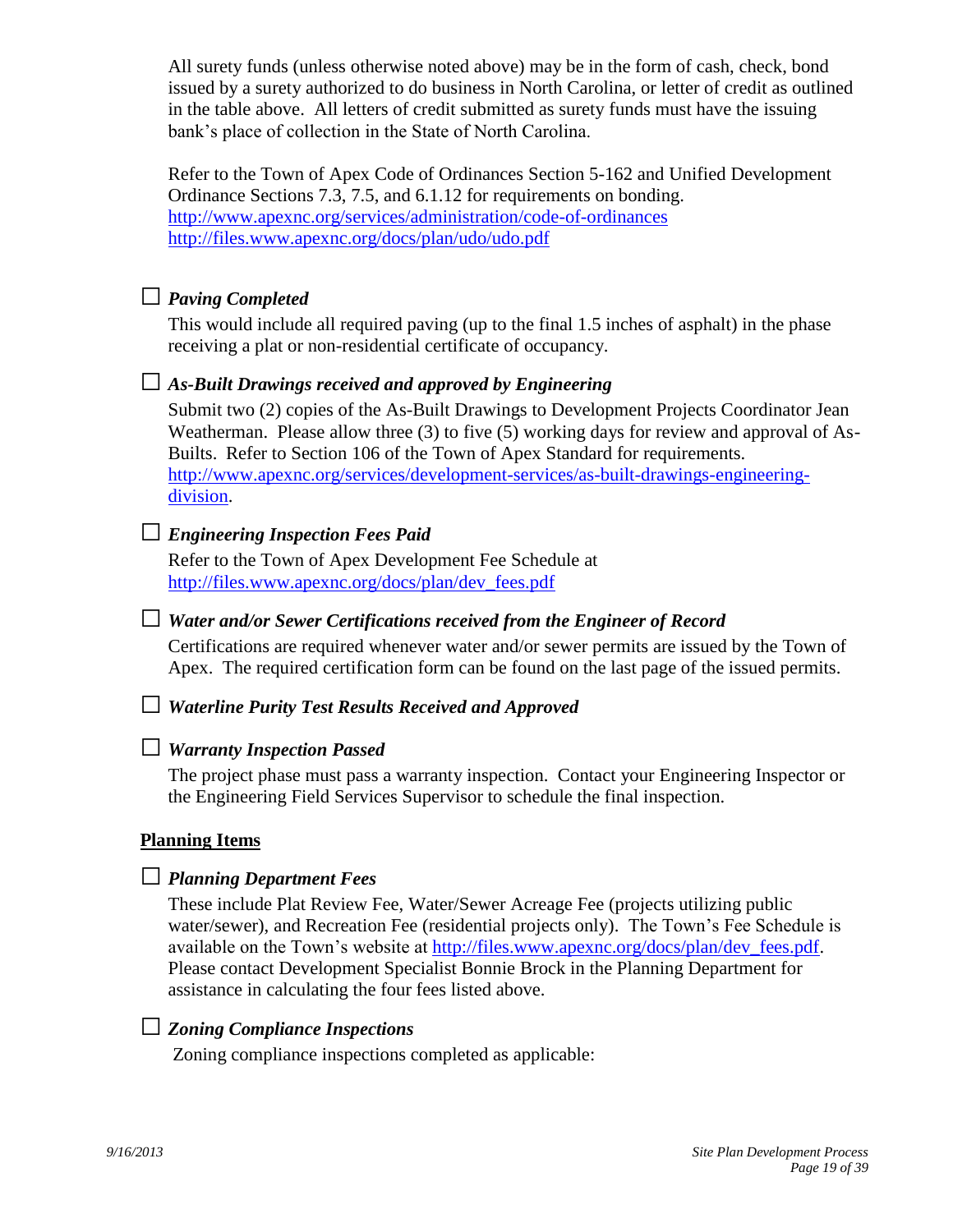#### Non-Residential Site Plan Plat (required prior to CO)

Please contact the zoning compliance officer assigned to your project or the Planning Department at (919) 249-3426 for the Zoning Compliance Final Site Inspection. Items that must be completed prior to approval:

- Landscaping complete or bonded (bonding can only be done if approved by the zoning compliance officer).
- Appropriate lighting certification letter received and accepted.
- All other approved plan requirements and applicable Town standards have been met. Typical items include – dumpster enclosures & gates installed; outdoor storage fenced and screened; HVAC and similar mechanical units screened; electrical boxes & conduit, plumbing pipes and mechanical devices (vents etc.) are screened or painted to match building finishes; parking spaces striped and drives appropriately marked (stop bars, signs, arrows, etc.); bicycle racks, benches and similar site furnishings installed; building elevations and finishes completed according to approved site plan (colors, materials, etc.); and landscape, accent, or other building mounted lights not shown on approved site plan either brought into compliance or removed.
- Any additional zoning conditions and/or site plan conditions are met.
- General site clean-up.
- No Outstanding Zoning Violations.

Please contact Zoning Compliance Supervisor Steve Yates in the Planning Department at (919) 249-3333 if you have any questions.

## **Public Works Items**

□*Stormwater Best Management Practices (BMP) Operation & Maintenance Agreement(s) Received, Recorded at Wake County Register of Deeds, and Returned to the Environmental Programs Manager*

Contact Environmental Programs Manager Mike Deaton for information pertaining to BMP O&M Agreements. [http://www.apexnc.org/services/public-works/environmental-programs](http://www.apexnc.org/services/public-works/environmental-programs-division/stormwater/stormwater-bmps)[division/stormwater/stormwater-bmps](http://www.apexnc.org/services/public-works/environmental-programs-division/stormwater/stormwater-bmps)

## □*Stormwater BMP Inspection Passed*

Contact Mike Deaton, Environmental Programs Manager to schedule this inspection.

## □ *As-Built Drawings of Structural BMP received and approved by Public Works*

Refer to Section 106 and Section 506 of the Town of Apex Standard for requirements. Submit two copies of the As-Built Drawings to Jean Weatherman in the Engineering Division.

## □ *Backflow Prevention Documentation Received and Accepted*

All domestic, fire, and irrigation connections to the Town of Apex water supply must have proper backflow protection per Town regulations. All documentation must be received and accepted by the Public Works Environmental Programs Division before Certificate of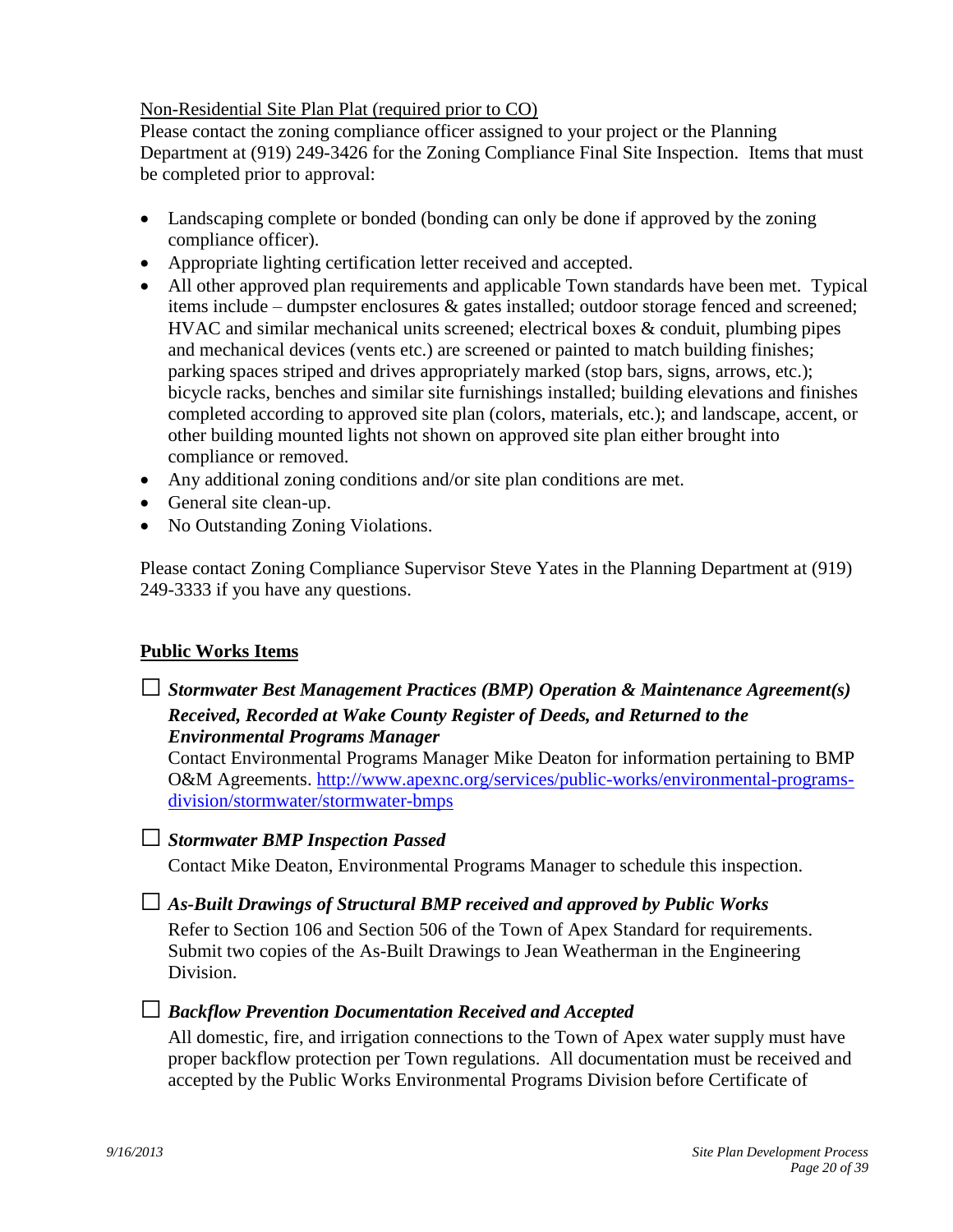Occupancy approval. Contact the Public Works Department for questions pertaining to backflow protection and acceptance.

• Once the plat has been signed, the applicant must record the plat with the Wake County Register of Deeds [https://rod.wakegov.com/.](https://rod.wakegov.com/) Their office is located at:

 One Bank of America Plaza, 421 Fayetteville Street Suite 300 – 3 rd Floor Raleigh, NC 27601

<span id="page-20-0"></span>• **Return Recorded Plats:** One original recorded copy and five paper copies must be returned to the Planning Department. Failure to return recorded plats will prohibit the applicant's ability to obtain a Certificate of Occupancy.

# **SECTION 11: Warranty Period for Public Infrastructure**

<span id="page-20-1"></span>• The Developer shall provide a guarantee as per Town of Apex Unified Development Ordinance (Article 7 Sec. 7) on workmanship and materials for a period of one year after the date of acceptance by the Town of Apex (see *Surety funds to be held in the Town's favor* under Plats). Any defects observed within the one year guarantee period shall be repaired and/or replaced to the Town's satisfaction and the cost of such repairs shall be borne by the developer. The guarantee shall apply to street construction, sidewalks, water lines and appurtenances, sanitary sewers, storm sewers (including ditches, drainage channels, and appurtenances, etc.), pumping stations, force mains and appurtenances.

## **SECTION 12: Completion and Inspections for Structural BMPs**

 **Performance Guarantee:** No performance guarantee is required for site plans requesting a certificate of occupancy that have already satisfied all the requirements set forth in Section 6.1.12(F).

<span id="page-20-3"></span><span id="page-20-2"></span>A performance guarantee will be required for site plans requesting temporary or conditional certificates of occupancy and will be released once the requirements in Section 6.1.12(F) have been satisfied and the Environmental Programs Manager has given final approval of the required structural BMP(s). In such cases prior to approval of a certificate of occupancy, a performance guarantee shall be provided by the owner in the amount equal to one hundred twenty-five (125) percent of the total construction cost of the required structural BMP(s). The total cost of the structural BMP(s) shall include all construction costs, including but not limited to, the cost of materials, landscaping, seeding and soil stabilization, grading, excavation and fill.

<span id="page-20-4"></span>The performance guarantee shall be in effect until the requirements set forth in Section 6.1.12(F) have been satisfied and the Environmental Programs Manager has given final approval of the required structural BMP(s).

 **Inspect Once a Year:** On an annual basis after completion of construction of a structural BMP, the owner shall submit to the Environmental Programs Manager an inspection report for that structure from a qualified registered North Carolina professional engineer, surveyor, or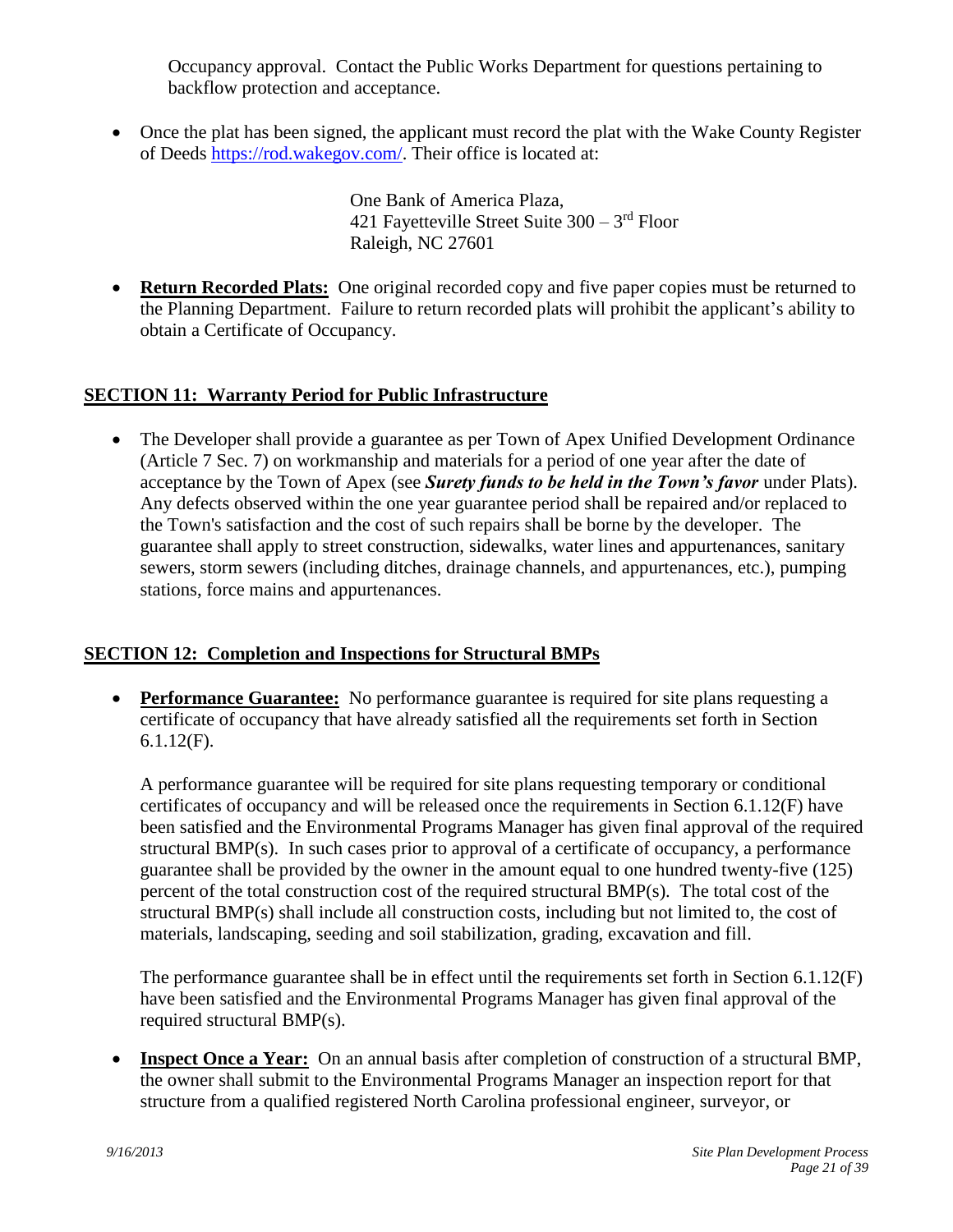landscape architect performing services only in their area of competence. The inspection report shall be on a form provided by the Environmental Programs Manager (see [http://www.apexnc.org/services/public-works/environmental-programs](http://www.apexnc.org/services/public-works/environmental-programs-division/stormwater/stormwater-bmps)[division/stormwater/stormwater-bmps\)](http://www.apexnc.org/services/public-works/environmental-programs-division/stormwater/stormwater-bmps). An initial inspection report shall be provided to the Environmental Programs Manager beginning one year from the date of submittal of the certified as-built plans to the Town and each year thereafter on or before the date of the as-built certification.

- <span id="page-21-0"></span> **Inspection by Town of Apex:** All property within the Primary Watershed Protection District and/or the Secondary Watershed Protection District shall also be subject to inspection by the Environmental Programs Manager or his designee. Such inspections may include, but are not limited to, reviewing maintenance and repair records, sampling discharges, surface water, groundwater, and material or water in structural BMPs, and evaluating the condition of structural BMPs.
- <span id="page-21-1"></span> **Corrective Action:** If at any time the Town of Apex determines that corrective actions or improvements to a structural BMP are required, the Town of Apex shall notify the owner of the needed corrections and of the date by which the work is to be completed. All corrective work shall be consistent with the approved operation and maintenance agreement.
- <span id="page-21-2"></span> **Authorization Prior to Repair or Reconstruction of Structure:** With the exception of general landscaping and grounds maintenance, the owner of the structural BMP shall obtain authorization from the Town prior to any repair or reconstruction of the structure. All improvements and repairs shall be consistent with the approved maintenance and operation agreement. In a bona fide emergency, necessary measures may be taken immediately in order to minimize damage to the structure and ensure its continued operation. Such measures must be promptly reported to the Environmental Programs Manager.

## **SECTION 13: End of Warranty Period for Public Infrastructure**

- <span id="page-21-3"></span>• Once the site (or bonded phase) has passed the One Year Warranty Period, the developer shall request a final inspection from the Engineering Division. Please call your Engineering Inspector or the Engineering Field Services Supervisor at (919) 249-3510 to arrange this final inspection. During this inspection, all public infrastructure items will be inspected and marked for repair or replacement. **If your site contains public right of way, do not place the final lift of asphalt until directed to do so by your Engineering Inspector. Failure to comply will automatically result in a minimum six (6) month extension of the warranty period and financial guarantee(s) posted with the Town.**
- After all items have passed inspection and the final lift of asphalt has been installed to the satisfaction of the Town, the surety funds for these items will be returned to the developer or contractor, and the public infrastructure will be accepted for maintenance by the Town.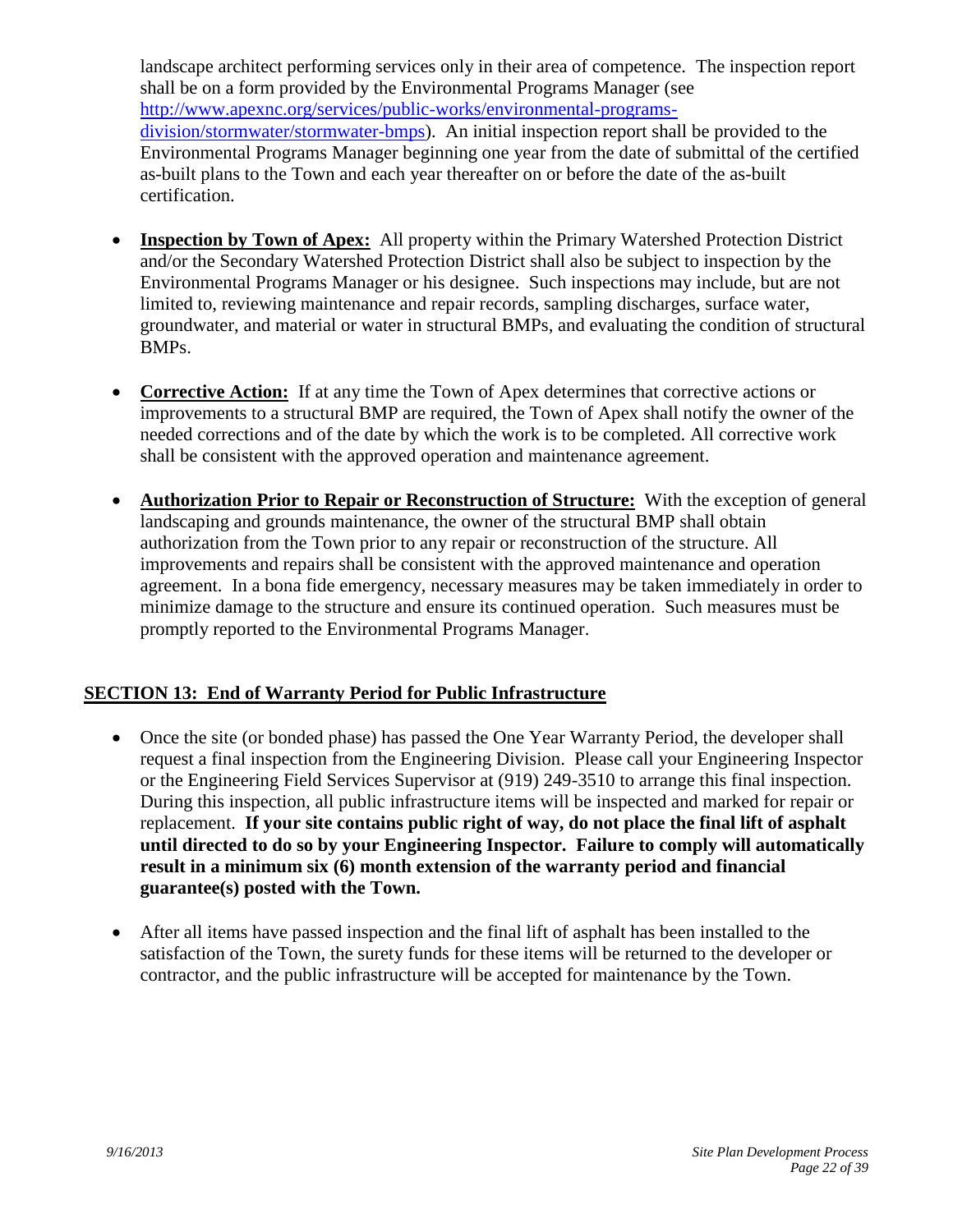# <span id="page-22-0"></span>**List of Web Links**

#### **Applications**

## Annexation Petition Application: <http://files.www.apexnc.org/docs/plan/annex.pdf>

#### Commercial Building Permit Application:

[http://files.www.apexnc.org/docs/const/2013\\_App\\_-\\_Commercial.pdf](http://files.www.apexnc.org/docs/const/2013_App_-_Commercial.pdf)

#### Conditional Power Application:

http://files.www.apexnc.org/docs/const/2013 App - Conditional Utility Commercial.pdf

#### Construction Plan Application:

<http://files.www.apexnc.org/docs/const/ConPlanApplication.pdf>

#### Floodplain Development Permit Application:

<http://files.www.apexnc.org/docs/const/floodplaindevpermapp.pdf>

#### Grading Permit Application:

[http://files.www.apexnc.org/docs/const/2013\\_App\\_-\\_Grading.pdf](http://files.www.apexnc.org/docs/const/2013_App_-_Grading.pdf)

#### Major Site Plan Application:

<http://files.www.apexnc.org/docs/plan/majorsite.pdf>

#### Minor Site Plan Application:

<http://files.www.apexnc.org/docs/plan/minorsite.pdf>

## Plan Modification Application:

[http://files.www.apexnc.org/docs/const/2013\\_App\\_-\\_Plan\\_Modification.pdf](http://files.www.apexnc.org/docs/const/2013_App_-_Plan_Modification.pdf)

## Rezoning Petition Application:

<http://files.apextown.gethifi.com/docs/plan/rezone.pdf>

## Road Name Application:

<http://files.www.apexnc.org/docs/plan/roadname.pdf>

## Sewer Permit Application:

<http://files.www.apexnc.org/docs/const/sewerperm.pdf>

## Site Plan Plat Application and Checklist: <http://files.www.apexnc.org/docs/plan/siteplanplat.pdf>

- Subdivision/Development Name Approval Application: <http://files.www.apexnc.org/docs/plan/devName.pdf>
- Tree Protection Fencing Permit Application: <http://files.www.apexnc.org/docs/plan/TreeProt.pdf>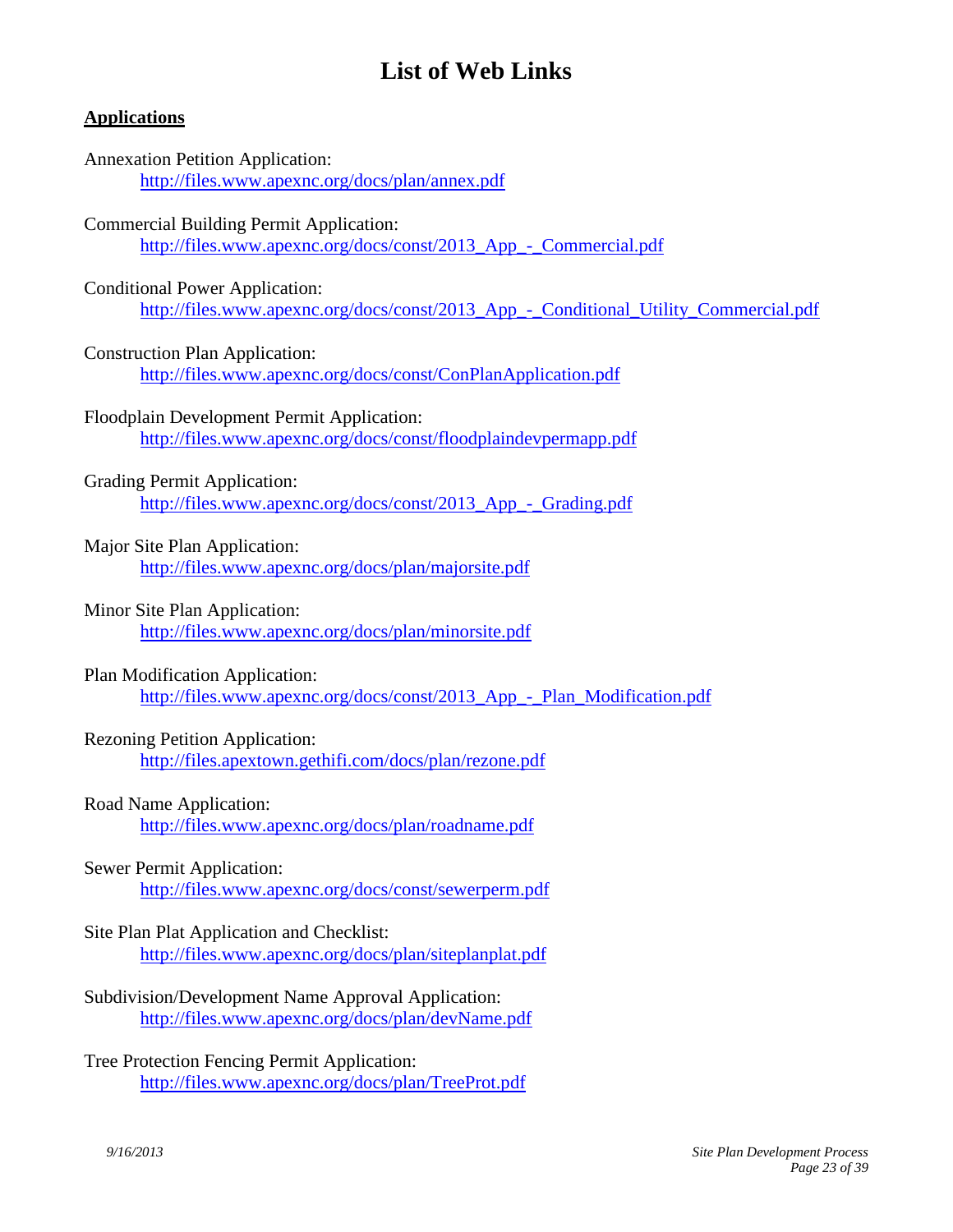Water Permit Application:

<http://files.www.apexnc.org/docs/const/waterperm.pdf>

# **Checklists**

Commercial Building Permit Checklist: http://files.www.apexnc.org/docs/const/2013 Checklist - Commercial.pdf

Site Plan Plat Application and Checklist: <http://files.www.apexnc.org/docs/plan/siteplanplat.pdf>

# **Fees**

Commercial Building Permit Fee Schedule: [http://www.apexnc.org/services/construction-management/building-code-enforcement/building](http://www.apexnc.org/services/construction-management/building-code-enforcement/building-permit-fees)[permit-fees](http://www.apexnc.org/services/construction-management/building-code-enforcement/building-permit-fees)

Development Fee Schedule: [http://files.www.apexnc.org/docs/plan/dev\\_fees.pdf](http://files.www.apexnc.org/docs/plan/dev_fees.pdf)

Water and Sewer Capacity Fee Schedule: [http://files.www.apexnc.org/docs/plan/dev\\_fees.pdf](http://files.www.apexnc.org/docs/plan/dev_fees.pdf)

## **Submittal & Meeting Schedules**

- Construction Plan Application Submittal Schedule and TRC Meeting Schedule: [http://files.www.apexnc.org/docs/const/2013\\_Construction\\_Plan\\_Schedule.pdf](http://files.www.apexnc.org/docs/const/2013_Construction_Plan_Schedule.pdf)
- Major Site Plan Application Submittal Schedule: <http://files.www.apexnc.org/docs/plan/2013major.pdf>
- Minor Site Plan Application Submittal Schedule: <http://files.www.apexnc.org/docs/plan/2013minor.pdf>
- Planning Board Meeting Schedule:

http://files.www.apexnc.org/news/meetings-boards/planning-board/2013 Calendar Meetings.pdf

## Town Council Meeting Schedule:

[http://files.www.apexnc.org/news/meetings-boards/planning-board/2013\\_Calendar\\_Meetings.pdf](http://files.www.apexnc.org/news/meetings-boards/planning-board/2013_Calendar_Meetings.pdf)

Rezoning Petition Submittal Schedule: <http://files.www.apexnc.org/docs/plan/2013rezon.pdf>

## **Maps**

2030 Land Use Plan: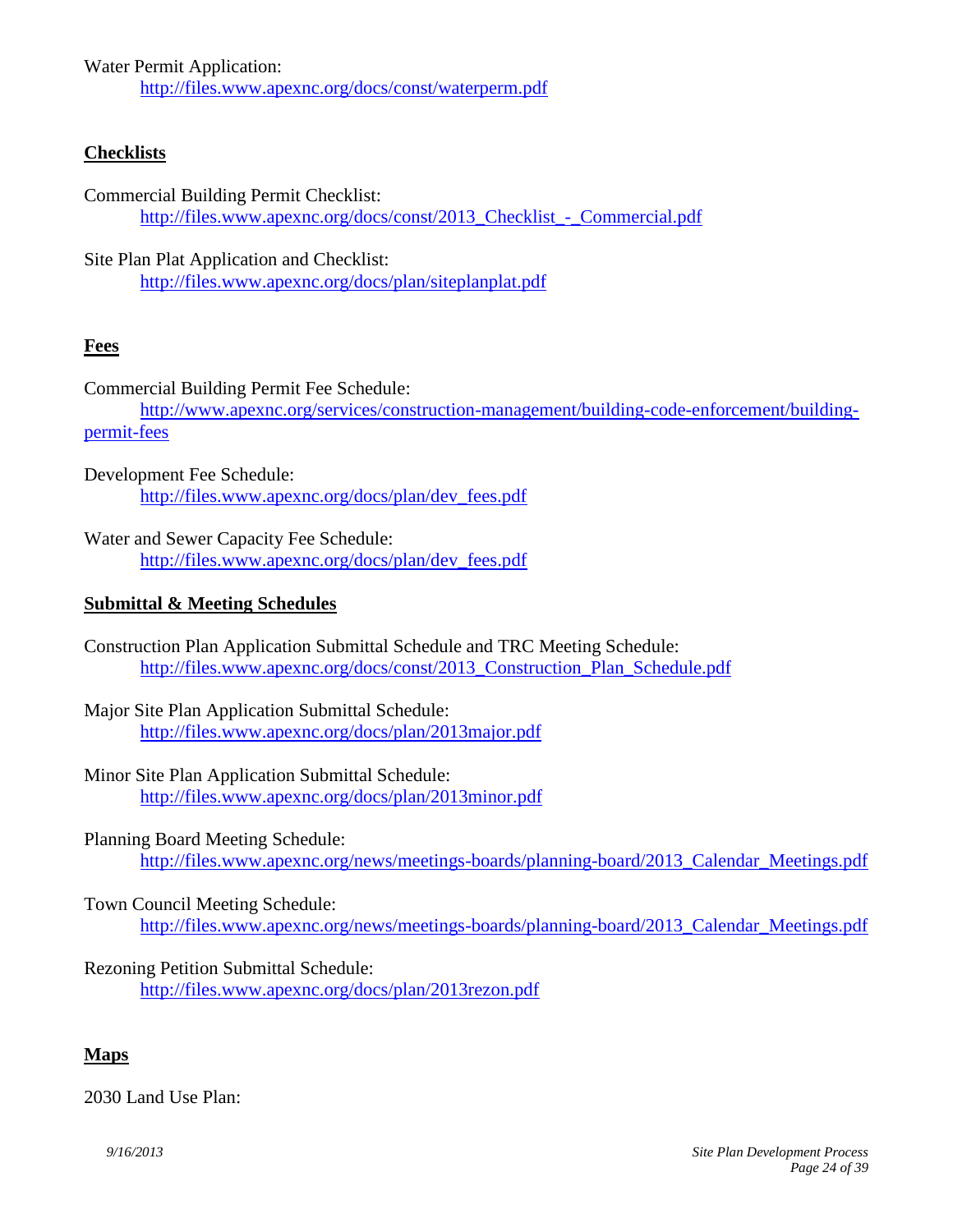<http://files.www.apexnc.org/docs/plan/2030LUM.pdf>

Corporate Limits and Extraterritorial Jurisdiction Map: <http://files.www.apexnc.org/docs/plan/CorpLimitsmap.pdf>

# Zoning District Map:

<http://files.www.apexnc.org/docs/plan/Zoningmap.pdf>

# **Other Documents & Web Sites**

#### Affidavit of Workers' Compensation Coverage: [http://files.www.apexnc.org/docs/const/2013\\_Form\\_-\\_Affidavit\\_of\\_Workers\\_Compensation.pdf](http://files.www.apexnc.org/docs/const/2013_Form_-_Affidavit_of_Workers_Compensation.pdf)

## Code of Ordinances (Town of Apex):

<http://www.apexnc.org/services/administration/code-of-ordinances>

## IDT Plans:

<http://www.apexnc.org/services/construction-management/engineering/electronic-plan-review>

## Parks, Recreation, and Cultural Resources Advisory Commission: <http://www.apexnc.org/services/parks-recreation-cultural-resources/advisory-commission>

#### Standard Specifications & Standard Details:

[http://www.apexnc.org/services/construction-management/engineering/engineering](http://www.apexnc.org/services/construction-management/engineering/engineering-specifications)[specifications](http://www.apexnc.org/services/construction-management/engineering/engineering-specifications)

#### Stormwater BMPs:

[http://www.apexnc.org/services/public-works/environmental-programs](http://www.apexnc.org/services/public-works/environmental-programs-division/stormwater/stormwater-bmps)[division/stormwater/stormwater-bmps](http://www.apexnc.org/services/public-works/environmental-programs-division/stormwater/stormwater-bmps)

## Town of Apex:

<http://www.apexnc.org/>

#### Unified Development Ordinance:

<http://www.apexnc.org/services/planning/unified-development-ordinance-udo>

#### Wake County Register of Deeds: <https://rod.wakegov.com/>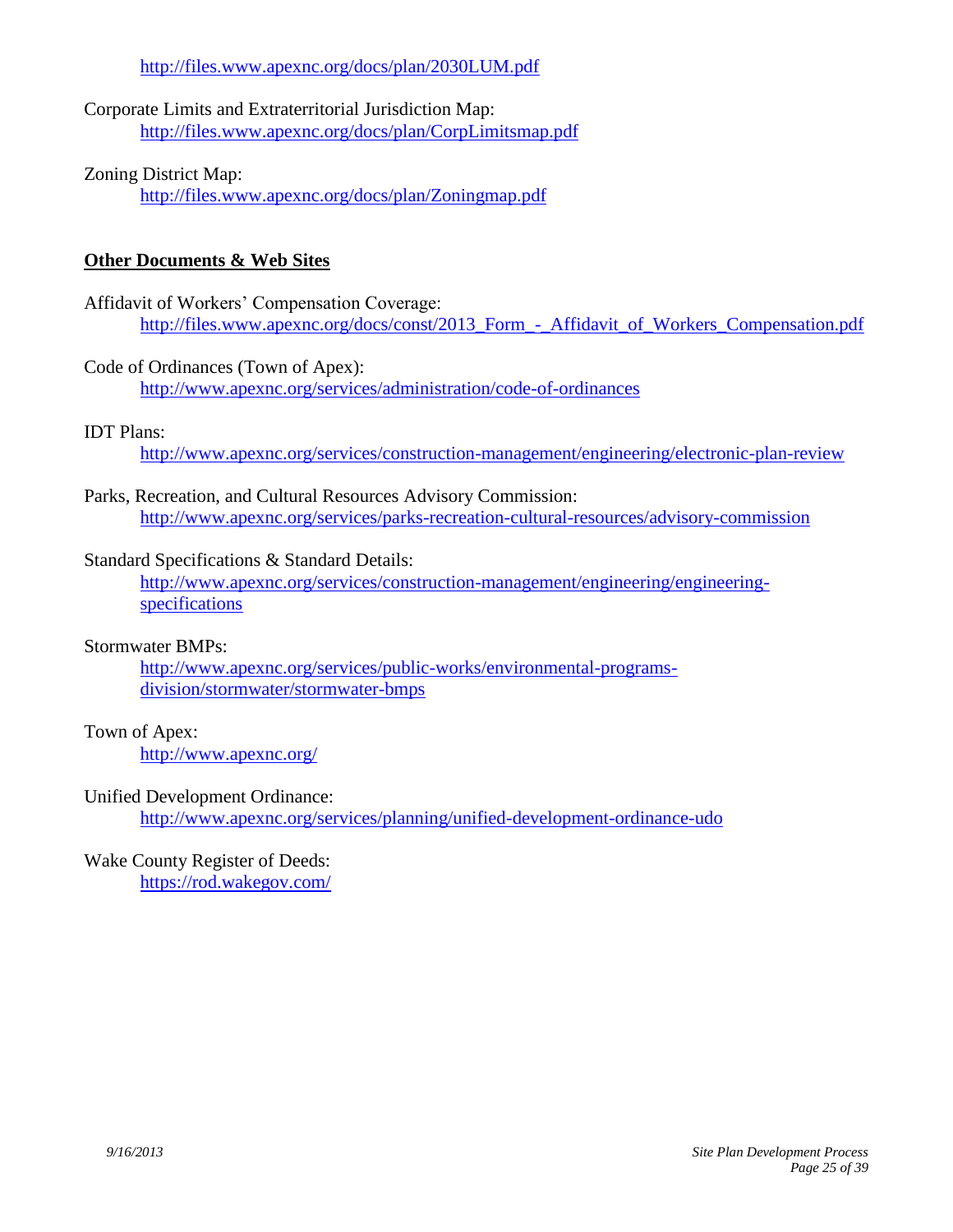# <span id="page-25-0"></span>**List of Acronyms**

- AASHTO American Association of State Highway and Transportation Officials
- ABC Aggregate Base Course
- ACI American Concrete Institute
- ASCE American Society of Civil Engineers
- ASTM American Society for Testing and Materials
- BMP Best Management Practices
- CO Certificate of Occupancy
- CZC Certificate of Zoning Compliance
- DWQ North Carolina Division of Water Quality
- ETJ Extraterritorial Jurisdiction
- FDC Fire Department Connection
- GIS Geographical Information Systems
- GPD Gallons Per Day
- HVAC Heating, Ventilation, and Air Conditioning
- IDT Plans Integrated Digital Technologies
- NCDOT North Carolina Department of Transportation
- NCSBC North Carolina State Building Code
- O&M Operations & Maintenance
- PUD Planned Unit Development
- PVC Polyvinyl Chloride
- PWS Public Water Supply
- S&E Sedimentation & Erosion
- TIA Traffic Impact Analysis
- TPF Tree Protection Fencing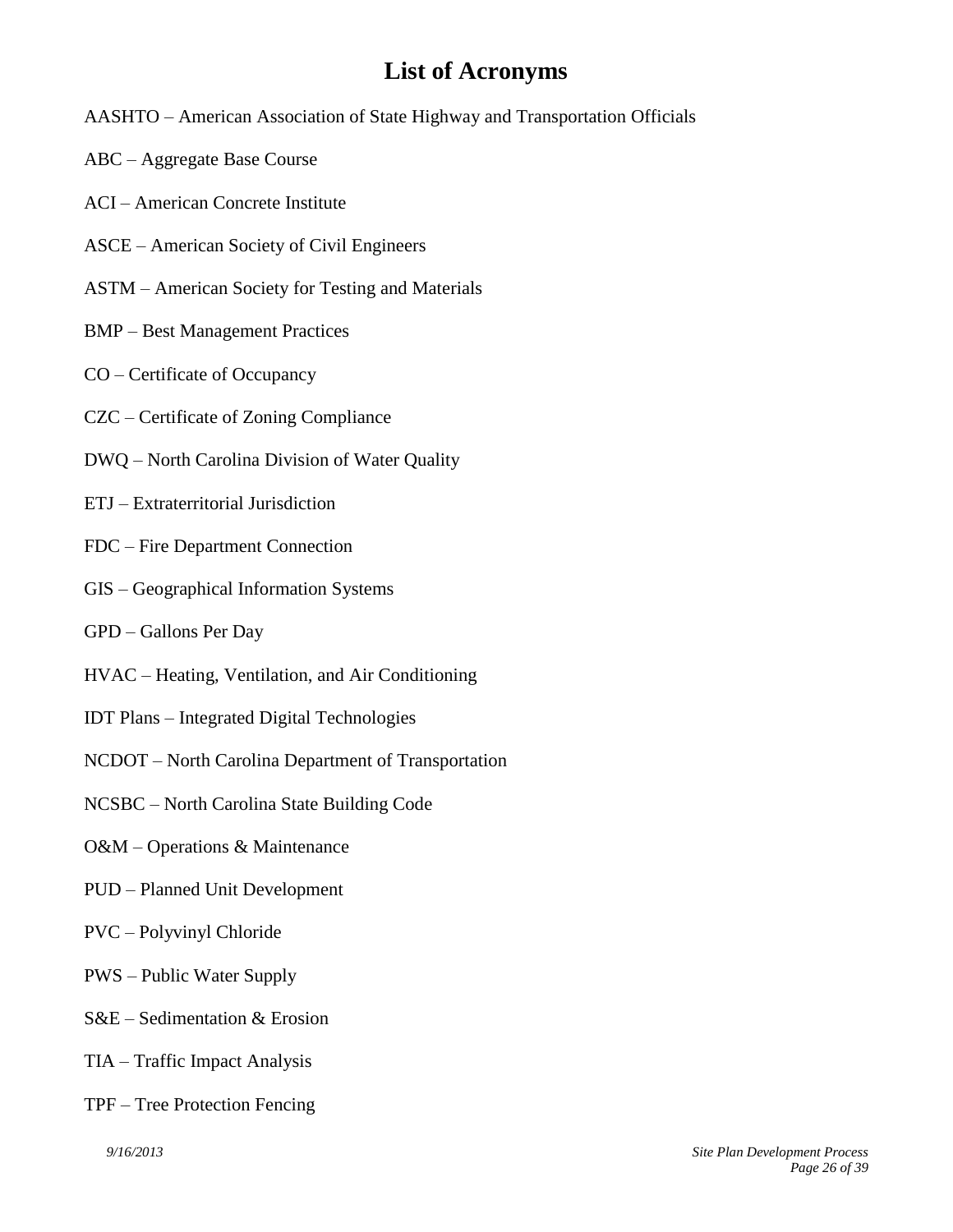- TRC Technical Review Committee
- UDO Unified Development Ordinance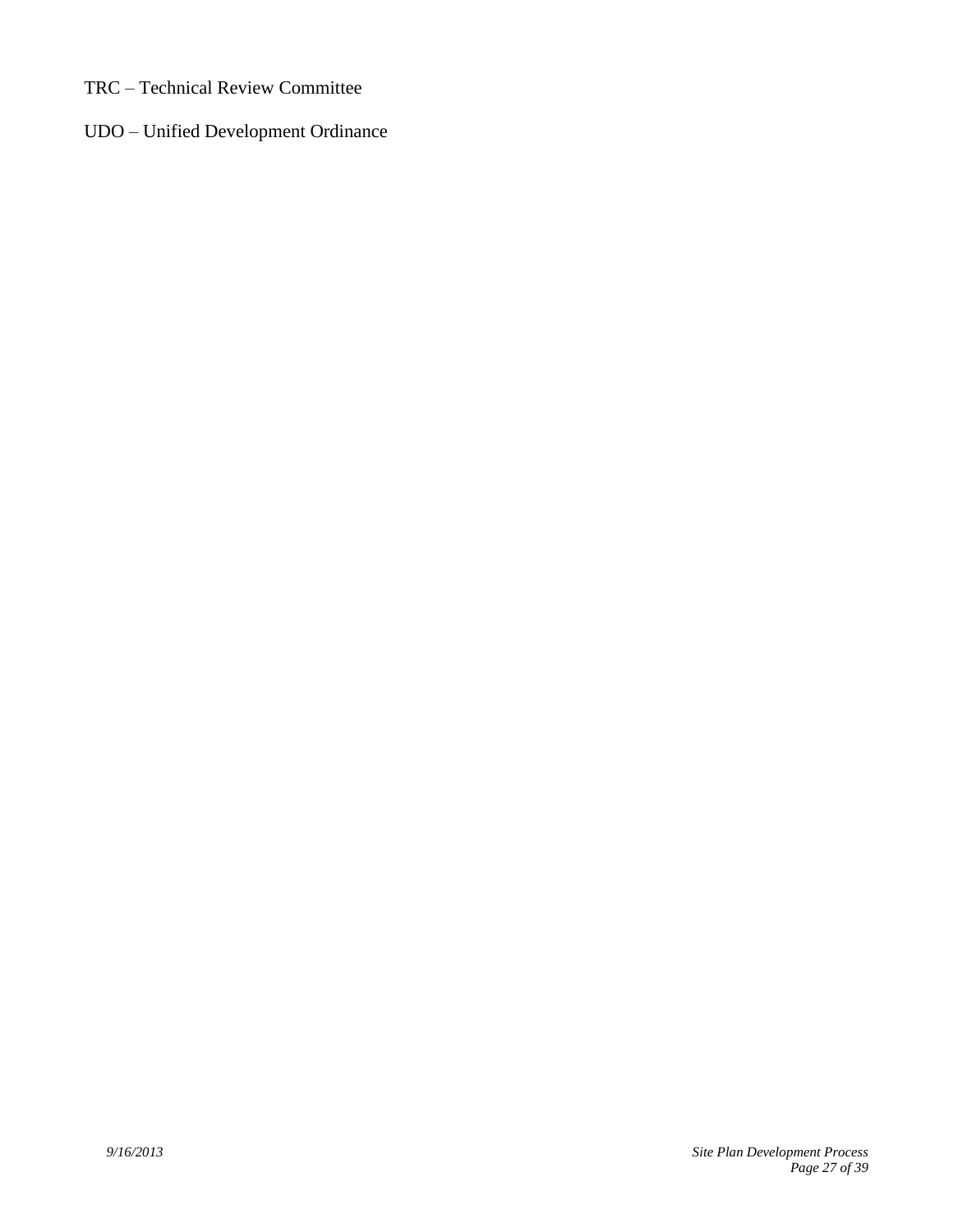# <span id="page-27-1"></span><span id="page-27-0"></span>**Technical Review Committee (TRC) Areas of Review**

## **BUILDING INSPECTIONS DIVISION**

#### **Donald Irwin, Plans and Permits Supervisor; Donald.irwin@apexnc.org; 919-249-3379**

- 1. Confirm location of all existing and new buildings for separation requirements per NCSBC
- 2. Confirm allowed area of proposed new building per NCSBC
- 3. Confirm allowed height and number of stories of proposed new buildings per NCSBC
- 4. Confirm location of any existing utilities on the property to include underground storage tanks
- 5. Confirm all site utilities, existing or new, do not go under the building foot print
- 6. Confirm number of overall parking spaces and confirm calculated needed accessible spaces shown
- 7. Confirm site access is accessible from sidewalks along street fronts to include curb cut and slope details (spot elevations required to confirm slope)
- 8. Confirm any earth retaining systems on site and their relationship to the bearing plane of the proposed new building or existing buildings
- 9. Confirm any site amenities such as gazebos, benches, walking trails, bike paths, etc… for accessibility and NCSBC
- 10. Confirm building elevations for entrance and egress accessibility
- 11. Confirm, if multi-family, which units will be accessible
- 12. Confirm if parking lot lighting is being provided and confirm details of footings and pole bases
- 13. Confirm that setbacks for front, rear, and sides have been met
- 14. Confirm if flood plain exists on property
- 15. Confirm if site contains Historic structures that are on the Historical Registry
- 16. Note any buildings to be demolished
- 17. Confirm any dumpster locations and that pads meet 6 inch thickness
- 18. Confirm any signs shown on plan and include note that signs will be reviewed separately and must meet any sign master plan that is in place
- 19. Confirm what method is being used to convey storm water from the building
- 20. Confirm if grading permit will be required
- 21. Confirm any exits that will require roof covering
- 22. Confirm number of water meters and sewer taps to include size of each
- 23. Confirm if building is being sprinkled
- 24. Confirm if the project will most likely qualify for special inspections

# **ELECTRIC UTILITIES DIVISION**

## **Rodney Smith, Electric Technical Services Supervisor; rodney.smith@apexnc.org; 249-3342**

- <span id="page-27-2"></span>1. Electric utility easement locations and widths (new and existing)
- 2. Locations of service corridors, transformers, and meters
- 3. Grades around transformers
- 4. Slopes where underground utility lines are located
- 5. Co-location or separation of utilities, as appropriate
- 6. Public street lighting
- 7. Lighting plans
- 8. Existing utility locations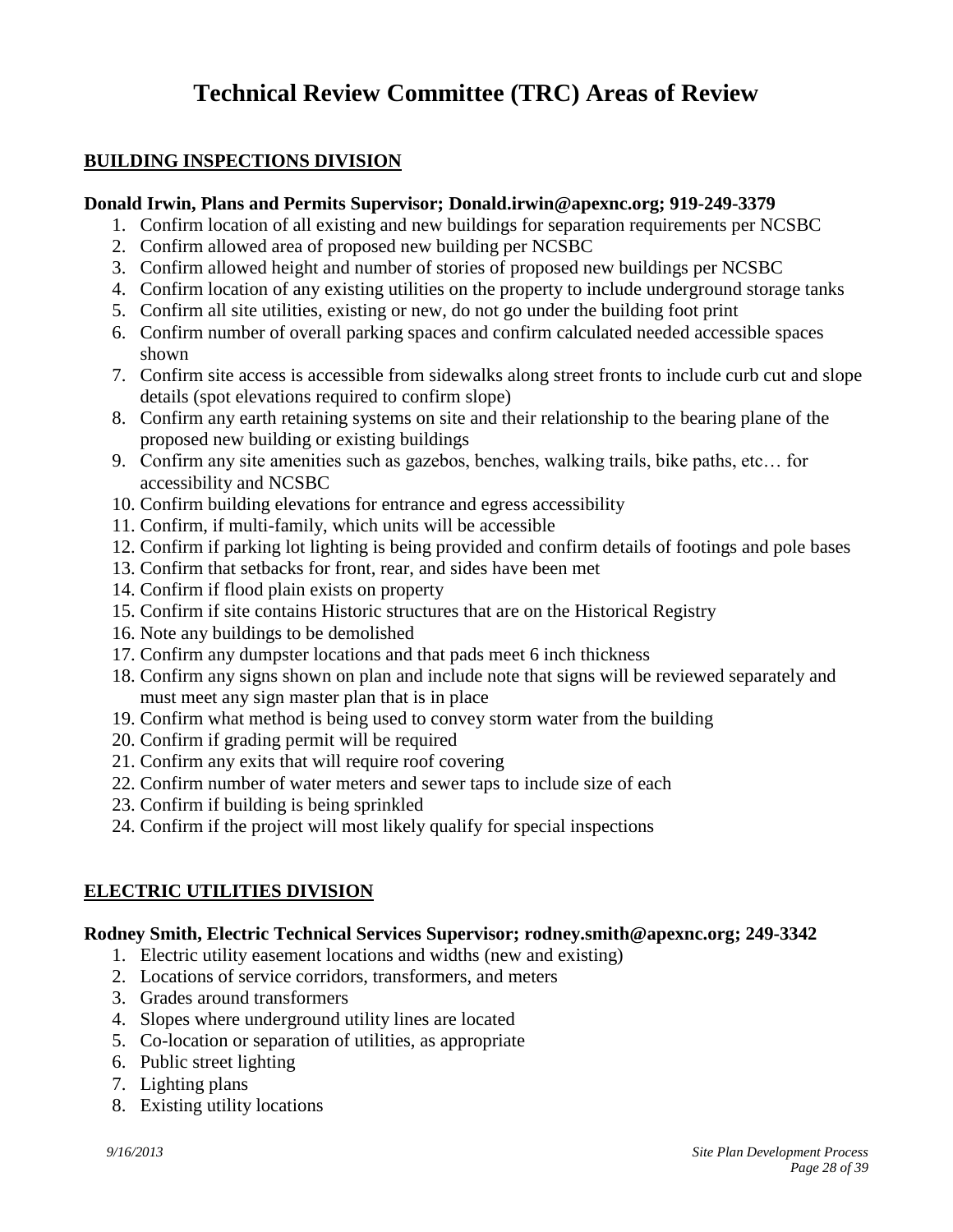## **ENGINEERING DIVISION**

#### **Rich Harrison, Engineering Projects Coordinator; [rich.harrison@apexnc.org;](mailto:rich.harrison@apexnc.org) 919-249-3393**

- <span id="page-28-0"></span>1. Sewer (material, depth, slope)
- 2. Water (material, depth, slope)
- 3. Storm drainage (public rights-of-way; public drainage easements)
- 4. Curb & gutter
- 5. Sidewalk (structural aspects, widths, fit in cross section, other spec book compliance)
- 6. Roads (streets, spec book compliance)
- 7. Floodplain development restrictions

#### **Russell Dalton, Transportation Engineer; [russell.dalton@apexnc.org;](mailto:russell.dalton@apexnc.org) 919-249-3358**

- 1. Proposed access is acceptable
- 2. Signs and striping on roadways and in parking areas are acceptable
- 3. Minimum road widening requirement is met
- 4. Plan conforms to the Town of Apex Transportation Plan
- 5. Plan agrees with the recommendations in the Traffic Impact Analysis (TIA)
- 6. Additional roadway, pedestrian, or traffic signal improvements are recommended
- 7. Public street(s) conform to standard specifications and details
- 8. Public parking areas provide proper storage and traffic circulation
- 9. Sight triangles

#### **Jean Weatherman, Development Projects Coordinator; [jean.weatherman@apexnc.org;](mailto:jean.weatherman@apexnc.org) 919-249- 3394**

- 1. Electronic plan review system administrator
- 2. Review construction plan submittal package for completeness
- 3. Review requirement for water and sewer permit applications, NCDOT Driveway permits, and NCDOT Encroachment agreements
- 4. Issue water and sewer permits
- <span id="page-28-1"></span>5. Oversee process for getting Construction Plans routed through TRC and signed off

#### **FIRE DEPARTMENT**

#### **Karl Huegerich, Fire Marshal; [karl.huegerich@apexnc.org;](mailto:karl.huegerich@apexnc.org) 919-367-4055 David Dillon, Fire Inspector; [david.dillon@apexnc.org;](mailto:david.dillon@apexnc.org) 919-367-4062**

- 1. Fire Hydrant spacing and distribution
- 2. Water main sizes for fire flow reasons
- 3. Street width and turning radius
- 4. Accessibility for emergency vehicles to the buildings
- 5. Multiple points of access
- 6. Fire Department Connection (FDC) locations
- 7. Fire Hydrant locations in relation to FDC locations
- 8. Enforce the appendixes of the IFC with exception of appendix D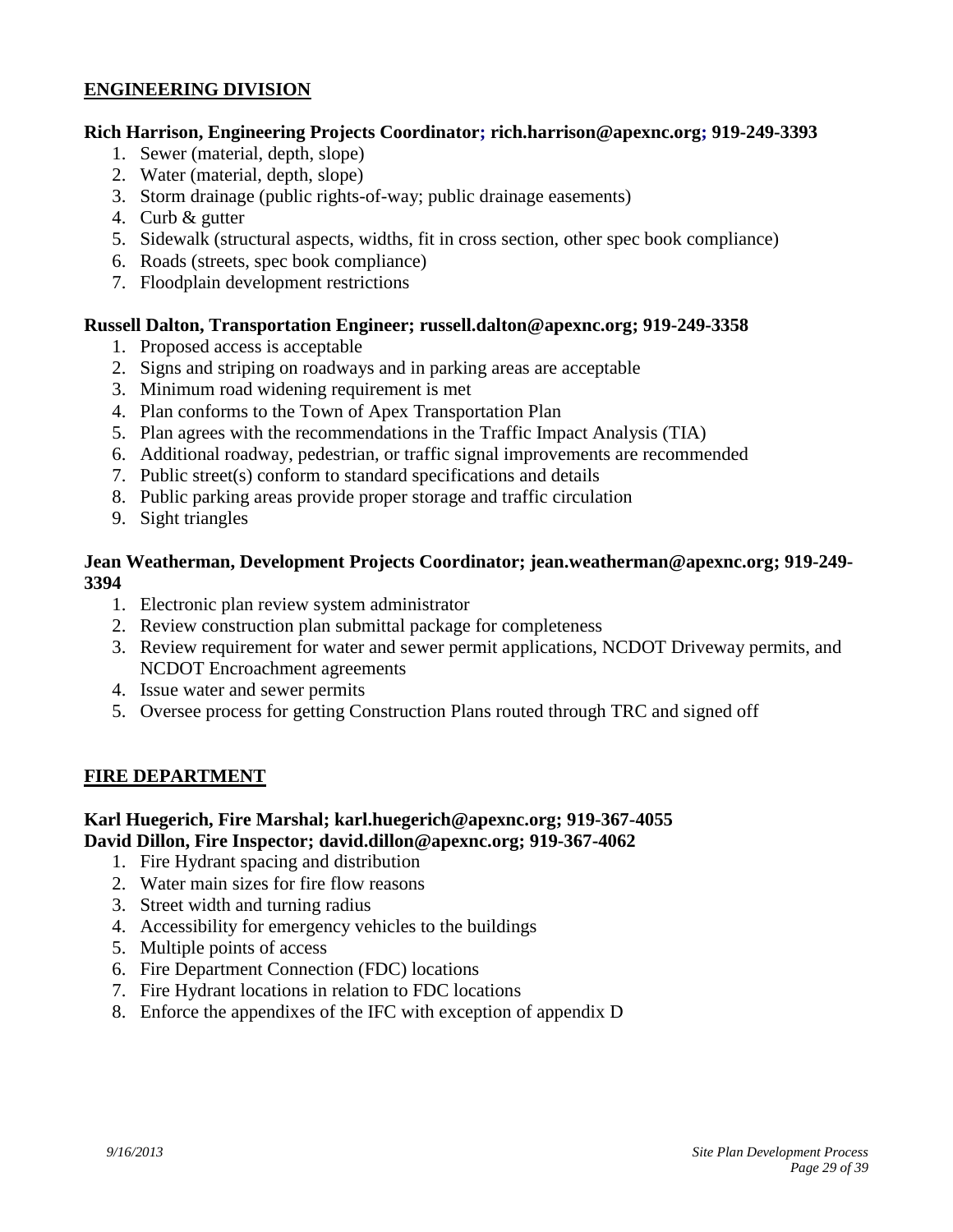# **PARKS, RECREATION, AND CULTURAL RESOURCES DEPARTMENT (PRCR)**

#### **John Brown, Director; [john.brown@apexnc.org;](mailto:john.brown@apexnc.org) 919-249-3344**

- <span id="page-29-0"></span>1. Number and type of residential units
- 2. How the development fits into the adopted PRCR Master Plan
- <span id="page-29-1"></span>3. Calculate the fee-in-lieu / park acreage requirements based on the number and type of units and then make a recommendation to the PRCR Advisory Commission based on that information

#### **PLANNING DEPARTMENT**

#### **Brendie Vega, Principal Planner; brendie.vega@apexnc.org; 249-3339 June Cowles, Senior Planner; [june.cowles@apexnc.org;](mailto:june.cowles@apexnc.org) 919-249-3331 Lauren Simmons, Planner II; [lauren.simmons@apexnc.org;](mailto:lauren.simmons@apexnc.org) 919-249-3422**

- 1. Zoning
- 2. 2025 Land Use Plan compliance
- 3. Annexation (if public utilities provided)
- 4. General site layout and aesthetics
- 5. General plan information (cover sheet items and standard notes)
- 6. Setbacks
- 7. Height limitations
- 8. Built upon area
- 9. Parking (location, arrangement, number, and dimensions of parking spaces and aisles)
- 10. Sight triangle locations and dimensions
- 11. Buffers (width, type, grading, retaining wall tiebacks)
- 12. Landscaping plans (plant selection, sizes, planting details)
- 13. Resource Conservation Area (size, location, type)
- 14. Arborist reports and tree surveys
- 15. Tree protection fencing location
- 16. Floodplain restrictions (residential)
- 17. Lighting plans (fixture and pole aesthetics; footcandle averages and spillover at property lines)
- 18. Architecture (elevations)
- 19. Building material and colors
- 20. Historic structures
- 21. Small Town Character Overlay District
- 22. On-site community amenities
- 23. Fencing materials and colors
- 24. Dumpster screening
- 25. Location and screening of HVAC units/generators
- 26. Location and aesthetics of accessory structures such as mail kiosks, cart returns, etc.
- 27. Location, dimensions, and screening of outside storage yards, display, and sales areas
- 28. Retaining wall location and aesthetics (material and color, height)
- 29. Plat review and approval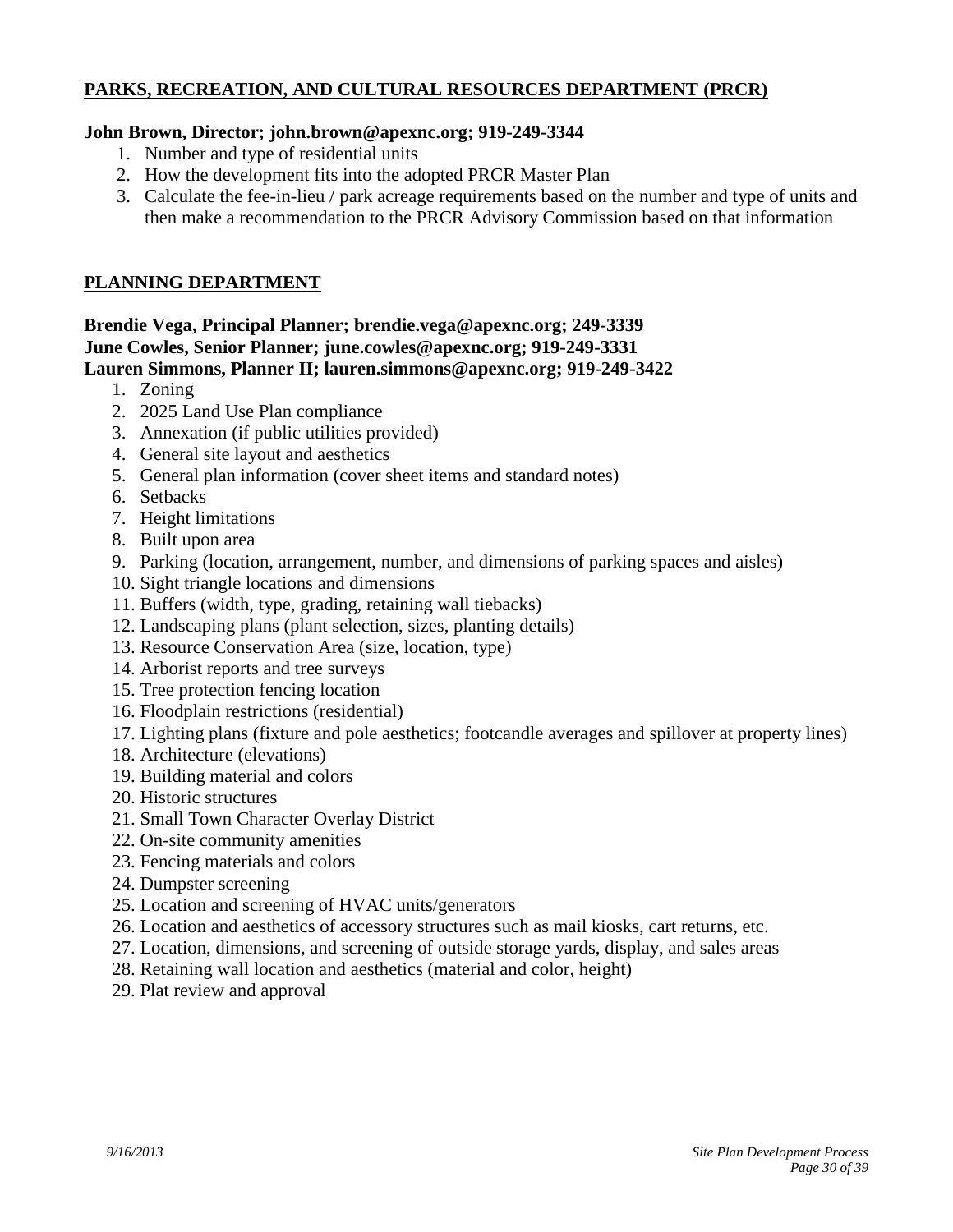#### **Reed Huegerich, Transportation Planner; [reed.huegerich@apexnc.org;](mailto:reed.huegerich@apexnc.org) 919-249-3505**

- 1. Compliance with Transportation Plan
	- Thoroughfare and Collector Street Plan map
	- Bicycle, Pedestrian, and Equestrian Plan map
- 2. Street connectivity
- 3. Sidewalk connectivity
- 4. Bike racks
- 5. Handicap ramp orientation
- 6. Parking
- 7. Pedestrian amenities
- 8. Block length
- 9. Site orientation

#### **Bonnie Brock, Development Specialist; [bonnie.brock@apexnc.org;](mailto:bonnie.brock@apexnc.org) 919-249-3334**

- 1. Development fee calculations
- 2. Plat coordinator through IDT site

#### **Brenda Culbertson, Planning Technician; [brenda.culbertson@apexnc.org;](mailto:brenda.culbertson@apexnc.org) 919-249-3437**

- 1. Signs (master sign plan, permanent signs, temporary signs) separate process from site plan
- 2. Review rezoning, Planned Unit Development (PUD), and site plan submittal package for completeness
- 3. Back-up plat coordinator through IDT site

#### **Will Brown, GIS Specialist; [will.brown@apexnc.org;](mailto:will.brown@apexnc.org) 919-249-3336**

1. Addressing

# **POLICE DEPARTMENT**

#### **Greg Towell, Support Services Sergeant; greg.towell@apexnc.org; 919-249-3450**

- <span id="page-30-0"></span>1. Look at entrances and exits to subdivisions and businesses to ensure the traffic can flow and not cause safety concerns
- 2. Crosswalks, lighting, etc. for safety concerns
- 3. Location of generators or any loud noise making equipment which can result in complaints on loud noises

## **PUBLIC WORKS DEPARTMENT – ENVIRONMENTAL PROGRAMS**

## **Mike Deaton, Environmental Programs Manager; michael.deaton@apexnc.org; 919-249-3413**

- <span id="page-30-1"></span>1. Existing Conditions:
	- Review natural drainage features such as streams, ponds/lakes, wetlands, etc.
	- Look for off-site drainage patterns to protect adjacent property owners
	- Coordinate 401/404 permitting with DWQ
- 2. Watershed Protection Overlay District (Primary or Secondary)
- 3. Riparian Buffers:
	- Review development plans for compliance with Town of Apex and Neuse buffer rules
	- Perform stream buffer determination for Apex jurisdictional riparian buffers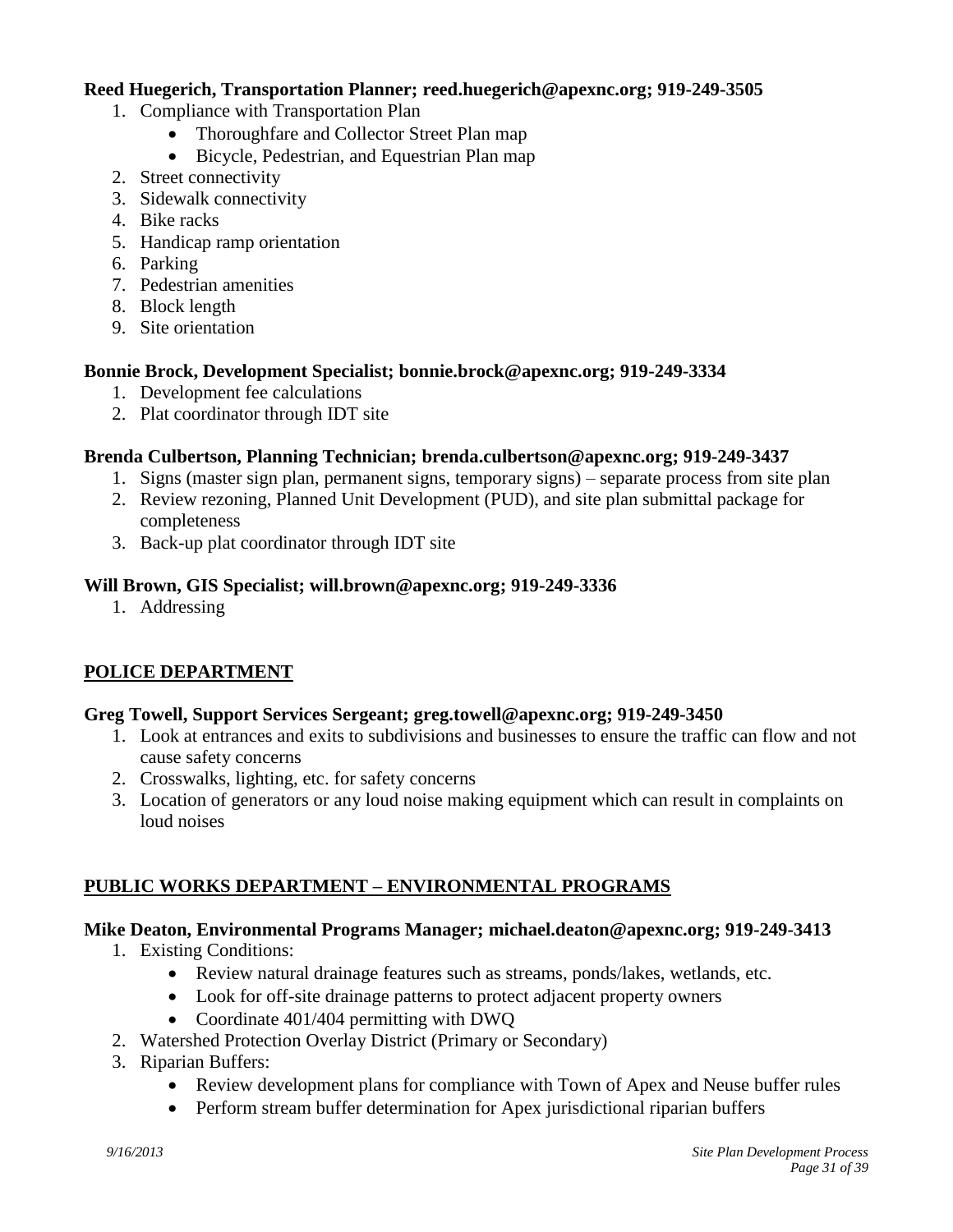- Diffuse flow
- Coordinate buffer authorizations with DWO (Neuse)
- 4. Stormwater Management Plans (non-public areas):
	- Review structural BMP to ensure compliance with DWQ BMP Manual
	- Review structural BMP stormwater calculations for compliance with Town UDO requirements (peak flow attenuation)
- 5. Wastewater:
	- Review pump station design and sewer flow calculations
	- Coordinate pump station permitting with DWQ
- 6. Solid Waste and Recycling:
	- Review site plan layout to ensure minimum requirements are met for proper access by solid waste and recycling contractor

## **Stan Fortier, Environmental Specialist; stan.fortier@apexnc.org; 919-249-1166**

- 1. Site location, natural topography, and size of project
- 2. Request and Plan Approval Form and land disturbing fee
- 3. Disturbed and drainage areas (limits of disturbance; site phasing)
- 4. Off-site areas that drain through project
- 5. Stockpile areas
- 6. Construction sequence
- 7. Natural topography and proposed grades, cut and fill of site
- 8. Borrow or waste areas for site
- 9. Soils information
- 10. Buffer and riparian areas
- 11. Drainage features
- 12. Road profiles and road widening
- 13. Offsite utilities and outfalls
- 14. Sediment basin/skimmer basin/custom basin design.
- 15. Location of S & E measures (silt fencing, diversion ditches, construction entrance)-protect site perimeter
- 16. S & E details (coir baffles and skimmer in temporary riser basins)
- 17. Stream crossings (show separate construction sequence)
- 18. Seeding schedule and seedbed prep

#### **Jessica Bolin, Stormwater/Utility Engineer; Jessica.bolin@apexnc.org; 919-249-3537 Steve Miller, Public Works Engineering Projects Coordinator; [steve.miller@apexnc.org;](mailto:steve.miller@apexnc.org) 919-249- 3357**

- 1. Water:
	- Design
	- Location
	- Easements
	- Separation (Sewer, Storm)
	- Size of Mains
	- Material
	- Depth of Cover
	- Looping
	- Valves/Fittings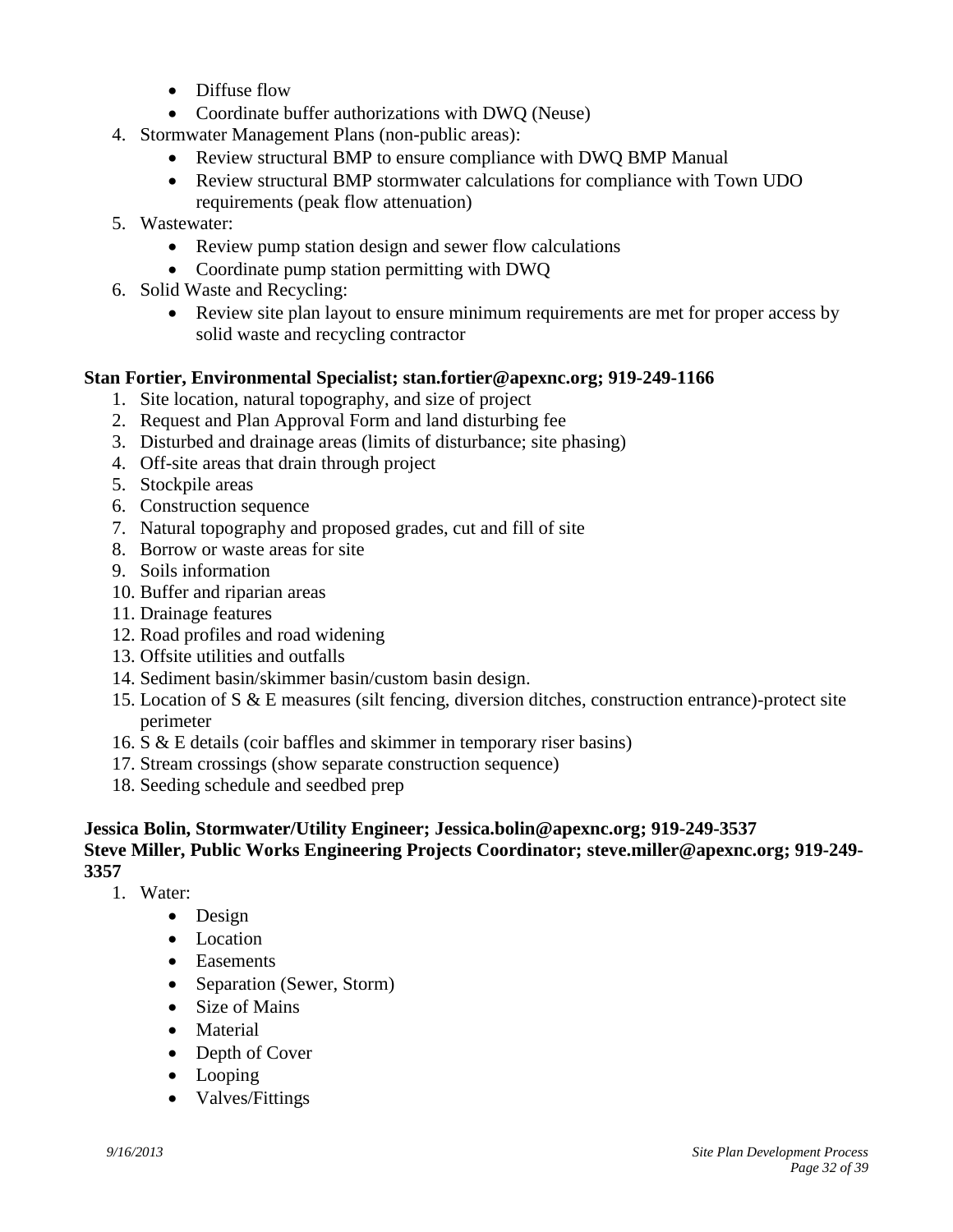- Services/Meters
- Irrigation Systems
- Tapping Sleeves/Saddles
- Blow-Off Assemblies
- Air Release Valves
- Pipe Bedding
- Soils/Backfilling
- Bore & Jack
- Abandonment of Existing Lines
- Fire Flow Requirements
- Fire Hydrant Location
- 2. Cross Connection/Backflow:
	- Design
	- Manufacturer
	- $\bullet$  Size
	- Level of Protection
	- Operation & Maintenance Manual
	- Town Ordinance
- 3. Sewer:
	- Design
	- Location
	- Easements
	- Separation (Water, Storm)
	- Size of Mains
	- Material
	- Depth of Cover
	- Pipe Slope
	- Manholes/Drop Manholes
	- Service Laterals
	- Stubbing Out for Future Development
	- Soils/Backfilling
	- 100-yr Floodplain
	- $\bullet$  Bore & Jack
		- Abandonment of Existing Lines
- 4. Pump Stations:
	- Design
	- Location
	- Standby Power
	- Site Work
	- Odor Control
	- Piping/Valves
	- Structural Consideration
	- Wet Well Features
	- Electrical Controls
	- Water Service Lines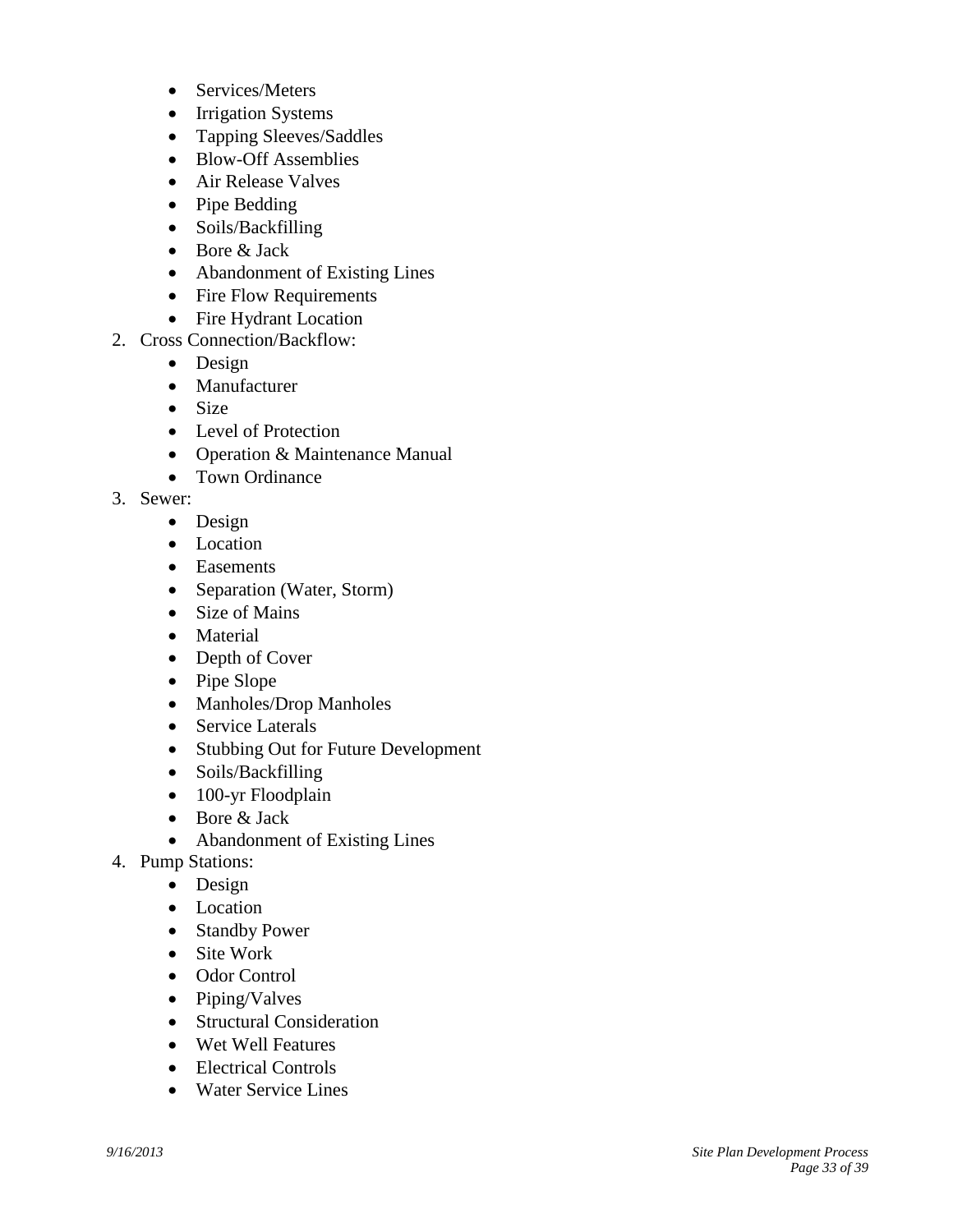- Easements
- Calculations (Pump Curves, etc.)
- Standby Generator System
- Force Main Material
- Air Release Valves
- 5. Storm Drainage:
	- Pipe Materials
	- Easements
	- Separation (Water, Sewer)
- 6. State Regulations:
	- 1. "2T" Requirements
	- 2. "PWS" Manual
	- 3. "*Minimum Design Criteria for Fast Track Permitting of Pump Stations and Force Mains*"
	- 4. Gravity Sewer Minimum Design Criteria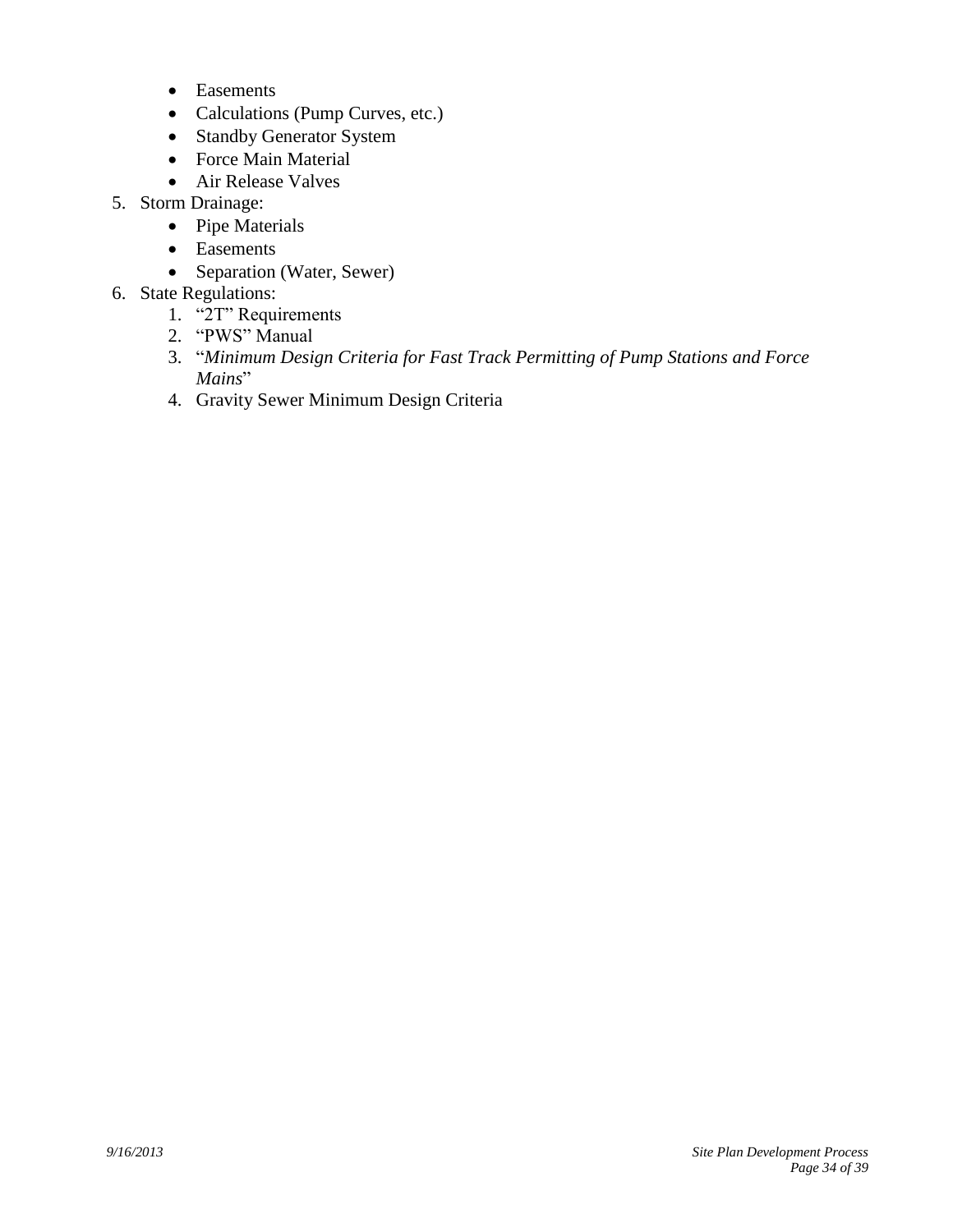# <span id="page-34-1"></span><span id="page-34-0"></span>**Town Contact List**

# **BUILDING INSPECTIONS DIVISION**

Physical Address: 73 Hunter Street Apex, NC 27502 Mailing Address: PO Box 250 Main Phone: (919) 249-3418 Automated Inspections Request Line: (919) 249-3388 Fax: (919) 249-3407

**Rudy Baker, Code Enforcement Supervisor** Direct Phone: (919) 249-3381

E-Mail: [rudy.baker@apexnc.org](mailto:rudy.baker@apexnc.org)

**Rose Marie Bowie, Permit Specialist**

Direct Phone: (919) 249-3382 E-Mail: [rosemarie.bowie@apexnc.org](mailto:rosemarie.bowie@apexnc.org)

**Anne Brock, Permit Specialist** Direct Phone: (919) 249-3384 E-Mail: [anne.brock@apexnc.org](mailto:anne.brock@apexnc.org)

**Donald Irwin, Plans & Permits Supervisor** Direct Phone: (919) 249-3379 E-Mail: donald.irwin@apexnc.org

# **Annette O'Briant, Permit Specialist**

Direct Phone: (919) 249-3395 E-Mail: annette.obriant@apexnc.org

# **Marguerite Strand, Plans Examiner**

Direct Phone: (919) 249-3399 E-Mail: [marguerite.strand@apexnc.org](mailto:marguerite.strand@apexnc.org)

## **Reid Saunders, Senior Plans Reviewer**

Direct Phone: (919) 249-3383 E-Mail: [reid.saunders@apexnc.org](mailto:reid.saunders@apexnc.org)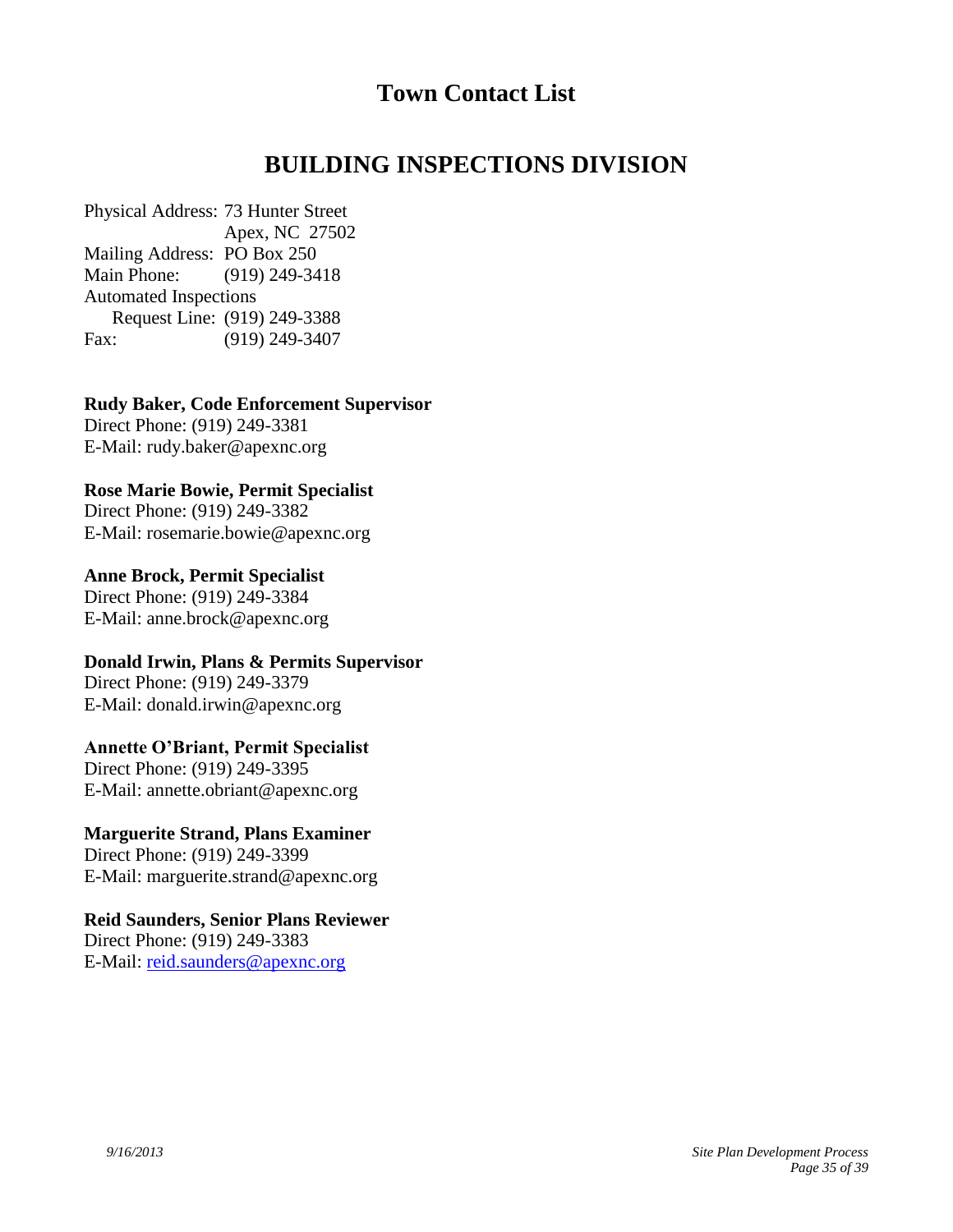# <span id="page-35-0"></span>**ELECTRIC UTILITIES DIVISION**

Physical Address: 105 Upchurch Street Apex, NC 27502 Mailing Address: PO Box 250 Main Phone: (919) 249-3437 Fax: (919) 367-2808

**Rodney Smith, Electric Technical Services Supervisor** Direct Phone: (919) 249-3342 E-Mail: [rodney.smith@apexnc.org](mailto:rodney.smith@apexnc.org)

# **ENGINEERING DIVISION**

Physical Address: 73 Hunter Street Apex, NC 27502 Mailing Address: PO Box 250 Main Phone: (919) 249-3418 Fax: (919) 249-3416

**Eric Battle, Engineering Field Services Supervisor** Direct Phone: (919) 249-3510 E-Mail: [eric.battle@apexnc.org](mailto:eric.battle@apexnc.org)

# **Dewayne Carlyle, Senior Inspector**

Direct Phone: (919) 249-3386 E-Mail: dewayne.carlyle@apexnc.org

#### **Russell Dalton, Transportation Engineer**

Direct Phone: (919) 249-3358 E-Mail: [russell.dalton@apexnc.org](mailto:russell.dalton@apexnc.org)

#### **Travis Hargis, Construction Inspector**

Direct Phone: (919) 249-3515 E-Mail: travis.hargis@apexnc.org

#### <span id="page-35-1"></span>**Rich Harrison, Engineering Projects Coordinator** Direct Phone: (919) 249-3393 E-Mail: rich.harrison@apexnc.org

#### **Paul Leon, Construction Inspector** Direct Phone: (919) 249-3358

E-Mail: paul.leon@apexnc.org

**Jean Weatherman, Development Projects Coordinator** Direct Phone: (919) 249-3394 E-Mail: [jean.weatherman@apexnc.org](mailto:jean.weatherman@apexnc.org)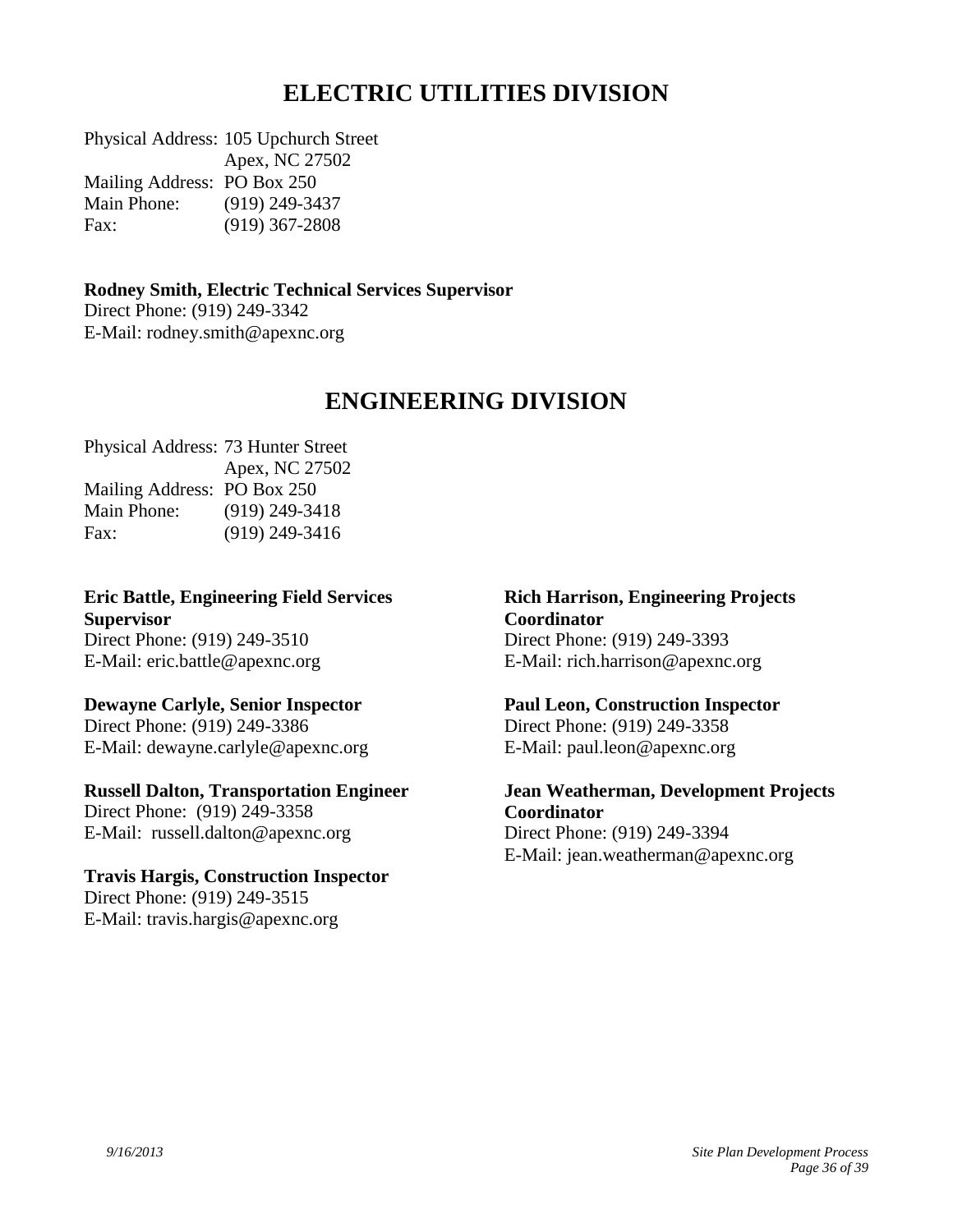# <span id="page-36-1"></span><span id="page-36-0"></span>**FIRE DEPARTMENT**

Physical Address: 1516 E. Williams Street Apex, NC 27502 Mailing Address: PO Box 250 Main Phone: (919) 362-4001 Fax: (919) 362-4064

#### **Karl Huegerich, Fire Marshal**

Direct Phone: (919) 367-4055 E-Mail: [karl.huegerich@apexnc.org](mailto:karl.huegerich@apexnc.org)

## **David Dillon, Deputy Fire Marshal**

Direct Phone: (919) 367-4062 E-Mail: david.dillon@apexnc.org

# **PARKS, RECREATION AND CULTURAL RESOURCES**

Physical Address: 53 Hunter Street Apex, NC 27502 Mailing Address: PO Box 250 Main Phone: (919) 249-3402 Fax: (919) 249-3368

#### **John Brown, Director**

Direct Phone: (919) 249-3344 E-Mail: [john.brown@apexnc.org](mailto:john.brown@apexnc.org)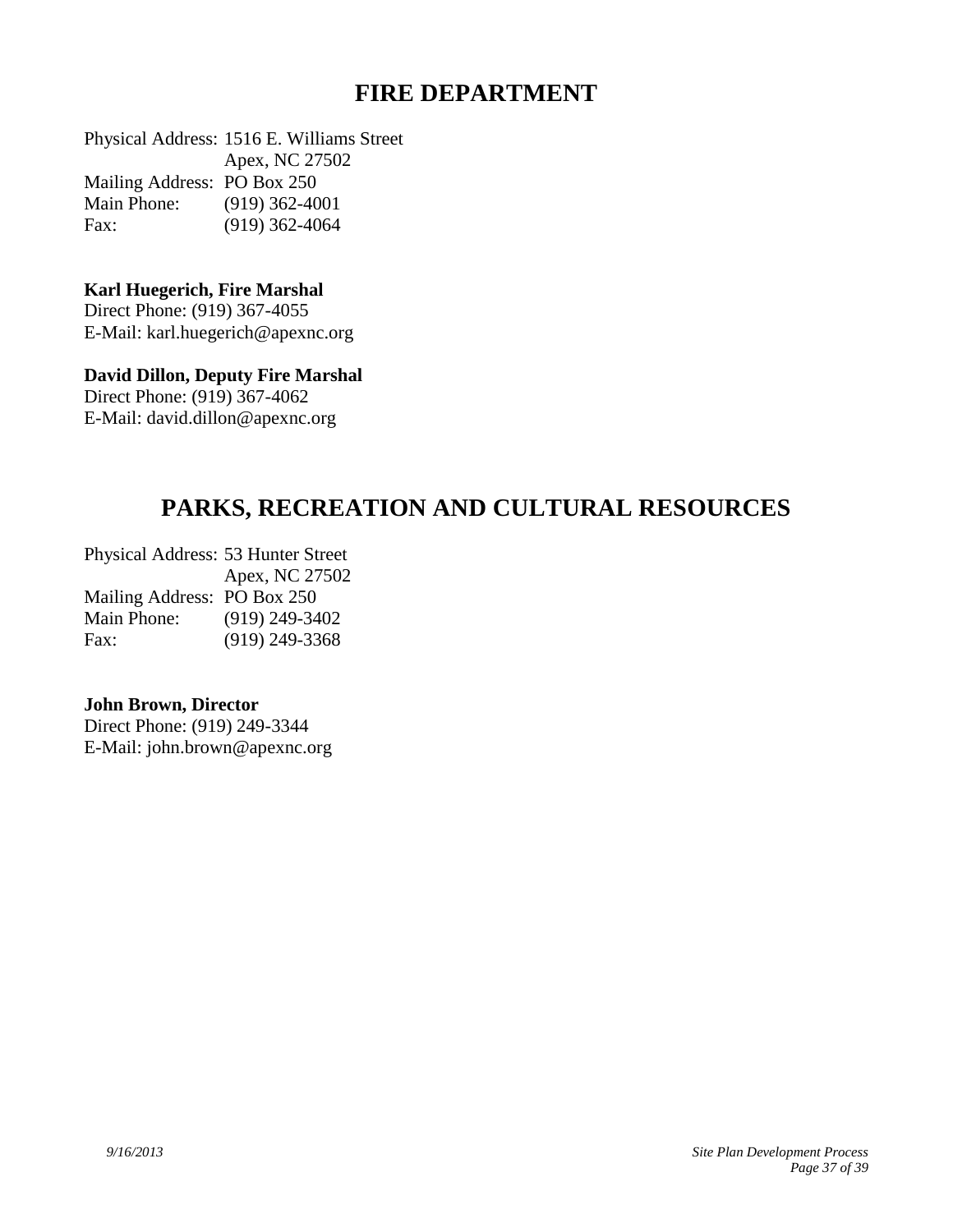# **PLANNING DEPARTMENT**

Physical Address: 73 Hunter Street Apex, NC 27502 Mailing Address: PO Box 250 Main Phone: (919) 249-3426 Fax: (919) 249-3338

## **Bonnie Brock, Development Specialist**

Direct Phone: (919) 249-3334 E-Mail: [bonnie.brock@apexnc.org](mailto:bonnie.brock@apexnc.org)

**Will Brown, GIS Specialist** Direct Phone: (919) 249-3336 E-Mail: [will.brown@apexnc.org](mailto:will.brown@apexnc.org)

**June Cowles, Senior Planner** Direct Phone: (919) 249-3331 E-Mail: [june.cowles@apexnc.org](mailto:june.cowles@apexnc.org)

**Brenda Culbertson, Planning Technician** Direct Phone: (919) 249-3437 E-Mail: [brenda.culbertson@apexnc.org](mailto:brenda.culbertson@apexnc.org)

**Joe Curtin, Zoning Compliance Officer** Direct Phone: (919) 249-1125 E-Mail: [joe.curtin@apexnc.org](mailto:reed.huegerich@apexnc.org)

**Reed Huegerich, Transportation Planner** Direct Phone: (919) 249-3505 E-Mail: [reed.huegerich@apexnc.org](mailto:reed.huegerich@apexnc.org)

**Cliff Joyner, Zoning Compliance Officer** Direct Phone: (919) 249-3433 E-Mail: [cliff.joyner@apexnc.org](mailto:cliff.joyner@apexnc.org)

<span id="page-37-0"></span>**Dianne Khin, Planning Director**

Direct Phone: (919) 249-3332 E-Mail: [dianne.khin@apexnc.org](mailto:dianne.khin@apexnc.org)

**Brendie Vega, Principal Planner** Direct Phone: (919) 249-3339 E-Mail: brendie.vega@apexnc.org

**Lissa Parrish, Zoning Compliance Officer** Direct Phone: (919) 249-3335 E-Mail: [lissa.parrish@apexnc.org](mailto:lissa.parrish@apexnc.org)

**Lauren Simmons, Planner II** Direct Phone: (919) 249-3422

E-Mail: [lauren.simmons@apexnc.org](mailto:lauren.simmons@apexnc.org)

**Steve Yates, Zoning Compliance Supervisor** Direct Phone: (919) 249-3333 E-Mail: [steve.yates@apexnc.org](mailto:steve.yates@apexnc.org)